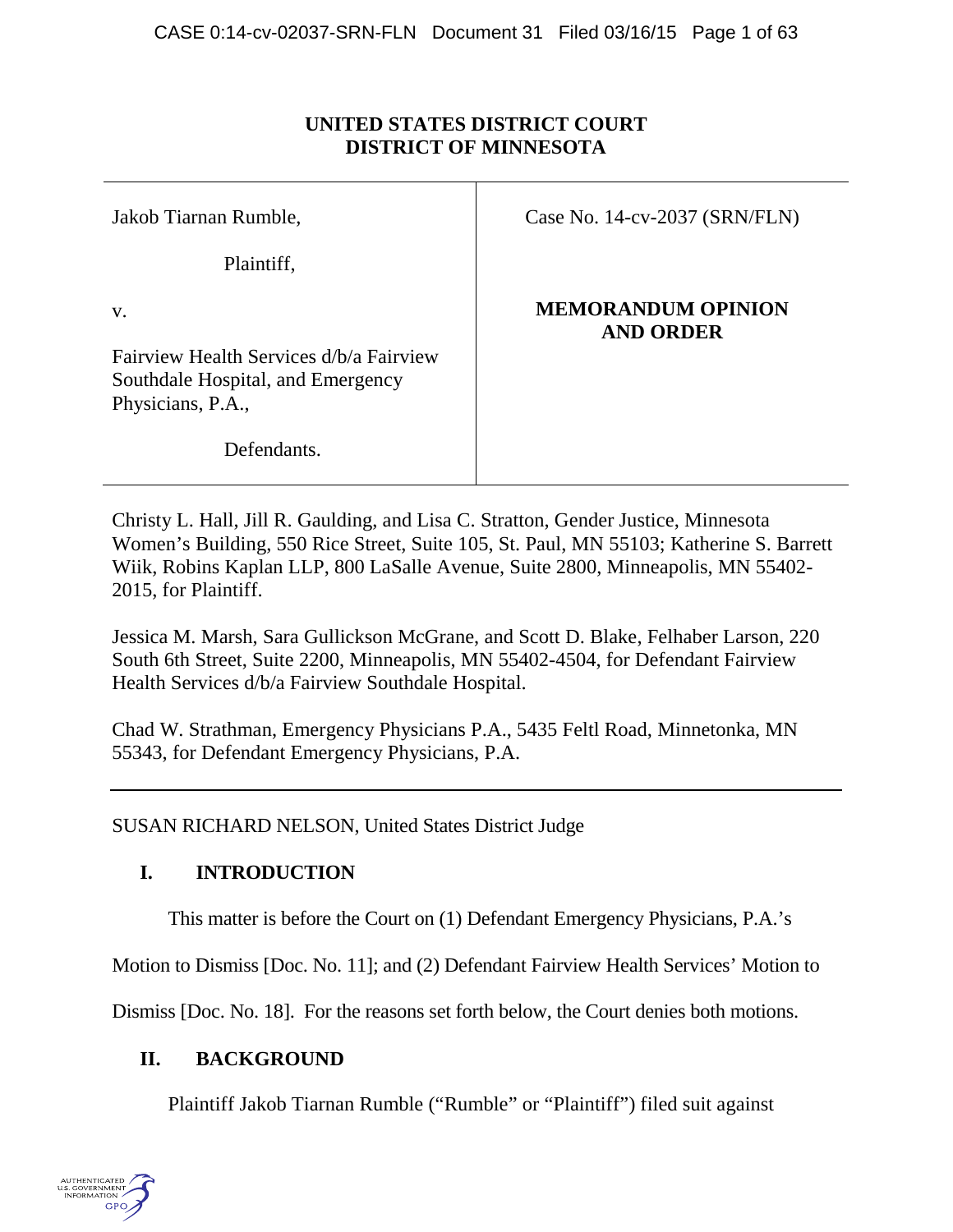# CASE 0:14-cv-02037-SRN-FLN Document 31 Filed 03/16/15 Page 2 of 63

Defendant Fairview Health Services, d/b/a Fairview Southdale Hospital ("Fairview"), and Emergency Physicians, P.A. ("Emergency Physicians"), alleging that the treatment he received at Fairview from June 23 to June 28, 2013, constitutes discrimination in violation of Section 1557 of the Affordable Care Act ("ACA"), 42 U.S.C. § 18116, and the Minnesota Human Rights Act ("MHRA"), Minn. Stat. § 363A.11. (See generally Compl. [Doc. No. 1].) Specifically, Rumble alleges that "he received worse care [from both Defendants] . . . because of his status as a transgender man." (See id. ¶ 3.)

Rumble resides in Hennepin County, Minnesota. (Id. ¶ 4.) He was eighteen years old when he experienced the alleged discrimination by Defendants. (See Pl.'s Mem. at 10 [Doc. No. 25].)

Defendant Fairview is a "Minnesota-based health care organization receiving federal and state financial assistance such as credits, subsidies, or contracts of insurance." (Id. ¶ 6.) At all times relevant, Fairview owned and operated Fairview Southdale Hospital, which is located at 6401 France Avenue South, Edina, Minnesota 55435. (Id. ¶ 5.) Plaintiff alleges that Fairview "employed the services of doctors, nurses, and other healthcare professional and non-professional health care providers, including the nurses and other health care providers who cared for Jakob Rumble in June 2013, and held itself out and warranted itself to the public as competent, careful, and experienced in the care and treatment of patients." (Id. ¶ 7.)

Like Fairview, Defendant Emergency Physicians is also a "Minnesota-based healthcare organization receiving federal and state financial assistance such as credits, subsidies, or contracts of insurance." ( $\underline{Id}$ .  $\P$  10.) Emergency Physicians employs the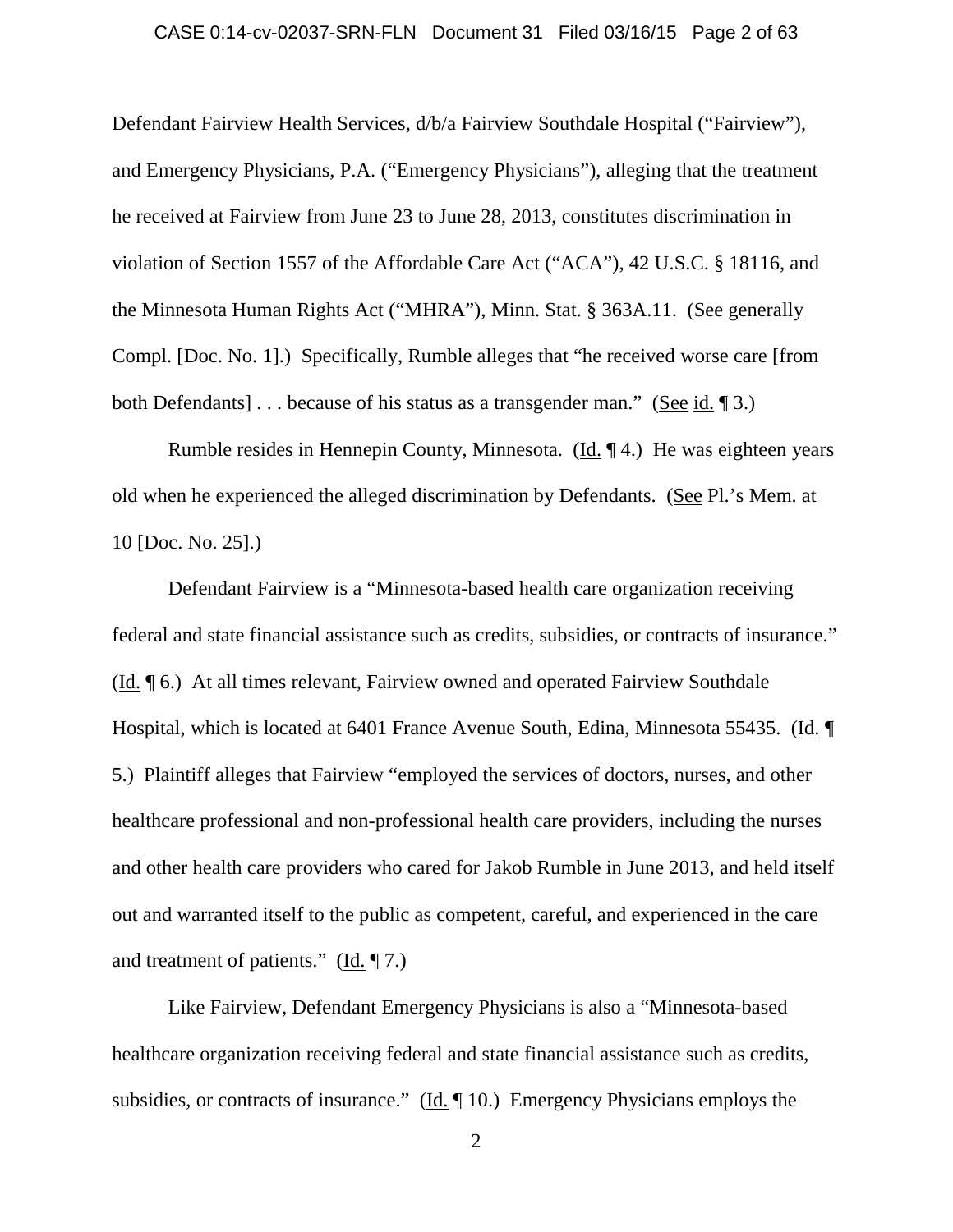emergency room physicians who staff Fairview Southdale Hospital. (Id. 19.) Plaintiff alleges that Randall Steinman, M.D. is one such emergency room physician who is employed by Defendant Emergency Physicians. (Id. ¶ 12.)

## **A. Terminology Overview**

Given the nature of this case, the Court provides an overview of the relevant terminology before detailing Plaintiff's claims. Rumble self-identifies as a "female-tomale transgender man." (Id. ¶ 4.) Transgender is "[a]n umbrella term that may be used to describe people whose gender expression does not conform to cultural norms and/or whose gender identity is different from their sex assigned at birth. Transgender is a selfidentity, and some gender nonconforming people do not identify with this term." See Trans Bodies, Trans Selves: A Resource for the Transgender Community 620 (Laura Erickson-Schroth, ed. 2014). Although Rumble was "labeled female at birth and given a female birth name," he "identifies as male." (Compl. ¶ 25 [Doc. No. 1].)

Recently, courts have broadly characterized an individual's transgender status as part of that individual's "sex" or "gender" identity. See, e.g., Smith v. City of Salem, Ohio, 378 F.3d 566, 572–73 (6th Cir. 2004) (holding that plaintiff with gender identity disorder sufficiently stated constitutional and Title VII sex discrimination claims based on his allegations that he was discriminated against because of his gender nonconforming behavior and appearance); Radtke v. Miscellaneous Drivers & Helpers Union Local No. 638 Health, Welfare, Eye & Dental Fund, 867 F. Supp. 2d 1023, 1032 (D. Minn. 2012) (explaining that "the 'narrow view' of the term 'sex' in Title VII" in Sommers v. Budget Mktg., Inc., 667 F.2d 748, 750 (8th Cir. 1982), "'has been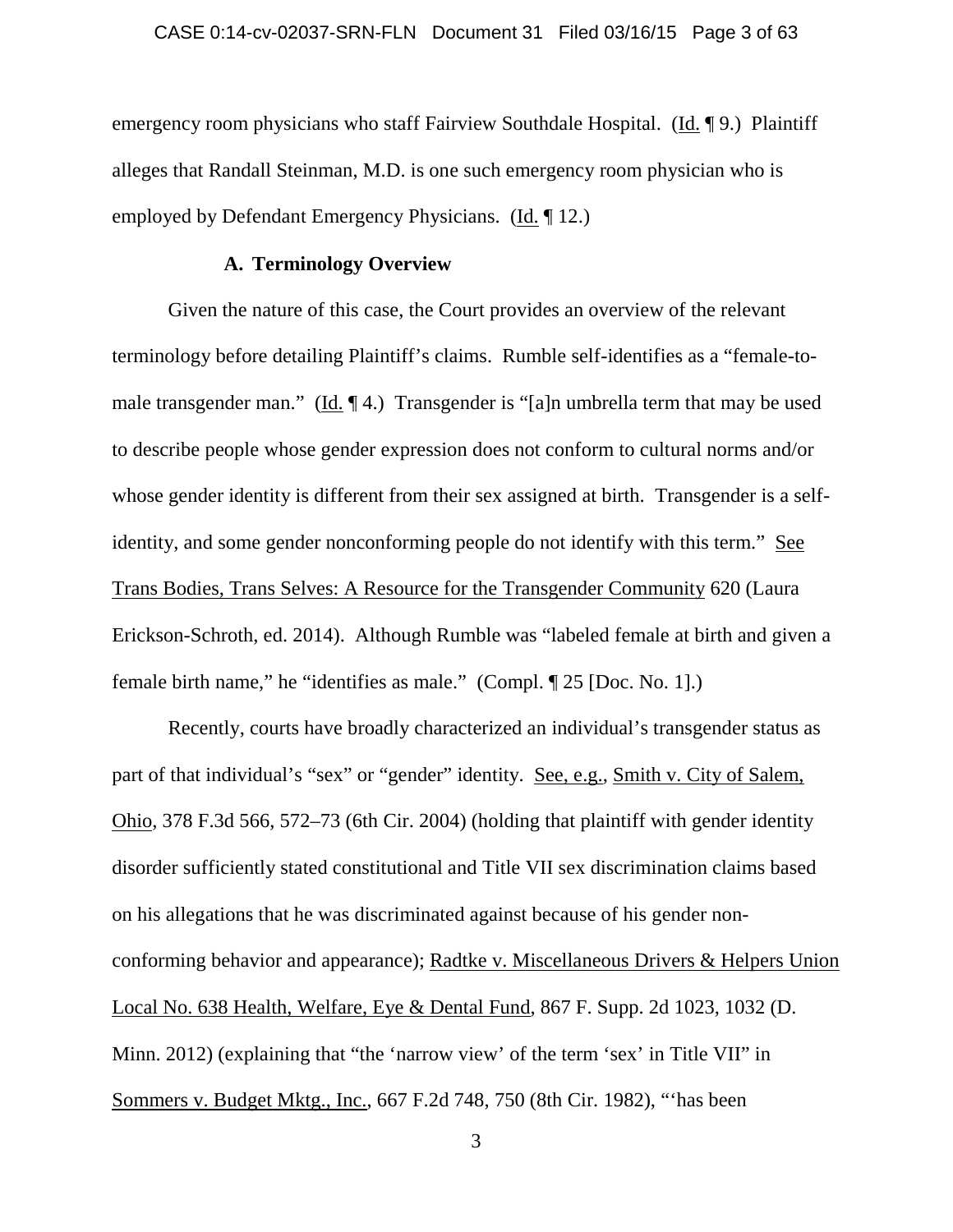eviscerated by Price Waterhouse.'") (quoting Smith, 378 F.3d at 573).

This recent development is a result of the United States Supreme Court's ruling in Price Waterhouse v. Hopkins, 490 U.S. 228 (1989), superseded on other grounds by statute as stated in Burrage v. U.S., 134 S. Ct. 881 (2014). In Price Waterhouse, the Supreme Court held that Title VII's prohibition against discrimination because of sex includes discrimination based on gender stereotyping. See 490 U.S. at 250–52. Because the term "transgender" describes people whose gender expression differs from their assigned sex at birth, discrimination based on an individual's transgender status constitutes discrimination based on gender stereotyping. Therefore, Plaintiff's transgender status is necessarily part of his "sex" or "gender" identity.

However, an individual's transgender status in no way indicates that person's sexual orientation. See American Psychological Association, Identification of Terms: Sex, Gender, Gender Identity, Sexual Orientation, available online http://www.apa.org/pi/lgbt/resources/sexuality-definitions.pdf. Although this principle is factually correct, the State of Minnesota defines "sexual orientation" as including "having or being perceived as having a self-image or identity not traditionally associated with one's biological maleness or femaleness." See Minn. Stat. § 363A.03, subd. 44. Therefore, solely for purposes of the Court's discussion of Plaintiff's Minnesota state law discrimination claim, the Court considers Plaintiff's gender identity as part of his "sexual orientation."

### **B. Plaintiff's Medical Condition Before Going to Fairview Hospital**

Rumble alleges that "[d]uring the week of June 16 to June 22, 2013, [he] saw his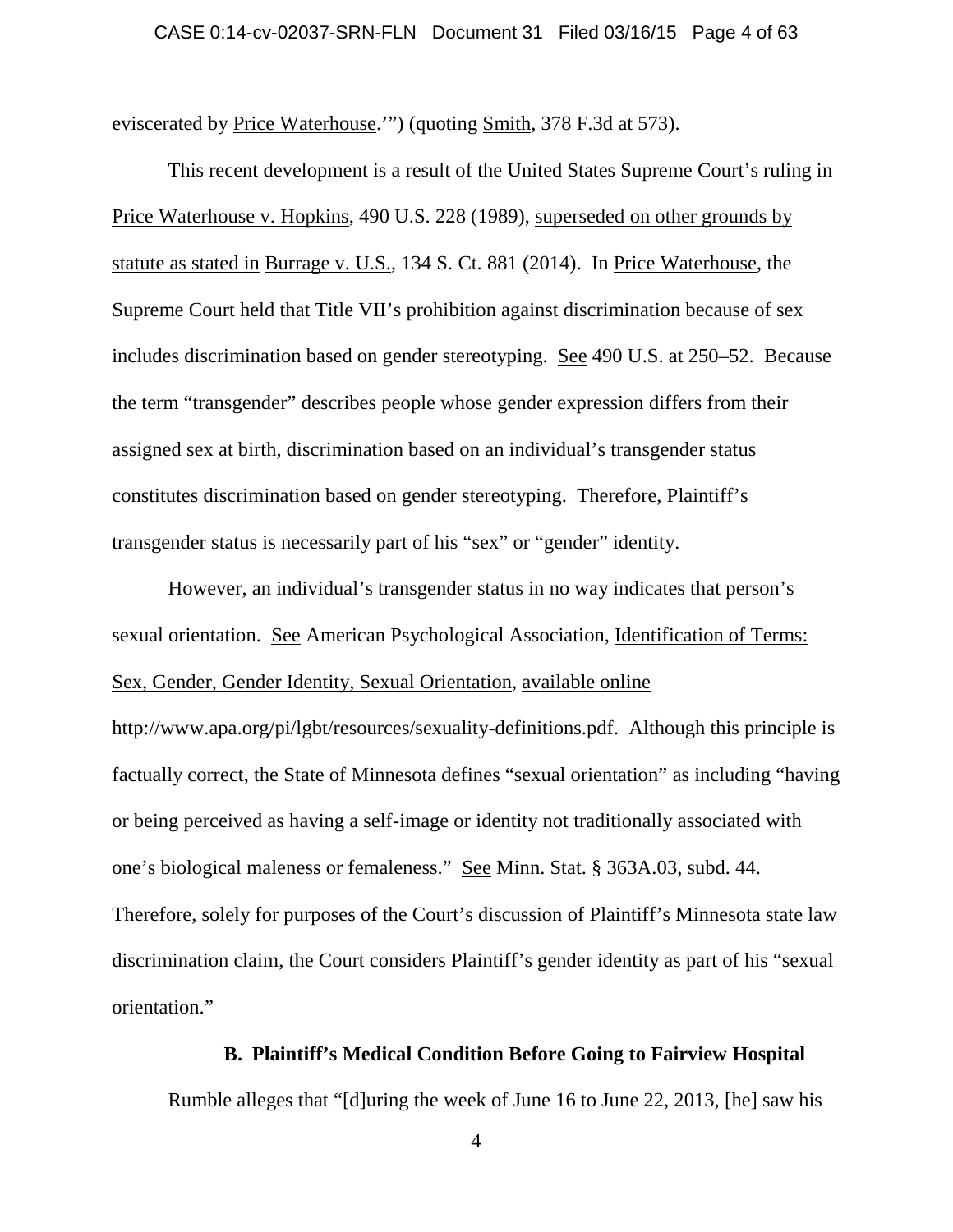### CASE 0:14-cv-02037-SRN-FLN Document 31 Filed 03/16/15 Page 5 of 63

primary care provider with a complaint that his reproductive organs were inflamed and causing him extreme pain." (Compl. ¶ 26 [Doc. No. 1].) Plaintiff has a "uterus, vagina, cervix, and labia."<sup>1</sup> (See id.  $\P$  42.) Rumble's primary care physician prescribed a "7-day course of antibiotic treatment." (Id. 126.) However, Rumble's pain allegedly increased during the course of his antibiotic treatment. (See id. ¶ 27.) In fact, Rumble alleges that he "could hardly walk because of the pain[, and] [w]hen he urinated, he had to grab something to brace himself or bit down on a towel to endure the pain." (Id.)

On June 23, 2013, when the pain had reached this severity, Plaintiff's mother, Jennifer Rumble, took Plaintiff's temperature and determined that he had a one hundred and four degree fever. (Id.) As a medical professional, Jennifer Rumble knew that "800 mg of ibuprofen" is the "highest safe dosage for an adult." (Id. ¶¶ 37, 27.) To treat her son's pain, Jennifer gave Plaintiff 800 mg of ibuprofen. (Id. ¶ 27.) Plaintiff alleges that after he took the ibuprofen, he and his mother went to the emergency room at Fairview Southdale Hospital, which "was the hospital closest to their home." (Id. ¶ 28.)

### **C. Treatment Plaintiff Received During Intake**

Plaintiff arrived at Fairview at approximately 1 pm on June 23, 2013. (Id.) When checking-in at the front desk, Rumble handed the front desk clerk his driver's permit. (Id. ¶ 29.) At the time, Rumble's driver's permit "incorrectly identified [him] as female." (Id.) The clerk allegedly told Rumble that he could not find Rumble in the computer

 <sup>1</sup> Generally, it is offensive and inappropriate to ask anyone, including a transgender individual, whether their genitals correspond with their self-proclaimed gender identity. See Erickson-Schroth, supra, at 265. However, as this case pertains to the medical care that Plaintiff received to treat his genital pain, the Court engages in a discussion about Plaintiff's genitalia.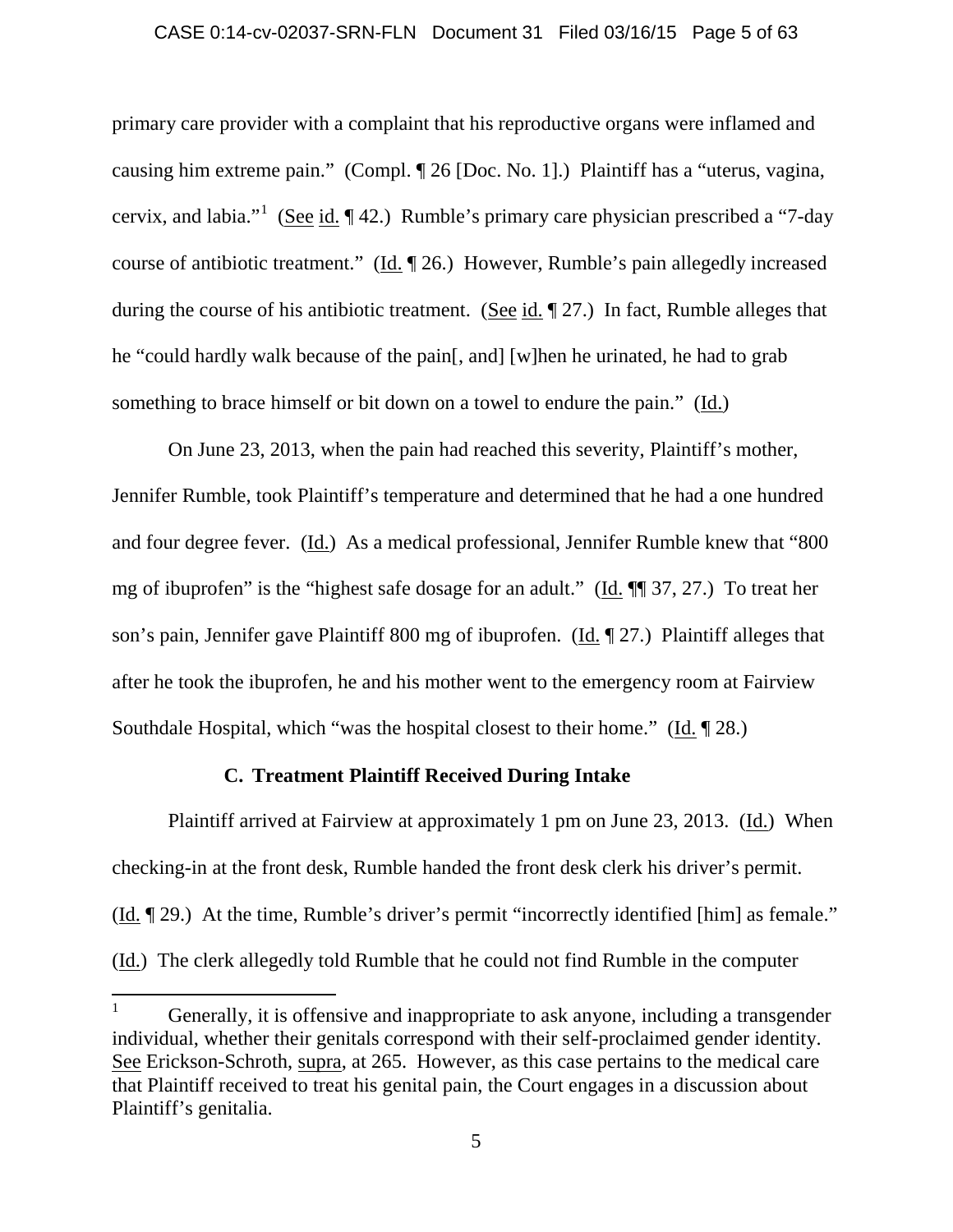#### CASE 0:14-cv-02037-SRN-FLN Document 31 Filed 03/16/15 Page 6 of 63

system, and Rumble responded by telling the clerk his birth name. (See id.) The Fairview clerk told Rumble that Fairview has "female on file," and subsequently gave Plaintiff a wristband labeled with an "F." (See id. ¶ 30.)

Plaintiff claims that he was given this "F" wristband even though he told the clerk that he identifies as male. (See Pl.'s Mem. at 1 [Doc. No. 25].) Although Plaintiff's Complaint does not expressly state that Rumble told the clerk that he identifies as male, the Court reads Plaintiff's Complaint as alleging that Rumble communicated his gender identity when he answered the clerk's "preliminary questions." (See Compl. ¶ 29 [Doc. No. 1].) Rumble further alleges that during this exchange with the Fairview clerk, the clerk "left the front desk to speak to [another] person and held a folder in front of his face while whispering to this person." (See id.  $\llbracket 31 \rrbracket$ ) Rumble believes that these two individuals were "discussing his gender." (Id.)

The clerk then took Rumble to an intake nurse in an examining room. (See id. ¶ 32.) Rumble allegedly registered a temperature of nearly one hundred degrees, "described the severity of his pain" to the intake nurse, and also told the intake nurse about his prior one hundred and four degree fever. (See id. ¶ 32–33.)

After Plaintiff's meeting with the intake nurse, Rumble and his mother were transferred to another room, where they waited to be seen by a doctor for hours. (See id. ¶ 35.) Rumble alleges that he remained in "severe pain" while he waited in this room. (See id.) Although Plaintiff and his mother both tried to call a nurse using the call button in the room, allegedly, no one responded to the call. (See id.) In order to gain the attention of a medical professional in the hospital, Plaintiff claims that his mother would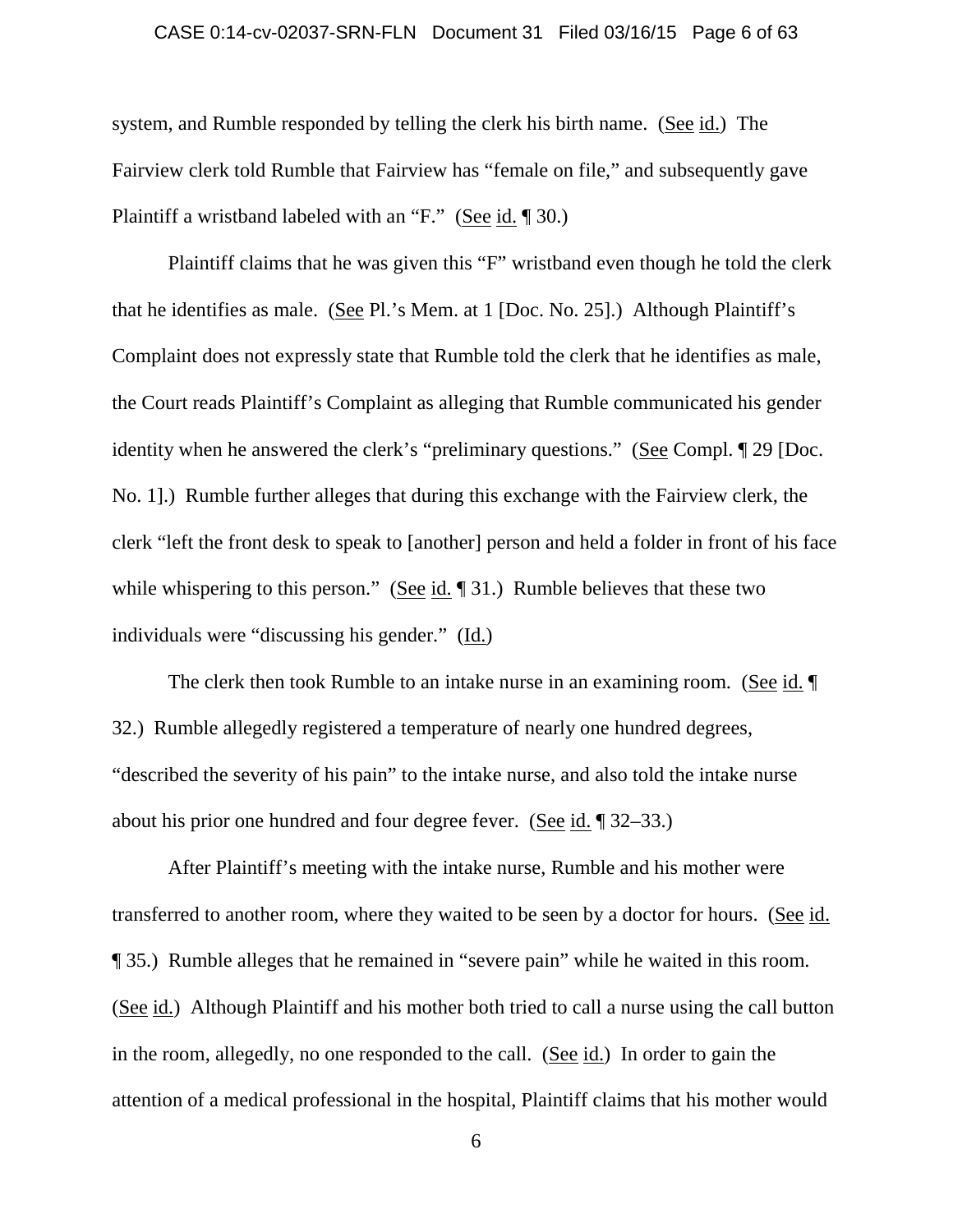### CASE 0:14-cv-02037-SRN-FLN Document 31 Filed 03/16/15 Page 7 of 63

"leave the room and search for emergency room staff."  $(\underline{Id} \cdot \P \ 36.)$  Rumble's mother told staff members that her son was in severe pain and asked for him to receive pain medication. (See id. ¶ 35.) Emergency room staff allegedly responded by stating that "they would need to ask a doctor about [administering or obtaining pain medication for Rumble]." (See id.) Finally, "[a]fter several hours," Fairview staff gave Plaintiff some pain medication. (Id. ¶ 36.) Plaintiff and his mother believe that "people with less urgent medical needs were treated much more quickly than [Rumble] was treated." (Id. ¶ 37.)

### **D. Treatment Plaintiff Received by Emergency Room Doctor**

Dr. Randall Steinman finally came to Rumble's room four and a half to five hours after Rumble initially arrived at the emergency room. (See id. ¶ 38.) Dr. Steinman is employed by Defendant Emergency Physicians. (See Compl. ¶ 12 [Doc. No. 1].) Dr. Steinman was accompanied by a female nursing assistant/emergency room technician, and Dr. Karee Lehrman, an obstetrician-gynecologist. (Id. ¶ 38.) Dr. Steinman allegedly asked Rumble in a "hostile and aggressive manner," "[w]ho are you having sex with?" (Id. ¶ 39.) When Rumble asked Dr. Steinman "what he meant by that [question]," Dr. Steinman asked, "[m]en, women, or both?" (See id. ¶ 40.) Rumble alleges that "Dr. Steinman seemed angry, and held his face a few inches from [Rumble's] face when he asked questions." (Id.) In fact, Rumble claims that "Dr. Steinman's manner was so hostile that [Rumble] felt as if the questions were an attempt to embarrass [Rumble] rather than to diagnose him." (Id.) For instance, Dr. Steinman allegedly asked Plaintiff if he was "engaging in penetration," and whether "he'd ever had sex with objects." (See id.)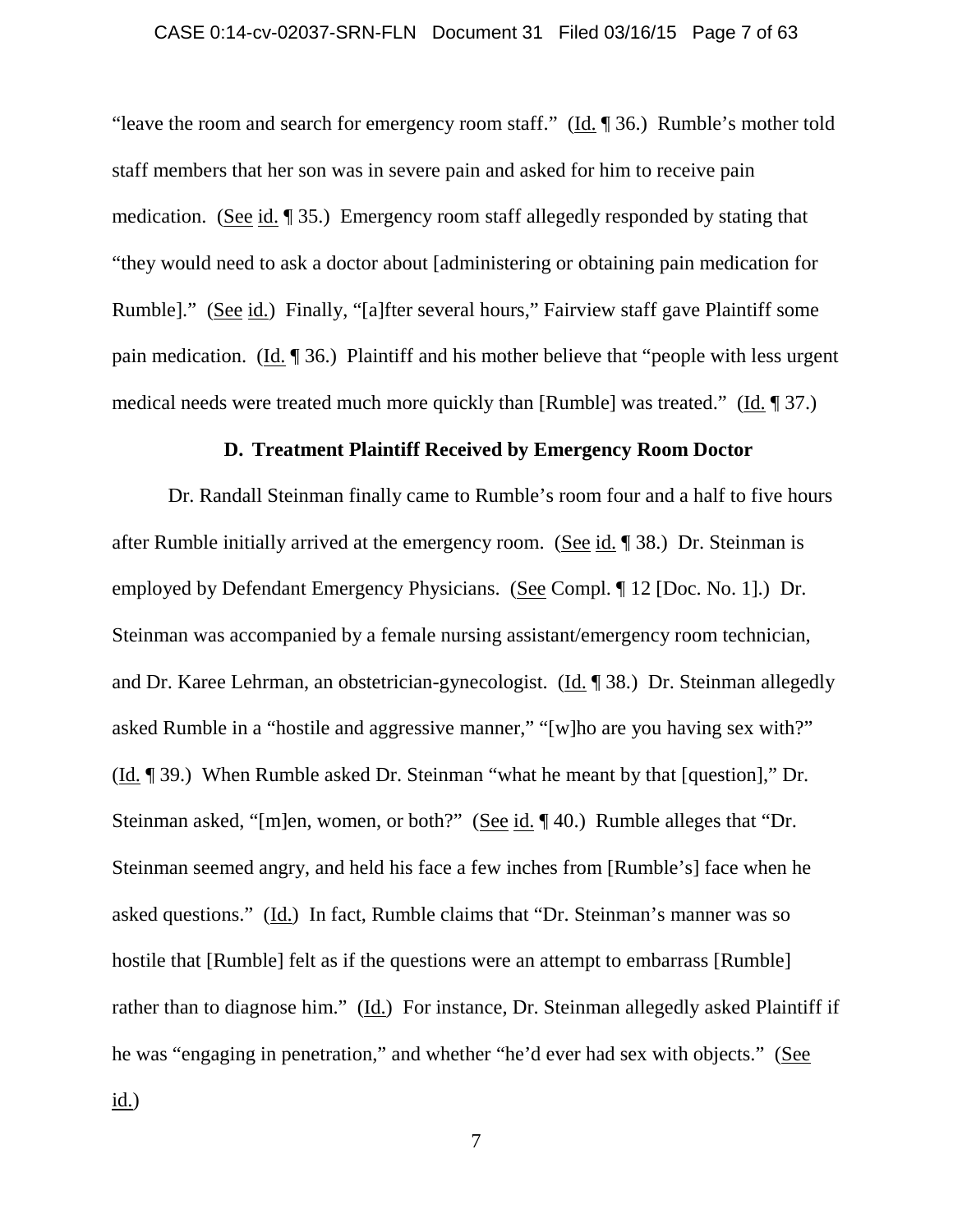### CASE 0:14-cv-02037-SRN-FLN Document 31 Filed 03/16/15 Page 8 of 63

After questioning Rumble, Dr. Steinman proceeded with a physical examination of Plaintiff's genitalia. Plaintiff informed Dr. Steinman that "he was in extreme pain," and asked Dr. Steinman "to please be gentle." (See id. ¶ 41.) "Dr. Steinman took a strip of gauze and [allegedly] wiped [Rumble's] labia in a very rough manner." (Id. ¶ 43.) In fact, Rumble alleges that he "felt like he was being stabbed," because "[i]t seemed as if [Dr. Steinman] was pressing down as hard as he could." (Id.) Dr. Steinman then allegedly "repeatedly jabbed at [Rumble's] genitals with his fingers." (Id.) Rumble began to cry from the pain of this exam. (See id.)

When Dr. Steinman asked "[i]s this what this normally looks like?," Plaintiff "responded that his labia were swollen to almost three times their normal size." (Id. ¶ 44.) Dr. Steinman then allegedly stated that "he couldn't tell what was going on because of the male hormones." (See id.) Rumble takes prescription hormone medication. (Id. ¶ 42.) Throughout the exam, Dr. Steinman "repeated several times that he didn't know what the male hormones [Rumble] was taking were doing to [Rumble's] body," nor did Dr. Steinman know "how much swelling was due to the hormones." (Id.)

Dr. Steinman proceeded by continuing to jab Plaintiff's genitals. (Id. ¶ 45.) Rumble cried out from the pain, and when he could not bear the pain any longer he asked Dr. Steinman to stop the exam, twice. (See id.) However, "Dr. Steinman [allegedly] ignored him and did not stop, but continued to forcefully jab at [Rumble's] genitals, causing [Rumble] more pain." (Id.) Although Dr. Lehrman and the female nursing assistant/emergency room technician were in the exam room, they did not intervene or stop Dr. Steinman. (See id. ¶ 48.)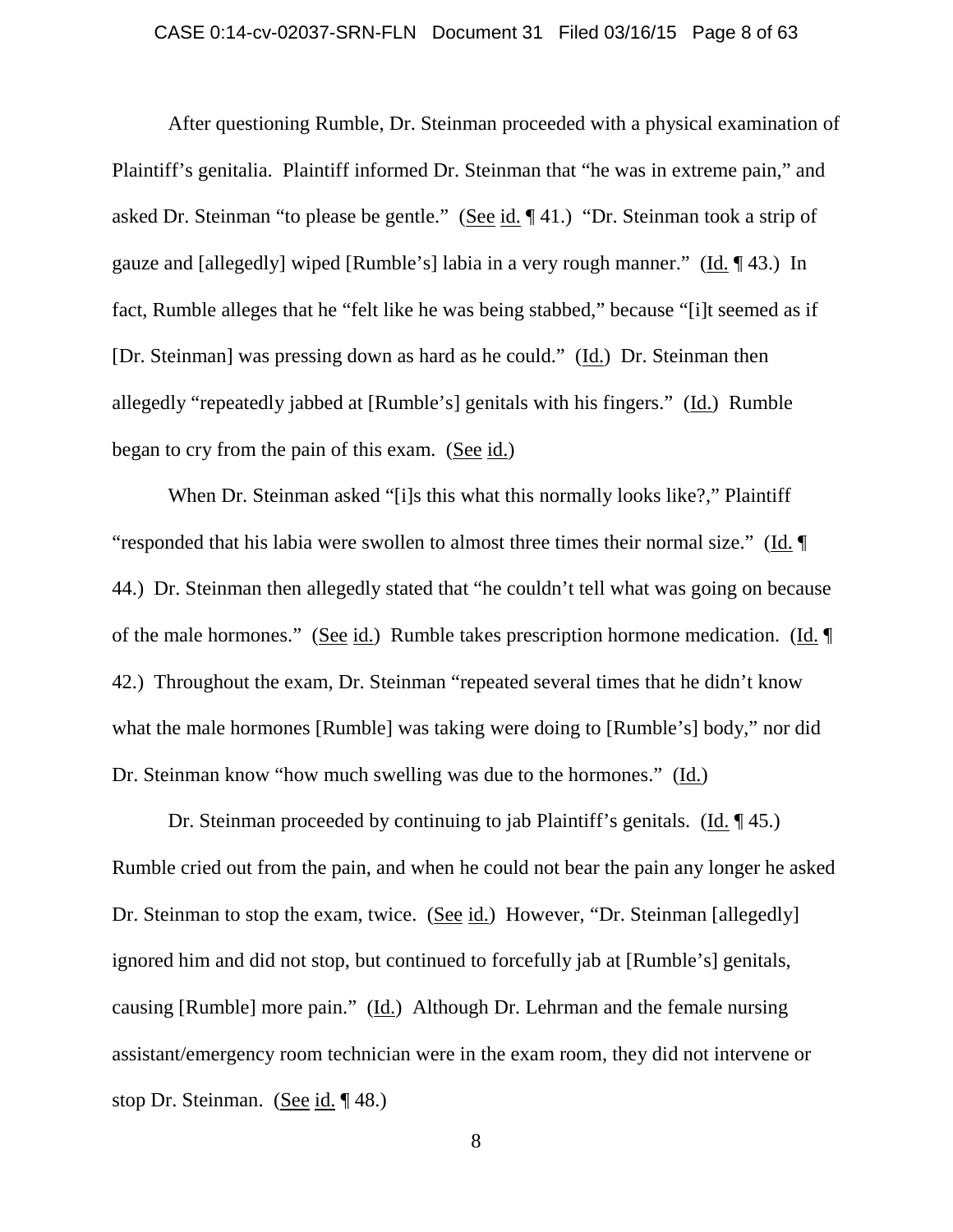### CASE 0:14-cv-02037-SRN-FLN Document 31 Filed 03/16/15 Page 9 of 63

Rumble then asked his mother, "Mom, can you make him stop?" (Id. ¶ 46.) Jennifer Rumble responded by allegedly yelling "[s]top! He said that you needed to stop. Didn't you hear him?" (Id.) At this point, the female nursing assistant/emergency room technician left the room. (See id.) Dr. Steinman finally stopped jabbing Plaintiff's genitals and Rumble asked whether Dr. Steinman had determined the problem. Dr. Steinman allegedly stated in a tense and angry voice, "I can't tell you because your mom made me stop the exam." (See id. ¶ 47.) Without further explanation, Dr. Steinman then allegedly left the room. (See id.)

Once both doctors had left Rumble's exam room, Rumble waited in the room for two additional hours. (See id. ¶ 49.) Jennifer Rumble asked emergency room staff if they often made people wait in the emergency room for nearly seven hours, and the staff allegedly responded they did not. (See id. ¶ 50.) Rumble's mother also asked whether she and her son could have something to eat. (See id.) Although the staff initially stated that they did not feed people who were in the emergency room, after acknowledging that the Rumbles had been waiting for nearly seven hours, the staff brought the Rumbles sandwiches. (See id.)

### **E. Treatment Plaintiff Received Once Admitted to Fairview**

Finally, around 8 pm on June 23, 2014, Plaintiff was admitted to the hospital. (Id. ¶ 51.) Jennifer Rumble was later informed by a Fairview hospital doctor that her son "would have been septic within 12 to 24 hours [from] when [she] brought [her son] in[to the emergency room] and he could have died." (Id. ¶ 59.) Because of the interaction with Dr. Steinman, Rumble was afraid of being left alone in the hospital. ( $\underline{Id}$ ,  $\P$  51.)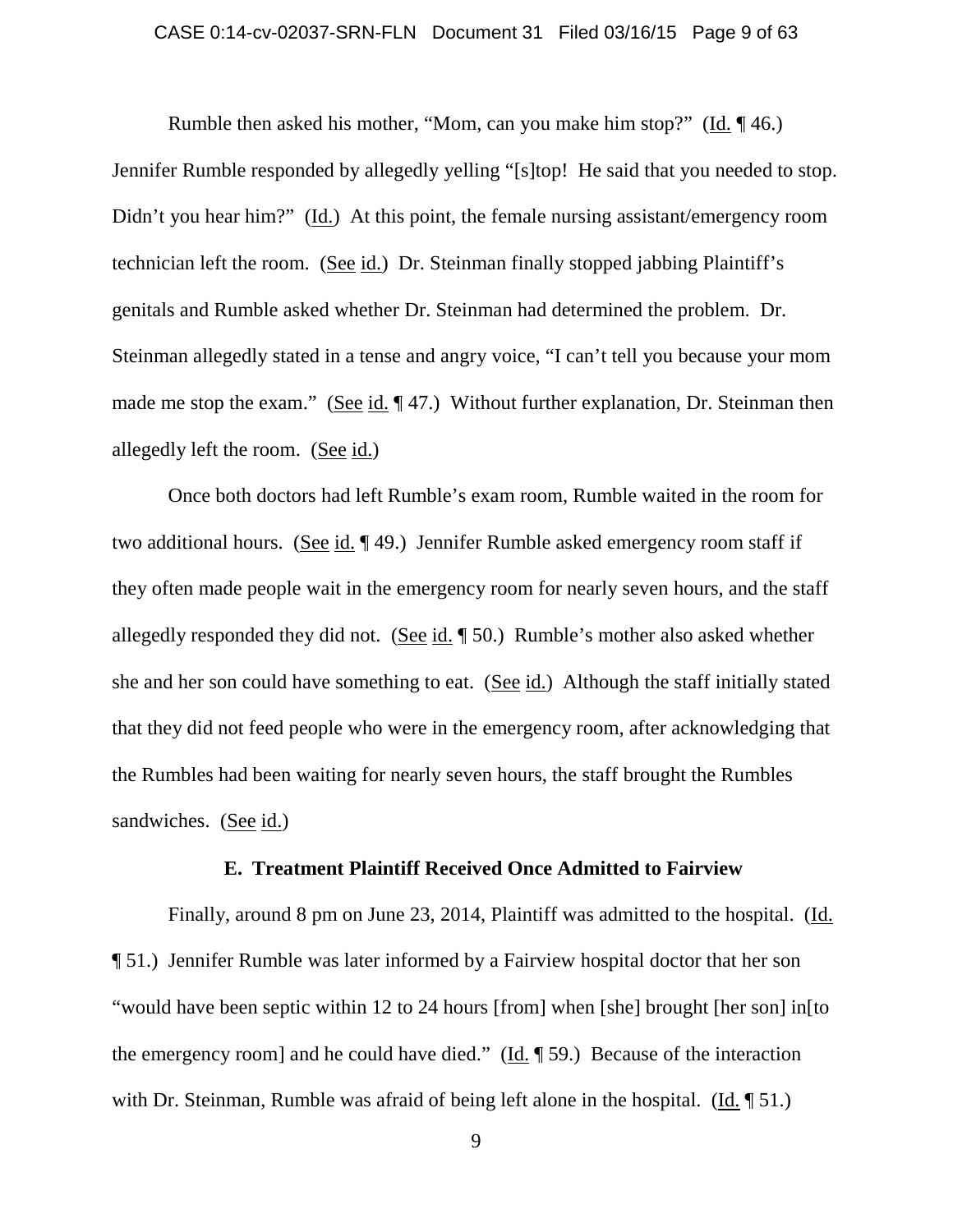### CASE 0:14-cv-02037-SRN-FLN Document 31 Filed 03/16/15 Page 10 of 63

Rumble's mother shared his fear, as "[s]he did not know what might happen if she was not present." (Id. ¶ 52.) Therefore, Rumble's mother stayed in the hospital with her son for his entire stay, and she spent nights sleeping on a chair. (Id.)

Rumble was in the hospital for six days. (Id.  $\parallel$  62.) While he was a patient, he had his own private room. (Id. ¶ 54.) On a dry erase board on the wall across from the foot of Rumble's bed, Fairview staff tracked the names of Rumble's on-duty nursing staff, his reported pain levels, and the names and specialties of his treating physicians. (See id.) One of Rumble's treating physicians was Dr. Lehrman, the same doctor who was present during Rumble's interaction with Dr. Steinman. (See id.) The dry erase board indicated that Dr. Lehrman is an "OB/GYN." (See id.) Rumble alleges that he was "upset and embarrassed by Defendant Fairview's disclosure on the dry erase board[,] that he was being treated by an 'OB/GYN[,]' to non-medical personnel such as dietary and housekeeping/environmental services and any personal guests to his room." (See id. ¶ 55.) Accordingly, Rumble's mother erased the "OB/GYN" notation with her finger after observing her son's discomfort with the visible information. (See id.) Rumble alleges that this visible notation was unnecessary because "all medical professionals treating [Plaintiff] would have had access to the same information on his charts." (Id.)

In addition to Dr. Lehrman, Rumble was assigned an infectious disease doctor, Dr. Stephen Obaid. (See id. ¶ 56.) Dr. Obaid examined Rumble around 7 am on June 24, 2013. (Id.) Dr. Obaid examined Plaintiff's genital area while wearing gloves, then wiped his gloves on the blanket on Rumble's bed, and proceeded to examine Rumble's eyes and mouth using the same gloves. (See id.) Rumble "later developed sores on his face in the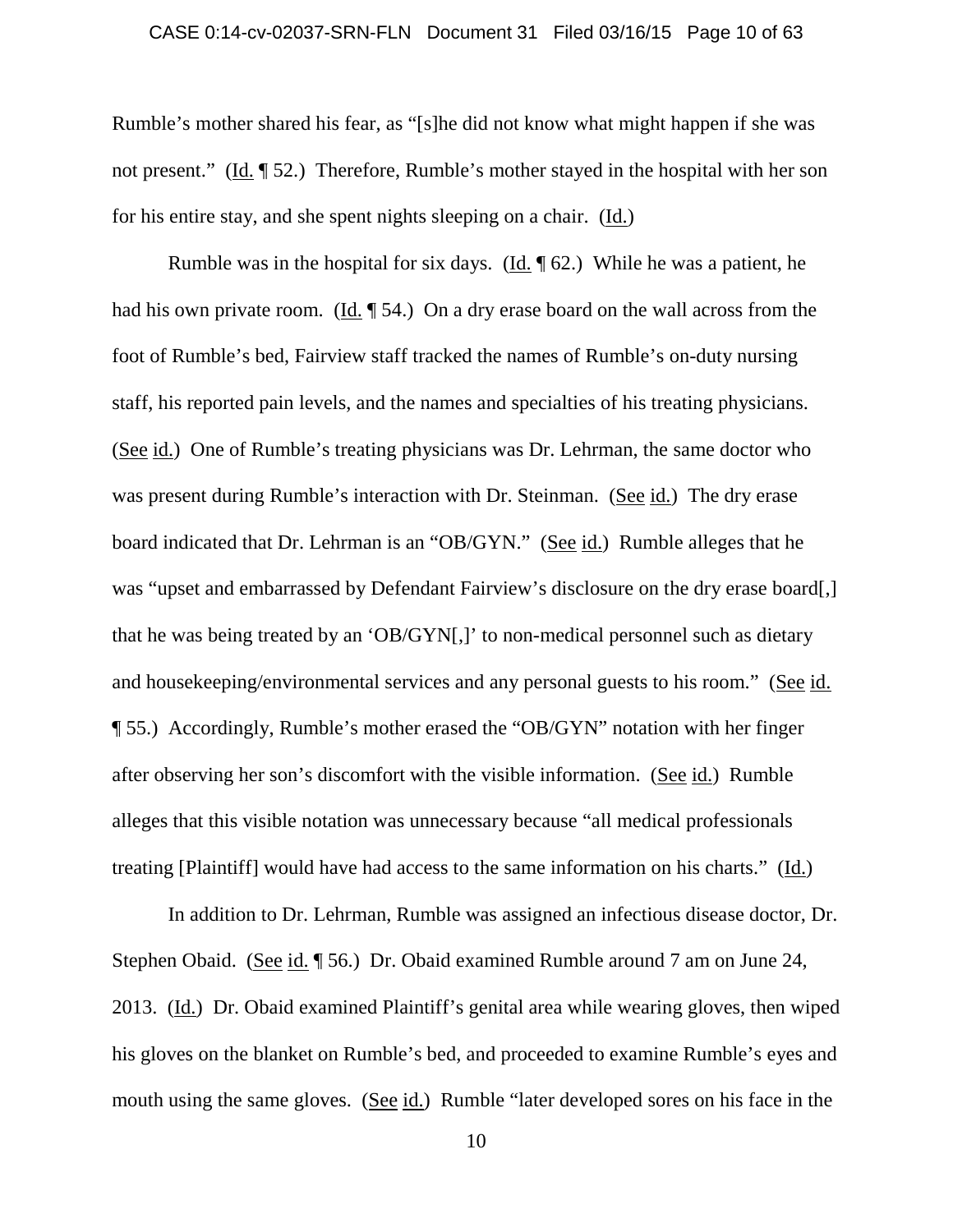places that Dr. Obaid had touched." (Id.)

In addition to the lack of sanitary or hygienic precautions taken by Dr. Obaid, Plaintiff alleges that he was mistreated by the nurses at Fairview. (See id. ¶¶ 57–58.) For instance, Rumble claims that "some of the nurses were hostile towards him because they seemed tense and avoided speaking to him when they came into his room." (Id. ¶ 57.) Additionally, at the beginning of each nurse's shift, the nurse would examine his genitals. (Id.) Rumble asked one nurse why the nurses needed to conduct this exam, and the nurse responded that it was simply "completely necessary," without elaborating further. (Id.) Rumble also asked this nurse if she knew what was wrong and she responded that "I don't know because I don't have any experience with this sort of thing." (Id. ¶ 58.) Rumble believes that the nurse implied that she had no experience with transgender patients. (Id.)

Although Rumble was initially treated with antibiotics when he was admitted to the hospital, he "did not appear to be getting any better." (Id. ¶ 53.) Therefore, Rumble's mother decided to complete her own research and she "searched the internet to get information about what might be wrong." (Id. ¶ 60.) As a result of her research, she asked Dr. Obaid if her son may have a sexually-transmitted infection. (Id.) After this suggestion, Dr. Obaid swabbed Rumble's genitals for testing, and informed Rumble's mother that "it would be a week before they had the lab results." (Id. ¶ 61.) Nonetheless, Fairview staff began to treat Rumble with a different medication and his medical condition began to improve. (Id.) After two days on the new medicine, Rumble asked to be discharged. (Id. ¶ 62.) Although Rumble believed that he could have improved more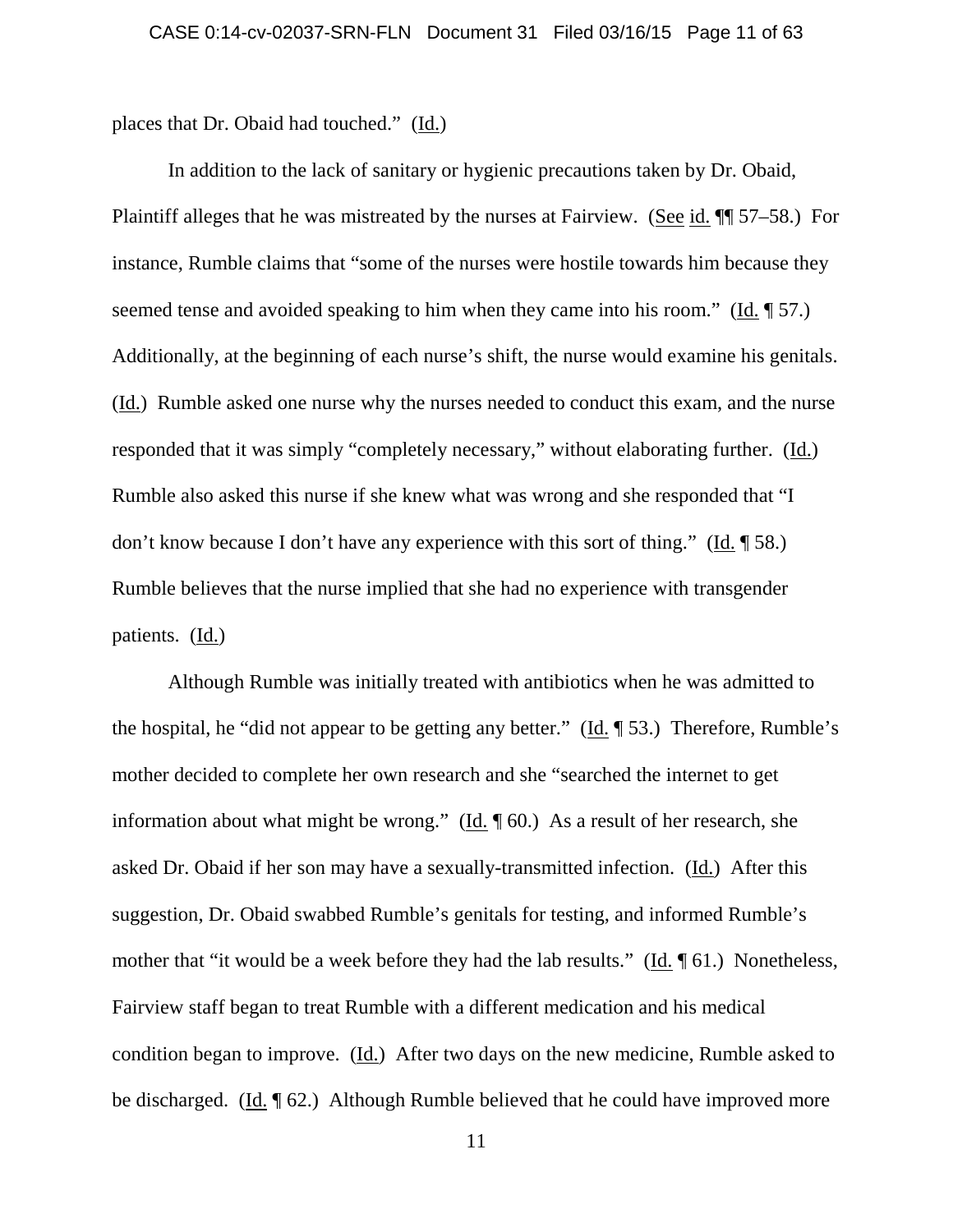from staying longer in the hospital, "he did not feel safe at the hospital and preferred to leave." (Id.) Rumble was released from the hospital on Friday, June 28, 2013. (Id.)

## **F. Aftermath from Plaintiff's Treatment at Fairview**

A few weeks later, Rumble received a bill from Emergency Physicians, the group that employs Dr. Steinman. (Id. ¶ 63.) The bill was in regards to his emergency room visit at Fairview Southdale Hospital. (Id.) "The bill indicated [that] no insurance payments were pending and [Rumble] owed the full amount. In the billing description for the time he had spent at Fairview Southdale Hospital, it stated, 'THE DIAGNOSIS IS INCONSISTENT WITH THE PATIENT'S GENDER.'" (Id.) In contrast to the statement on this bill, Plaintiff alleges that his ultimate diagnoses were conditions that can, and do, affect people of any sex or gender.<sup>2</sup> (Id.)

As a result of his experience with Defendants, Plaintiff fears doctors and "refuses to visit a hospital or doctor's office alone." (Id. ¶ 64.) Additionally, Rumble claims that he will never go to Fairview Southdale Hospital again, "even in an emergency" although it is the nearest hospital to his home. (Id.  $\P$  65.)

The Court also notes that on December 12, 2013, Plaintiff filed a complaint of discrimination with the Office for Civil Rights ("OCR") in the Department of Health and Human Services alleging that Defendants violated his rights under Section 1557 of the ACA. (Id. ¶ 67.) "The OCR is responsible for ensuring compliance with Section 1557.

 $2^2$  Plaintiff does not allege that he incurred expenses because of the insurance company's initial denial of coverage. (See generally Compl. [Doc. No. 1]; Def. Emergency Physicians' Reply at 2 [Doc. No. 29].) Rather, Plaintiff only argues that the language further substantiates his federal and state law discrimination claims.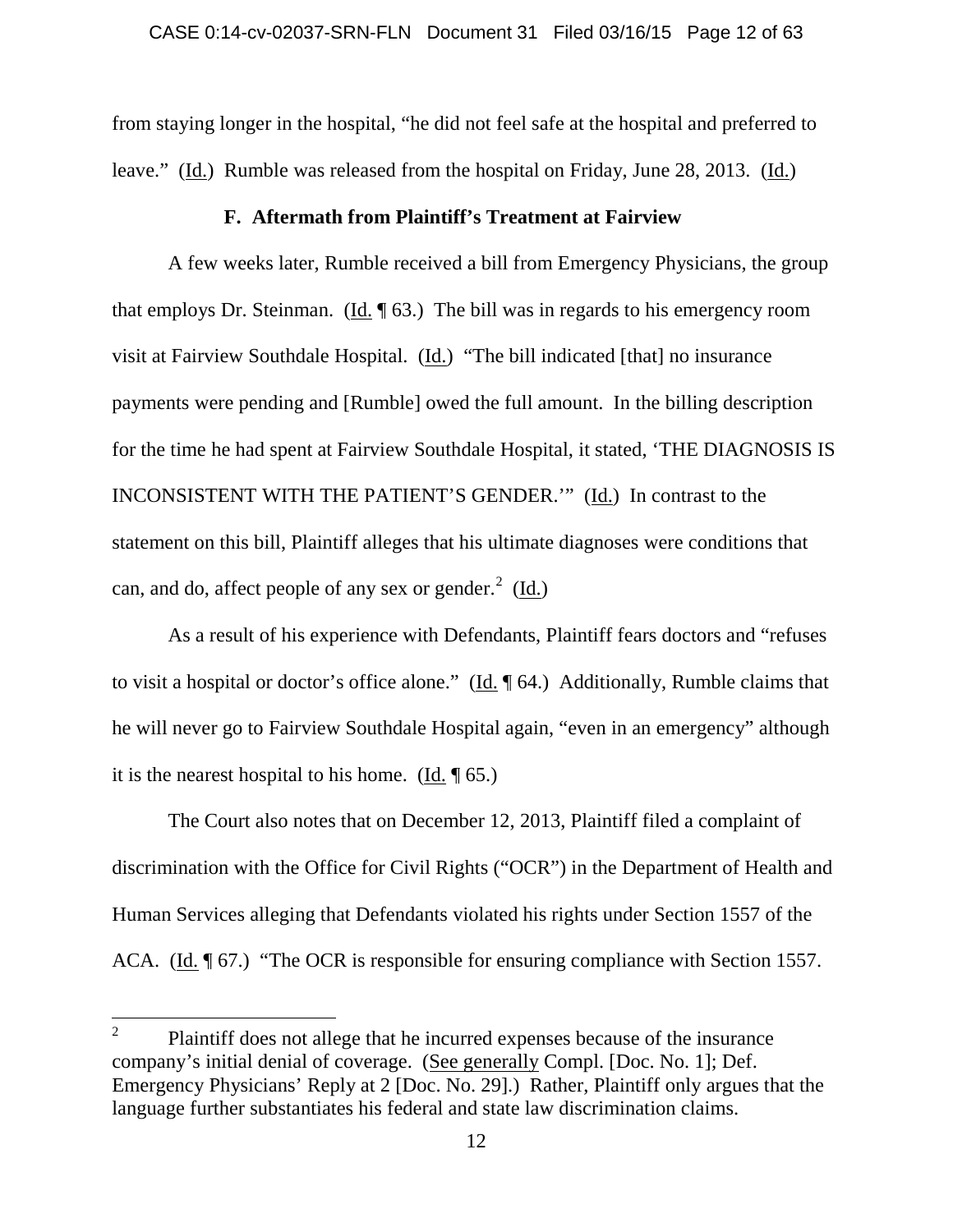Region V of [the] OCR is responsible for investigating and remedying violations of

Section 1557 that occur in Minnesota, where Fairview Southdale Hospital is located."

(Id.) The OCR's investigation of this matter is allegedly ongoing.

# **G. Plaintiff's Claims**

Plaintiff's Complaint states two counts against Defendants. In Count I, Plaintiff

alleges that Defendants discriminated against him on the basis of sex, in violation of

Section 1557 of the ACA.<sup>3</sup> (See id.  $\P$  69–76.) According to Section 1557:

Except as otherwise provided for in this title (or an amendment made by this title), an individual shall not, on the ground prohibited under title VI of the Civil Rights Act of 1964 (42 U.S.C. 2000d et seq.), *title IX of the Education Amendments of 1972 (20 U.S.C. 1681 et seq.)*, the Age Discrimination Act of 1975 (42 U.S.C. 6101 et seq.), or section 504 of the Rehabilitation Act of 1973 (29 U.S.C. 794), be excluded from participation in, be denied the benefits of, or be subjected to discrimination under, any health program or activity, any part of which is receiving Federal financial assistance, including credits, subsidies, or contracts of insurance, or under any program or activity that is administered by an Executive Agency or any entity established under this title (or amendments). The enforcement mechanisms provided for and available under such title VI, title IX, section

<sup>&</sup>lt;sup>3</sup> Section 1557 provides Plaintiff with a private right of action to sue Defendants. The Court reaches this conclusion because the four civil rights statutes that are referenced and incorporated into Section 1557 permit private rights of action. See Gonzaga Univ. v. Doe, 536 U.S. 273, 283–84 (2002) (holding that "Title VI . . . and Title IX . . . create individual rights because those statutes are phrased 'with an *unmistakable focus* on the benefited class'") (emphasis added); Barnes v. Gorman, 536 U.S. 181, 185 (2002) (finding that section 504 of the Rehabilitation Act is "enforceable through private causes of action" because the statutory language of section 504 mirrors Title VI); 42 U.S.C. § 6104(e)(1) (the Age Discrimination Act of 1975 states that "any interested person [may] bring [an action] in any United States district court for the district in which the defendant is found or transacts business to enjoin a violation of this Act . . . [and] [s]uch interested person may elect, by a demand for such relief in his complaint, to recover reasonable attorney's fees, in which case the court shall award the costs of suit, including a reasonable attorney's fee, to the prevailing plaintiff."). Because Section 1557 states that the enforcement mechanisms available under those four statutes apply to violations of Section 1557, Section 1557 necessarily also permits private causes of action.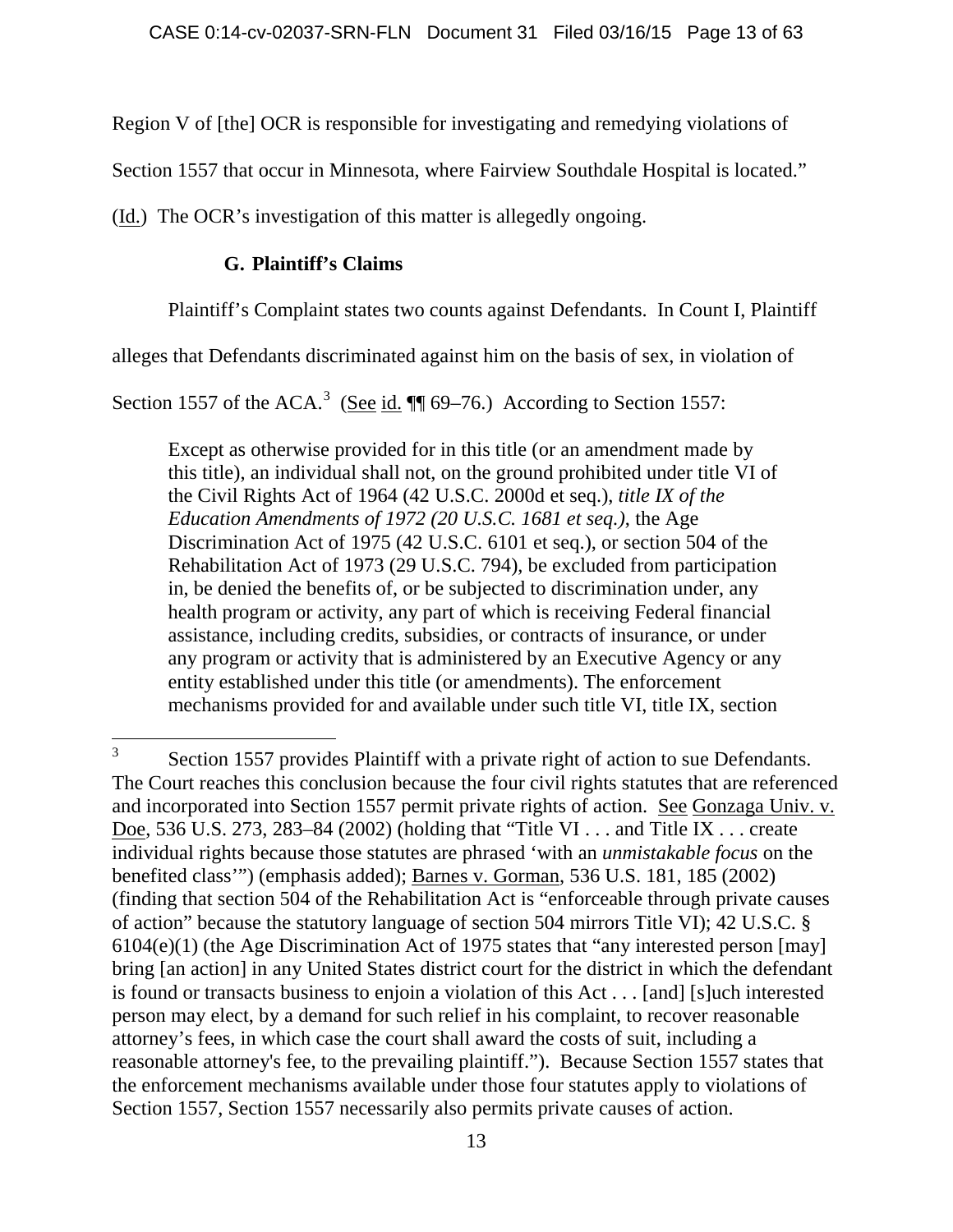# CASE 0:14-cv-02037-SRN-FLN Document 31 Filed 03/16/15 Page 14 of 63

504, or such Age Discrimination Act shall apply for purposes of violations of this subsection.

See 42 U.S.C. § 18116 (emphasis added). Accordingly, Defendants, who both allegedly received federal financial assistance, may not discriminate against Plaintiff on the basis of "sex," as Title IX prohibits discrimination on this "ground." See id.

When analyzing Title IX, courts have interpreted the term "sex" to include "individuals who are perceived as not conforming to gender stereotypes and expectations." (See Compl. ¶ 72 (citing Kastl v. Maricopa Cnty. Community College Dist., No. 02-cv-1531 (PHX/SRB), 2004 WL 2008954, at \*2 (D. Ariz. June 3, 2004) (stating that "[i]t is well settled that Title VII's prohibition on sex discrimination encompasses discrimination against an individual for failure to conform to sex stereotypes."), and Miles v. New York University, 979 F. Supp. 248, 250 n.4 (S.D.N.Y. 1997) (explaining that "the Title IX term 'on the basis of sex' is interpreted in the same manner as similar language in Title VII")) [Doc. No.1].) Furthermore, Leon Rodriguez, the Director of the OCR, stated in an agency opinion letter that Section 1557 of the ACA "extends to claims of discrimination based on gender identity or failure to conform to stereotypical notions of masculinity or femininity." (See Barrett Wiik Decl., Ex. C [Doc. No. 26-1].) Accordingly, Plaintiff alleges that, in direct violation of Section 1557, "Defendants perpetrated discrimination[, based upon Rumble's gender identity or transgender status,] with malice, deliberate disregard for, or deliberate reckless indifference to Plaintiff's rights." (Compl. ¶ 75 [Doc. No. 1].)

In Count II, Plaintiff alleges that Defendants' conduct violated the MHRA, Minn.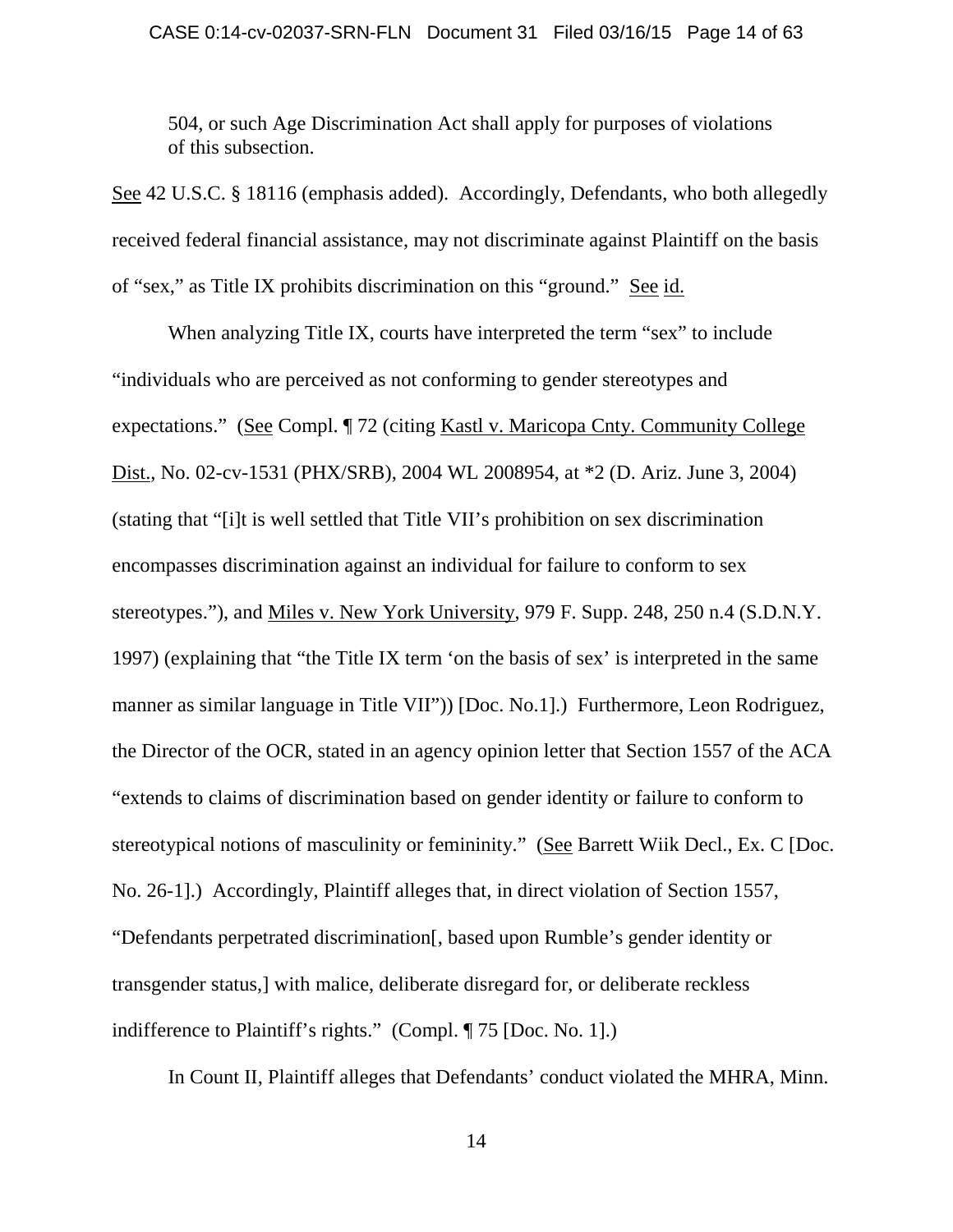Stat. § 363A.11. (See id.  $\P$  77–82.) Pursuant to the MHRA, it is an "unfair discriminatory practice:"

to deny any person the full and equal enjoyment of the goods, services, facilities, privileges, advantages, and accommodations of a place of public accommodation because of race, color, creed, religion, disability, national origin, marital status, *sexual orientation*, or sex . . .

See Minn. Stat. § 363A.11, subd. 1(a)(1) (emphasis added). As noted above, Minnesota law defines "sexual orientation" as "having or being perceived as having a self-image or identity not traditionally associated with one's biological maleness or femaleness." See Minn. Stat. § 363A.03, subd. 44. Plaintiff claims that, under the MHRA, he is protected from discrimination based on his gender identity and transgender status, "since those are subsumed under the statutory definition of 'sexual orientation.'" (Compl. ¶ 79 [Doc. No. 1].)

Plaintiff seeks: (1) a permanent injunction requiring that "Defendants adopt practices in conformity with the requirements of [Section 1557] and [the MHRA]" and "prohibiting Defendants from engaging in the practices complained of [by Plaintiff];" (2) compensatory damages "for his physical pain, embarrassment, humiliation, emotional pain and anguish, violation of his dignity, and loss of enjoyment of life;" and (3) punitive damages, "to the extent allowed by state and federal anti-discrimination law." (See id. at 16.)

# **H. Procedural Posture**

Plaintiff filed his Complaint on June 20, 2014. (See generally Compl. [Doc. No. 1].) On July 18, 2014, Defendant Emergency Physicians filed a Motion to Dismiss [Doc.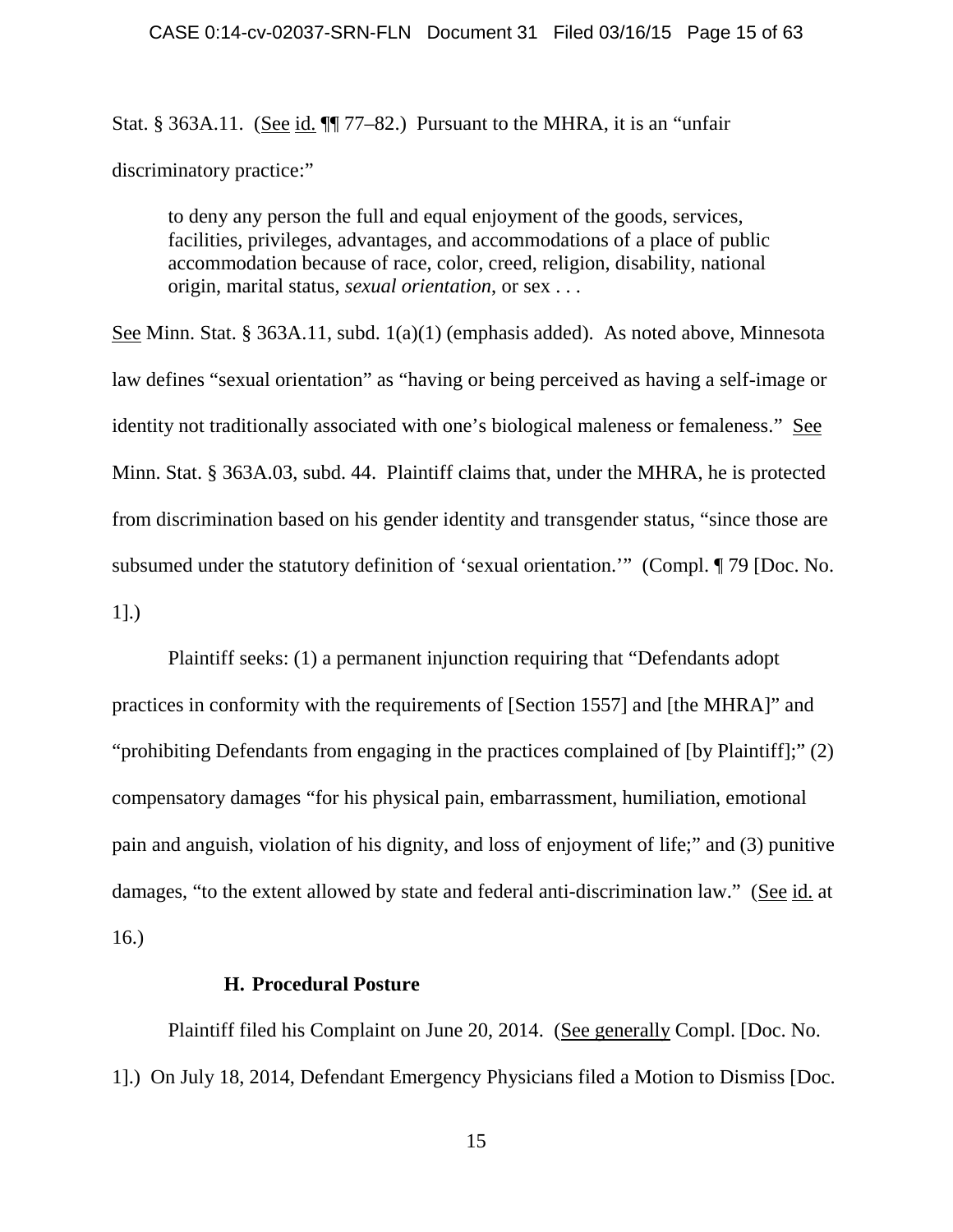### CASE 0:14-cv-02037-SRN-FLN Document 31 Filed 03/16/15 Page 16 of 63

No. 11], with a supporting memorandum [Doc. No. 13]. Similarly, Defendant Fairview filed a Motion to Dismiss [Doc. No. 18] and a supporting memorandum [Doc. No. 20] on July 18, 2014. Plaintiff filed a single response brief in opposition to both Defendants' motions [Doc. No. 25], with a declaration and several supporting exhibits [Doc. No. 26]. Defendant Fairview then filed a reply brief on October 17, 2014 [Doc. No. 28], and Defendant Emergency Physicians did the same [Doc. No. 29]. The Court heard oral argument on both motions on November 14, 2014. (See Minute Entry [Doc. No. 30].)

### **III. DISCUSSION**

### **A. Standard of Review**

Defendants move to dismiss Plaintiff's Complaint, pursuant to Rule 12(b)(6) of the Federal Rules of Civil Procedure, for failure to state a claim upon which relief can be granted. When evaluating a motion to dismiss, the Court assumes the facts in the Complaint to be true and construes all reasonable inferences from those facts in the light most favorable to Plaintiff. Morton v. Becker, 793 F.2d 185, 187 (8th Cir. 1986). However, the Court need not accept as true wholly conclusory allegations, Hanten v. School District of Riverview Gardens, 183 F.3d 799, 805 (8th Cir. 1999), or legal conclusions Plaintiff draws from the facts pled, Westcott v. City of Omaha, 901 F.2d 1486, 1488 (8th Cir. 1990). In addition, the Court ordinarily does not consider matters outside the pleadings on a motion to dismiss. See Fed. R. Civ. P. 12(d). The Court may, however, consider exhibits attached to the complaint and documents that are necessarily embraced by the pleadings, Mattes v. ABC Plastics, Inc., 323 F.3d 695, 697 n.4 (8th Cir. 2003), and may also consider public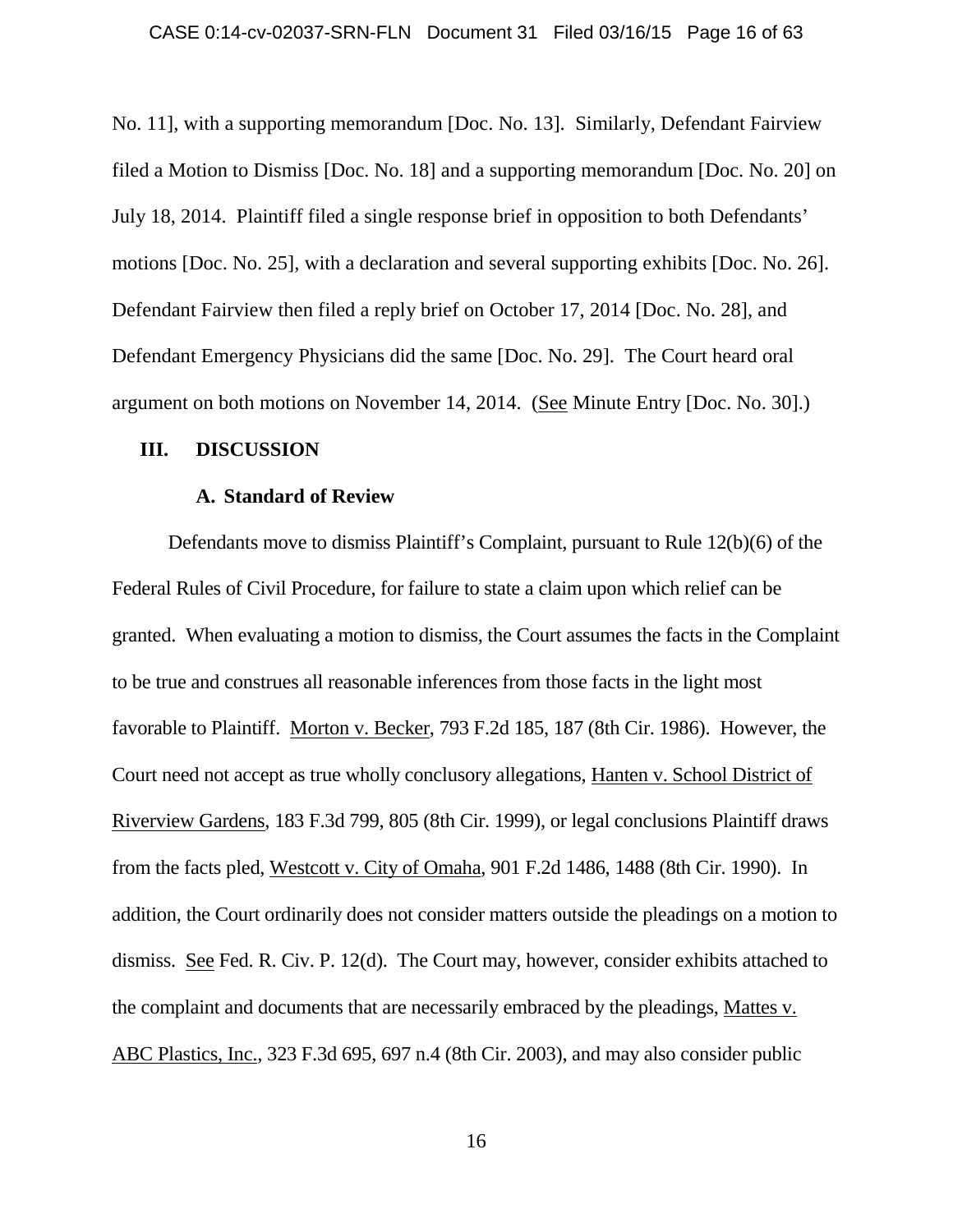records, Levy v. Ohl, 477 F.3d 988, 991 (8th Cir. 2007).<sup>4</sup>

To survive a motion to dismiss, a complaint must contain "enough facts to state a claim to relief that is plausible on its face." Bell Atl. Corp. v. Twombly, 550 U.S. 544, 570 (2007). Although a complaint need not contain "detailed factual allegations," it must contain facts with enough specificity "to raise a right to relief above the speculative level." Id. at 555. "Threadbare recitals of the elements of a cause of action, supported by mere conclusory statements," will not pass muster. Ashcroft v. Iqbal, 556 U.S. 662, 678 (2009) (citing Twombly, 550 U.S. at 555). In sum, this standard "calls for enough fact[s] to raise a reasonable expectation that discovery will reveal evidence of [the claim]." Twombly, 550 U.S. at 556.

### **B. Defendant Emergency Physicians' Motion to Dismiss**

Defendant Emergency Physicians argues that the Court should dismiss (1) Plaintiff's Count I because (a) Rumble failed to allege that he sought medical care from a health program or activity that receives federal funds, and (b) Plaintiff does not allege facts supporting either an adverse action or differential treatment on the basis of sex (see Def. Emergency Physicians' Mem. at 8, 9 [Doc. No. 13]); and (2) Plaintiff's Count II because (a) Plaintiff "does not assert facts to demonstrate that [Emergency Physicians] denied Plaintiff any service, facility, privilege, advantage, or accommodation of any public accommodation," and (b) Plaintiff does "not assert facts to show that [Emergency

<sup>&</sup>lt;sup>4</sup> In his Complaint, Rumble references two publicly-available documents that contain data and statistics about the discrimination transgender and gender nonconforming individuals face in health care settings, and a third document that constitutes federal agency correspondence relating to Section 1557. (See Compl. ¶¶ 19, 73 [Doc. No. 1].) The Court references these documents as needed throughout the Order.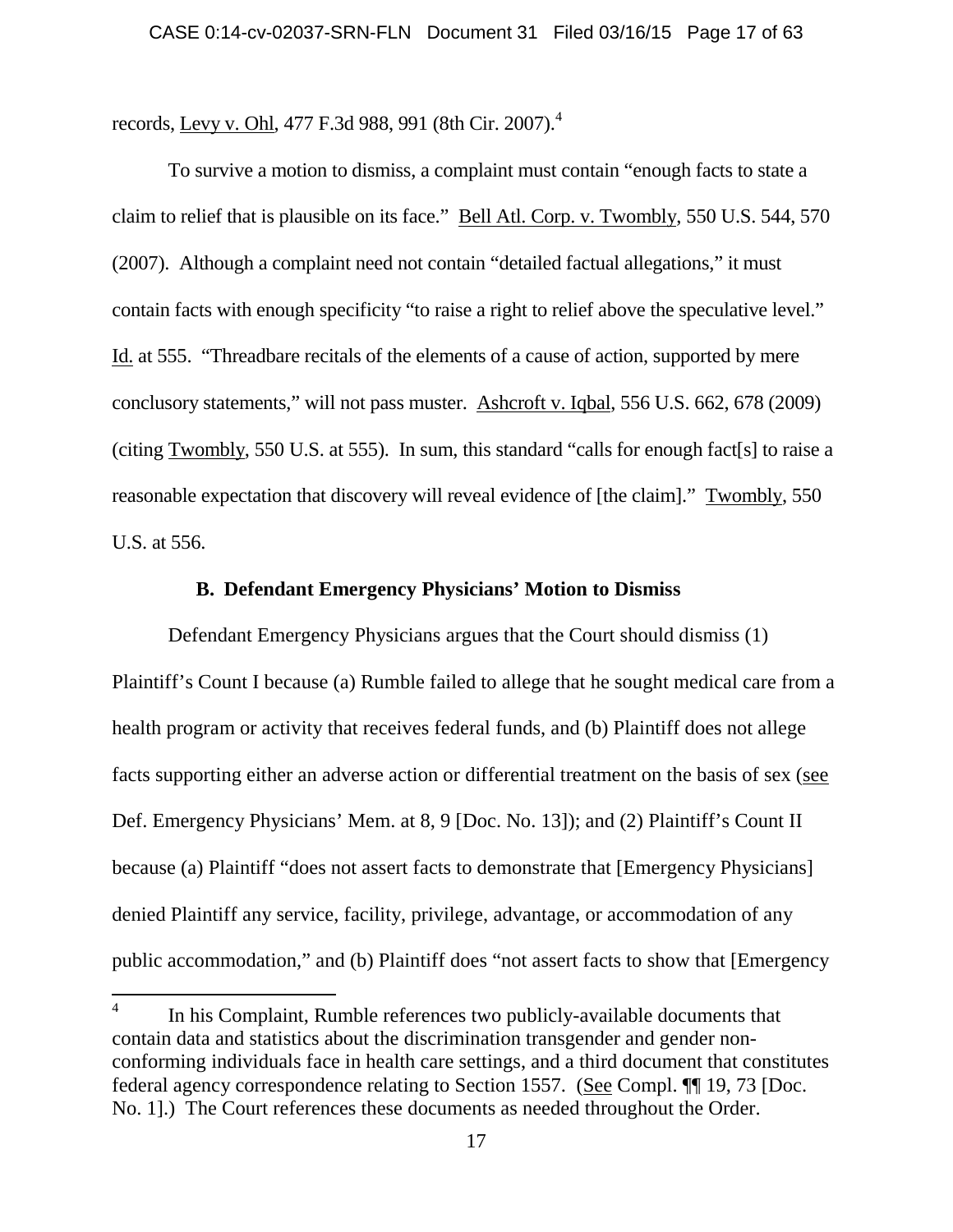Physicians] discriminated against Plaintiff because of Plaintiff's sexual orientation and gender identity" (see id. at 13–14.) The Court disagrees.

## **1. Count I: Section 1557 Claim**

To the Court's knowledge, this is the first case that requires interpretation of Section 1557. As this is a matter of first impression, the canons of statutory interpretation guide the Court's analysis. Statutory interpretation begins with the statute's "plain language." See United States v. Cacioppo, 460 F.3d 1012, 1016 (8th Cir. 2006); Lamie v. U.S. Trustee, 540 U.S. 526, 534 (2004) (explaining that when a "statute's language is plain," courts must enforce it "according to its terms."). "Where the language is plain, [the Court] need inquire no further." Cacioppo, 460 F.3d at 1016 (citing United States v. Ron Pair Enters., Inc., 489 U.S. 235, 241 (1989)). In other words, if the statutory text is unambiguous, then the Court need not look to an agency's interpretation of the statute, nor look to the statute's legislative history. See Chevron, U.S.A., Inc. v. Natural Resources Defense Council, Inc., 467 U.S. 837, 844 (1984); Horras v. Leavitt, 495 F.3d 894, 900 (8th Cir. 2007); Degnan v. Sebelius, 658 F. Supp. 2d 969, 970–71 (D. Minn. 2009). However, "[i]f the language of the statute is ambiguous or silent, the issue for the court is whether the agency's interpretation of the statute is a reasonable one." See Degnan, 658 F. Supp. 2d at 970–71 (citing Smiley v. Citibank, N.A., 517 U.S. 735, 744–45 (1996)).

Section 1557 references and incorporates four different civil rights statutes: Title VI, which prohibits discrimination on the basis of race, color, and national origin; Title IX, which prohibits discrimination on the basis of sex; the Age Discrimination Act,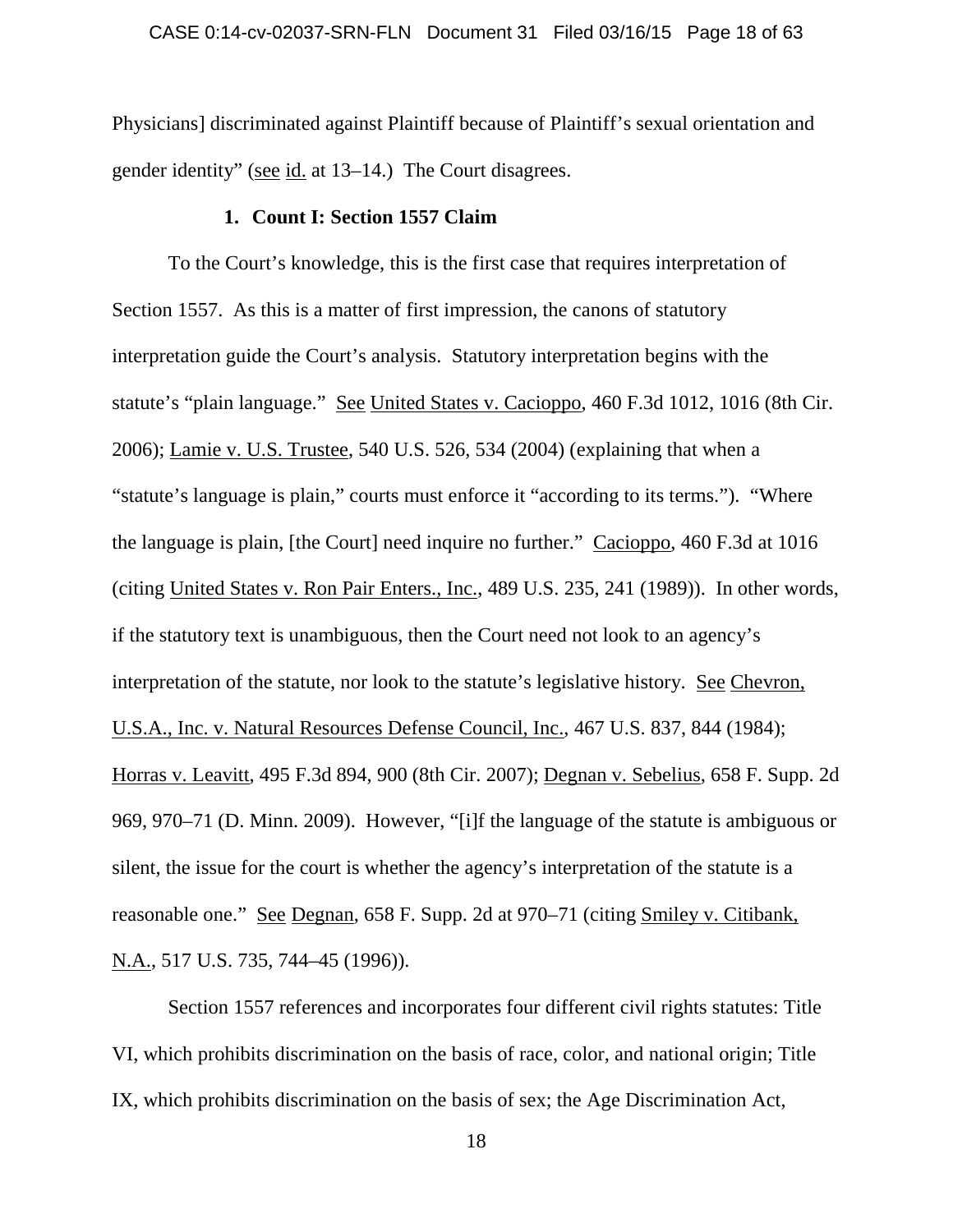### CASE 0:14-cv-02037-SRN-FLN Document 31 Filed 03/16/15 Page 19 of 63

which prohibits discrimination on the basis of age; and section 504 of the Rehabilitation Act, which prohibits discrimination on the basis of disability. See 42 U.S.C. § 18116. The parties appear to disagree about the extent to which, or the manner in which, these four civil rights statutes are incorporated into Section 1557. The Court reads Section 1557 as referencing these four statutes to list "the ground[s]" on which discrimination is prohibited in a health care setting. See id. (stating that "an individual shall not, on the ground prohibited under [the four civil rights statutes] be excluded from participation in, be denied the benefits of, or be subjected to discrimination under, any health program or activity").

Although the four civil rights statutes provide the separate and distinct grounds or bases on which discrimination is prohibited, the Court finds that the language of Section 1557 is ambiguous, insofar as each of the four statutes utilize different standards for determining liability, causation, and a plaintiff's burden of proof. See 42 U.S.C. § 18116. Therefore, the Court looks to agency interpretation for some guidance.

The Department for Health and Human Services ("HHS") is responsible for promulgating regulations pursuant to Section 1557 and the OCR, a sub-agency of HHS, is responsible for enforcing compliance with Section 1557. Here, all parties agree that HHS and/or the OCR have yet to promulgate any rules or regulations interpreting Section 1557. (See Pl.'s Mem. at 9 [Doc. No. 25]; Def. Fairview's Reply at 3 [Doc. No. 28].)

Although the OCR has yet to promulgate formal regulations interpreting Section 1557, Plaintiff emphasizes that in an opinion letter, Leon Rodriguez, the Director of the OCR, stated that Section 1557 of the ACA "extends to claims of discrimination based on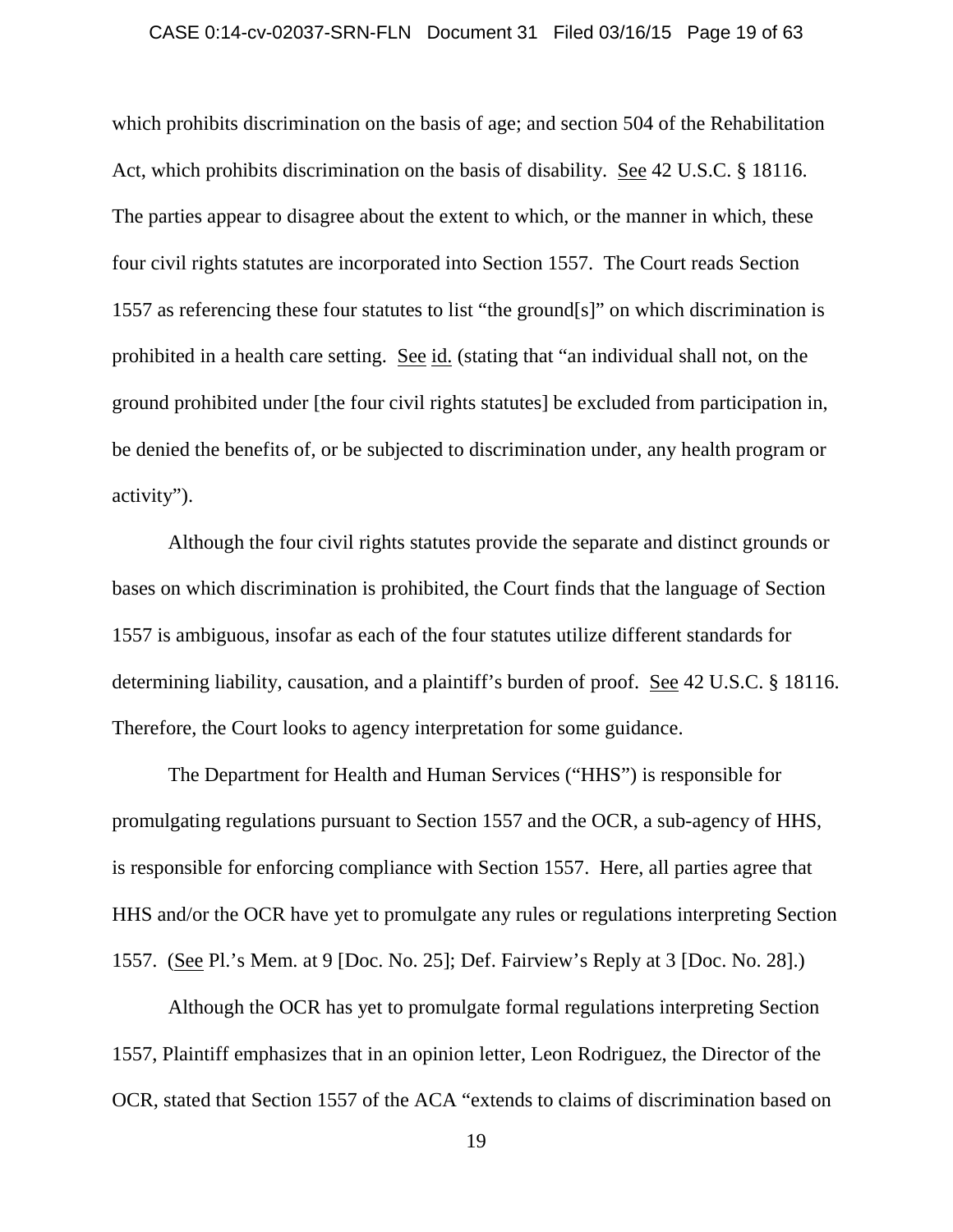### CASE 0:14-cv-02037-SRN-FLN Document 31 Filed 03/16/15 Page 20 of 63

gender identity or failure to conform to stereotypical notions of masculinity or femininity" and prohibits "discrimination regardless of the actual or perceived sexual orientation or gender identity of the individuals involved." (See Barrett Wiik Decl., Ex. C [Doc. No. 26-1].) In In re Union Pac. R.R. Employment Practices Litig., the Eighth Circuit held that "[a]n agency's interpretation that is found in an opinion letter . . . 'lack[s] the force of law' and is not entitled to deference under Chevron, 467 U.S. 837 (1984)." See 479 F.3d 936, 943 (8th Cir. 2007). Thus, Defendant Fairview correctly states that Rodriguez's opinion letter is not controlling on the Court. (See Def. Fairview's Reply at 3 [Doc. No. 28].)

Nonetheless, the Court may still determine that the OCR's interpretation is persuasive under Skidmore v. Swift & Co., 323 U.S. 134, 140 (1944). The weight that the Court places on the OCR's interpretation in its opinion letter is based on "the thoroughness evident in its consideration, the validity of its reasoning, its consistency with earlier and later pronouncements, and all those factors which give it power to persuade." Skidmore, 323 U.S. at 140. Here, the Court finds the OCR's interpretation of Section 1557 persuasively concludes that Section 1557 protects plaintiffs, like Rumble, who allege discrimination based on "gender identity." (See Barrett Wiik Decl., Ex. C [Doc. No. 26-1].)<sup>5</sup>

<sup>&</sup>lt;sup>5</sup> As further evidence that Section 1557 applies to plaintiffs alleging discrimination based on gender identity, Plaintiff points to an OCR Bulletin that details two investigations involving alleged sex discrimination. (See Pl.'s Mem. at 9 [Doc. No. 25].) Defendant Fairview argues that the persuasive effect of the two investigations detailed in the bulletin is minimal because the investigations did not develop into administrative or judicial adjudications. (See Def. Fairview's Reply at 3 [Doc. No. 28].) The Court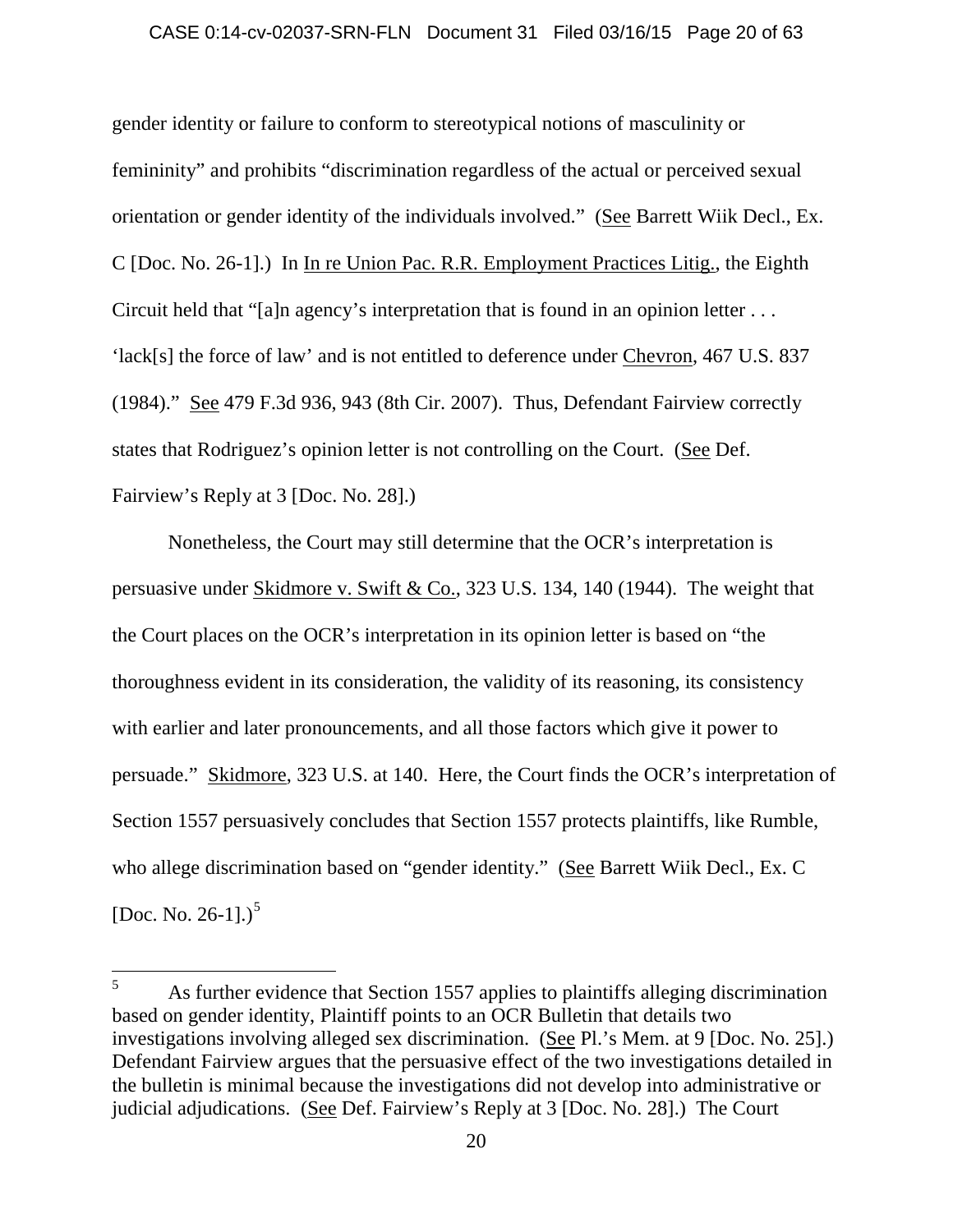### CASE 0:14-cv-02037-SRN-FLN Document 31 Filed 03/16/15 Page 21 of 63

While the OCR expresses an opinion about whether Section 1557 prohibits discrimination based on gender identity, the agency currently provides no guidance about the evidentiary or causation standards to apply to Section 1557 cases. Defendants contend that different statutory standards should apply depending upon the Section 1557 plaintiff's class status. For instance, Defendants argue that Title IX standards should apply to Plaintiff because his claim is based on discrimination because of sex. (See Def. Emergency Physicians' Mem. at 7–9 [Doc. No. 13]; Def. Fairview's Mem. at 9–13 [Doc. No. 20].) Plaintiff disagrees, and claims that the courts should apply a singular, uniform standard, regardless of the plaintiff's protected class status. (See Pl.'s Mem. at 22–27 [Doc. No. 25].)

Although the Court interprets Section 1557 in order to include "every word and clause" in its interpretation, the Court "must not be guided by a single sentence or member of a sentence, but look to the provision of the whole law, and to its object and policy." Hennepin Cnty. Med. Ctr. v. Shalala, 81 F.3d 743, 748 (8th Cir. 1996) (quoting U.S. National Bank of Oregon v. Independent Insurance Agents, 508 U.S. 439, 455 (1993)). Here, looking at Section 1557 and the Affordable Care Act as a whole, it appears that Congress intended to create a new, health-specific, anti-discrimination cause of action<sup>6</sup> that is subject to a singular standard, regardless of a plaintiff's protected class

disagrees. Rather, it concludes that the OCR's investigation of these two cases is consistent with the OCR's opinion letter insofar as the letter stated that Section 1557 "extends to claims of discrimination based on . . . failure to conform to stereotypical notions of masculinity or femininity." (See Barrett Wiik Decl., Ex. C [Doc. No. 26-1].)

 $\overline{a}$ 

<sup>6</sup> Commentators have noted that Section 1557 "does not merely extend Title VI to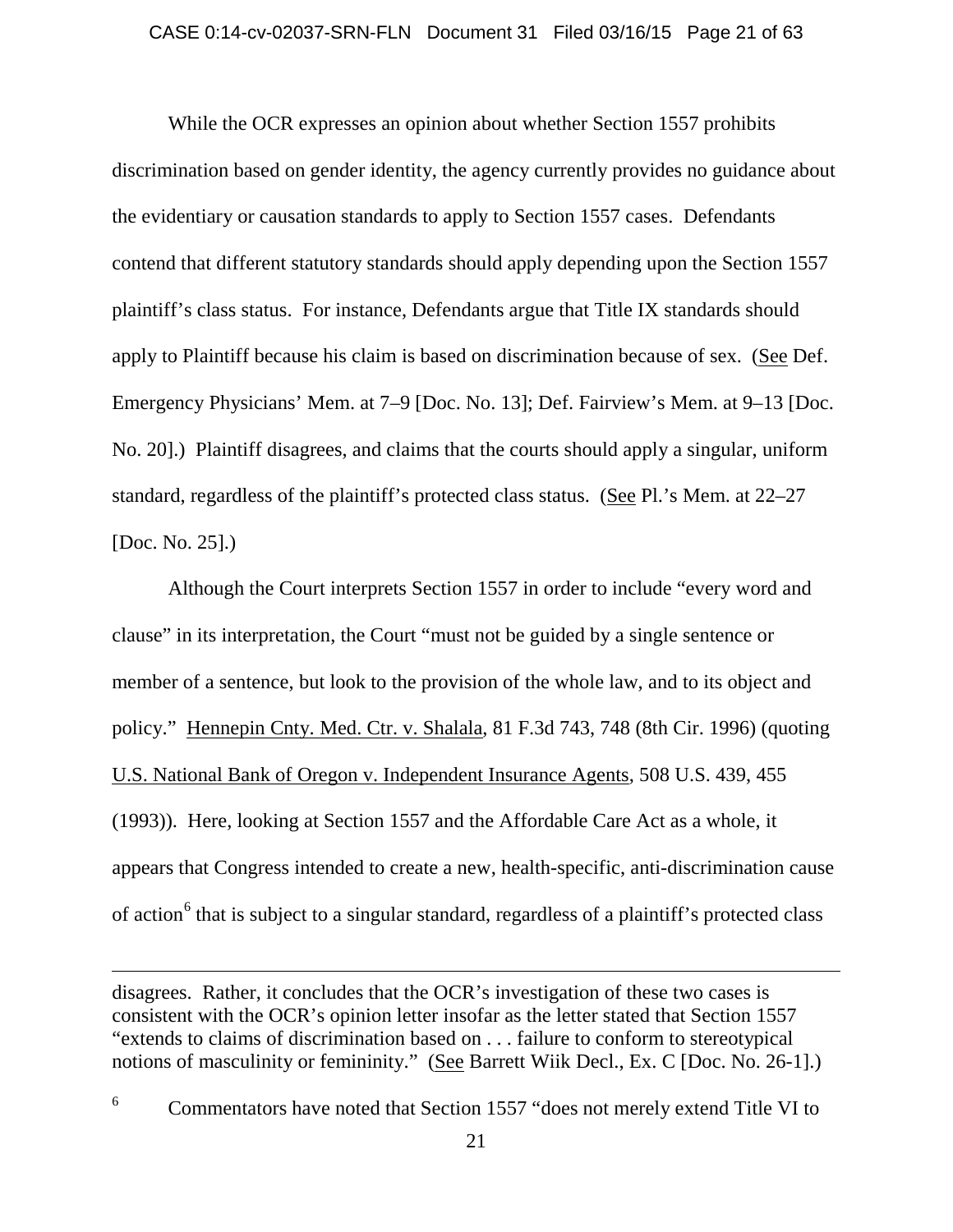status.

 $\overline{a}$ 

Reading Section 1557 otherwise would lead to an illogical result, as different enforcement mechanisms and standards would apply to a Section 1557 plaintiff depending on whether the plaintiff's claim is based on her race, sex, age, or disability. For instance, a plaintiff bringing a Section 1557 race discrimination claim could allege only disparate treatment, but plaintiffs bringing Section 1557 age, disability, or sex discrimination claims could allege disparate treatment or disparate impact. See Alexander v. Sandoval, 532 U.S. 275, 293 (2001) (holding that no private right of action exists to enforce disparate impact regulations under Title VI); Alexander v. Choate, 469 U.S. 287, 299 (1985) ("assum[ing] without deciding that § 504 [of the Rehabilitation Act] reaches at least some conduct that has an unjustifiable disparate impact upon the handicapped"); see also Sharif v. N.Y. State Educ. Dep't, 709 F. Supp. 345, 361 (S.D.N.Y. 1989) (holding that Title IX permits disparate impact suits).

Similarly, a plaintiff bringing a Section 1557 age discrimination claim would have to exhaust administrative remedies and would be barred from recovering damages, but plaintiffs bringing Section 1557 race, disability, or sex discrimination claims would not

additional health programs; [rather,] it creates a new civil right and remedy while leaving in place Title VI and other existing civil rights laws." See Sidney D. Watson, Section 1557 of the Affordable Care Act: Civil Rights, Health Reform, Race and Equity, 55 How. L. J. 855, 870 (2012); Sarah G. Steege, Finding a Cure in the Courts: A Private Right of Action for Disparate Impact in Health Care, 16 Mich. J. Race & L. 439, 456–59 (2011). The Court agrees with this observation. In fact, Section 1557 expressly states that "[n]othing in this title . . . shall be construed to invalidate or limit the rights, remedies, procedures, or legal standards available to individuals aggrieved under [any of the four existing civil rights statutes]." See 42 U.S.C. § 18116 (b). Thus, Congress likely intended to create a new right and remedy in a new context without altering existing laws.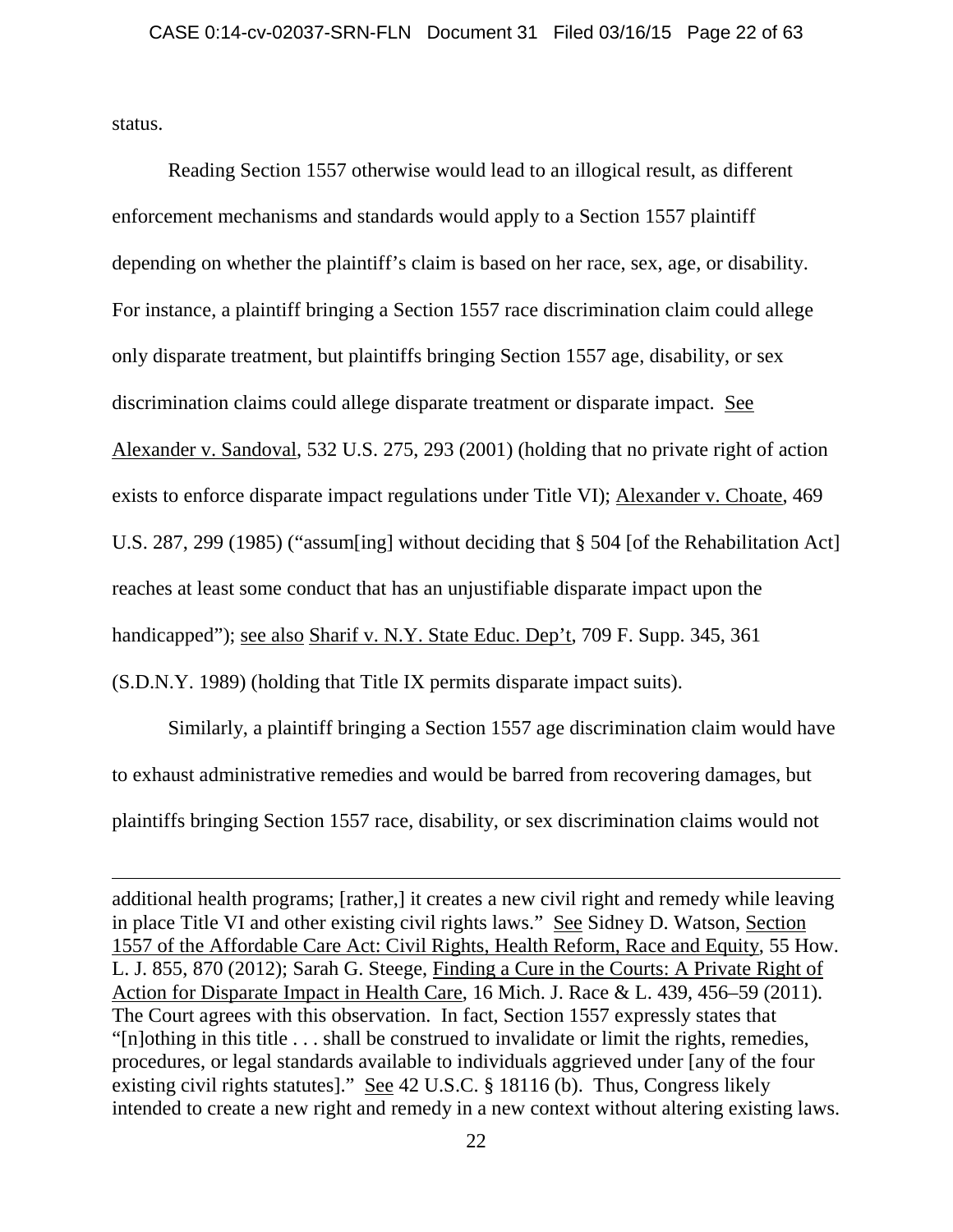### CASE 0:14-cv-02037-SRN-FLN Document 31 Filed 03/16/15 Page 23 of 63

have to exhaust administrative remedies and would not be barred from recovering damages. Compare 42 U.S.C. § 2000d-1(1), 20 U.S.C. § 1682 (2006), and 29 U.S.C. § 794 (2006), with 42 U.S.C. § 6104(f); see Gebser v. Lago Vista Indep. Sch. Dist., 524 U.S. 274, 285–90 (1998) (requiring actual knowledge of discrimination for monetary damages in a Title IX case); Franklin v. Gwinnett Cnty. Pub. Sch., 503 U.S. 60, 71–72 (1992) (holding that compensatory damages are available in a Title IX action alleging intentional discrimination); Guardians Ass'n v. Civil Serv. Comm'n of City of New York, 463 U.S. 582, 595–96 (1983) (holding that compensatory relief in a Title VI action is only available upon a showing of intentional discrimination).

Plaintiff recognizes the absurd inconsistency that could result if the Court interpreted Section 1557 as Defendants do. (See Pl.'s Mem. at 22–27 [Doc. No. 25].) Rumble also aptly notes that if different standards were applied based on the protected class status of the Section 1557 plaintiff, then courts would have no guidance about what standard to apply for a Section 1557 plaintiff bringing an intersectional discrimination claim.<sup>7</sup> (See id. at 23.)

However, the Court does not intend to imply that Congress meant to create a new

<sup>&</sup>lt;sup>7</sup> Intersectional discrimination claims are based on the intersectionality of at least two of a plaintiff's protected class statuses. Professor Cheryl I. Harris explains that: The particular experience of black women in the dominant cultural ideology of American society can be conceptualized as intersectional. Intersectionality captures the way in which the particular location of black women in dominant American social relations is unique and in some senses unassimilable into the discursive paradigms of gender and race domination. See Cheryl I. Harris, Whiteness As Property, 106 Harv. L. Rev. 1709, 1791 (1993) (internal quotation and citation omitted).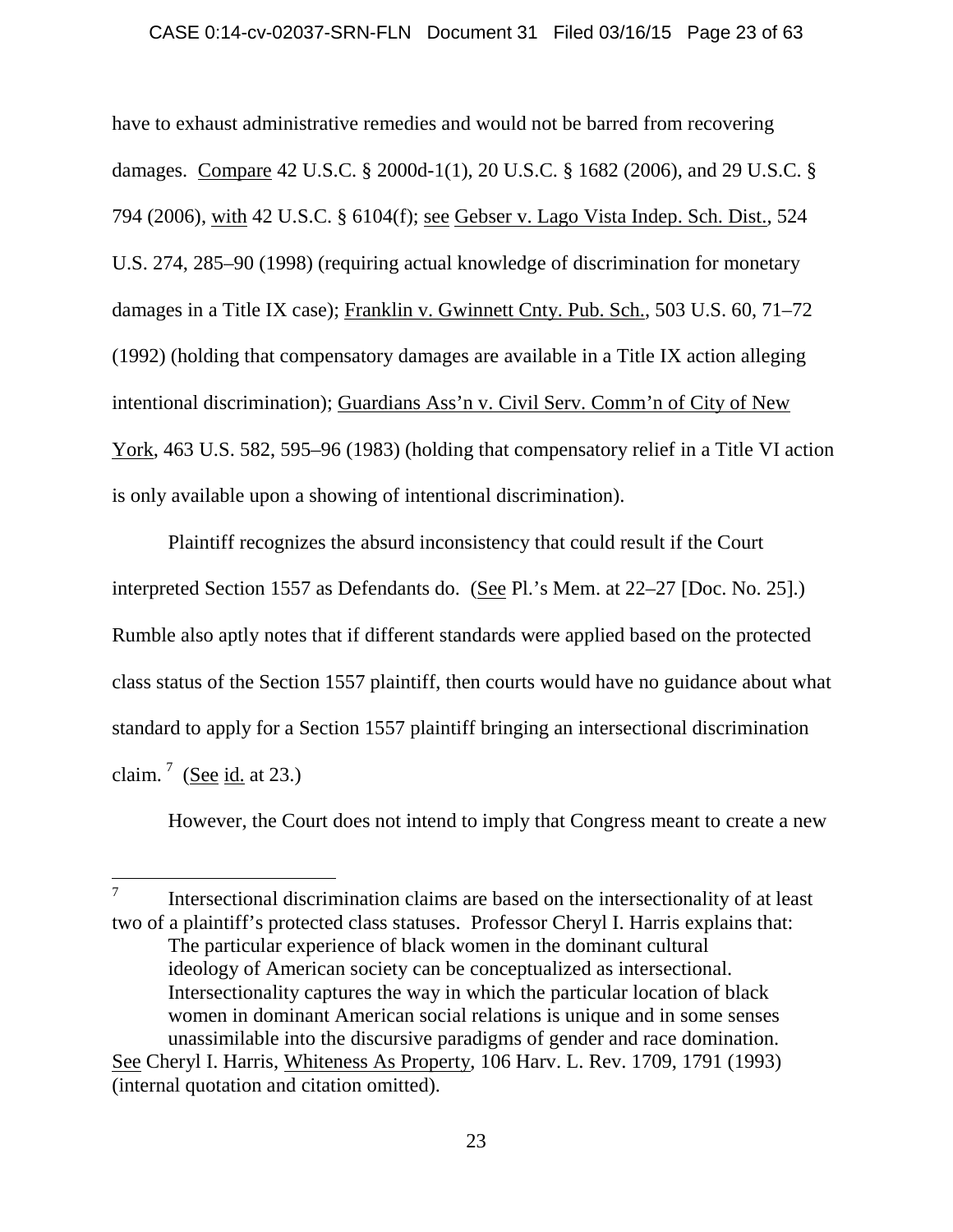### CASE 0:14-cv-02037-SRN-FLN Document 31 Filed 03/16/15 Page 24 of 63

anti-discrimination framework that is completely "unbound by the jurisprudence of the four referenced statutes." (Cf. Def. Fairview's Reply at 4 [Doc. No. 28].) Nonetheless, given the inconsistency that would result if the Court interpreted Section 1557 as Defendants do, the Court holds that Congress likely referenced the four civil rights statutes mainly in order to identify the "ground[s]" on which discrimination is prohibited – i.e., race, sex, age, and disability. Congress also likely intended that the same standard and burden of proof to apply to a Section 1557 plaintiff, regardless of the plaintiff's protected class status. To hold otherwise would lead to "patently absurd consequences," United States v. Brown, 333 U.S. 18, 27 (1948), that "Congress could not possibly have intended," F.B.I. v. Abramson, 456 U.S. 615, 640 (1982) (O'Connor, J., dissenting). But, as the Court discusses in more detail below, at this stage of the proceedings, it need not determine the precise standard to apply to Plaintiff's Section 1557 claim.

### **a. Covered Health Program or Activity**

Defendant Emergency Physicians claims that Rumble "never alleges facts to show he sought medical care from [Emergency Physicians] pursuant to a [f]ederally funded or administered 'health program or activity.'" (See Def. Emergency Physicians' Mem. at 8 [Doc. No. 13].) Defendant misstates the relevant legal standard for determining which entities are covered by Section 1557. According to the ACA, entities that are subject to the anti-discrimination provisions in Section 1557 include "any health program or activity, *any part* of which is receiving Federal financial assistance, including credits, subsidies, or contracts of insurance," or "any program or activity that is administered by an Executive Agency or any entity established under this title (or amendments)." See 42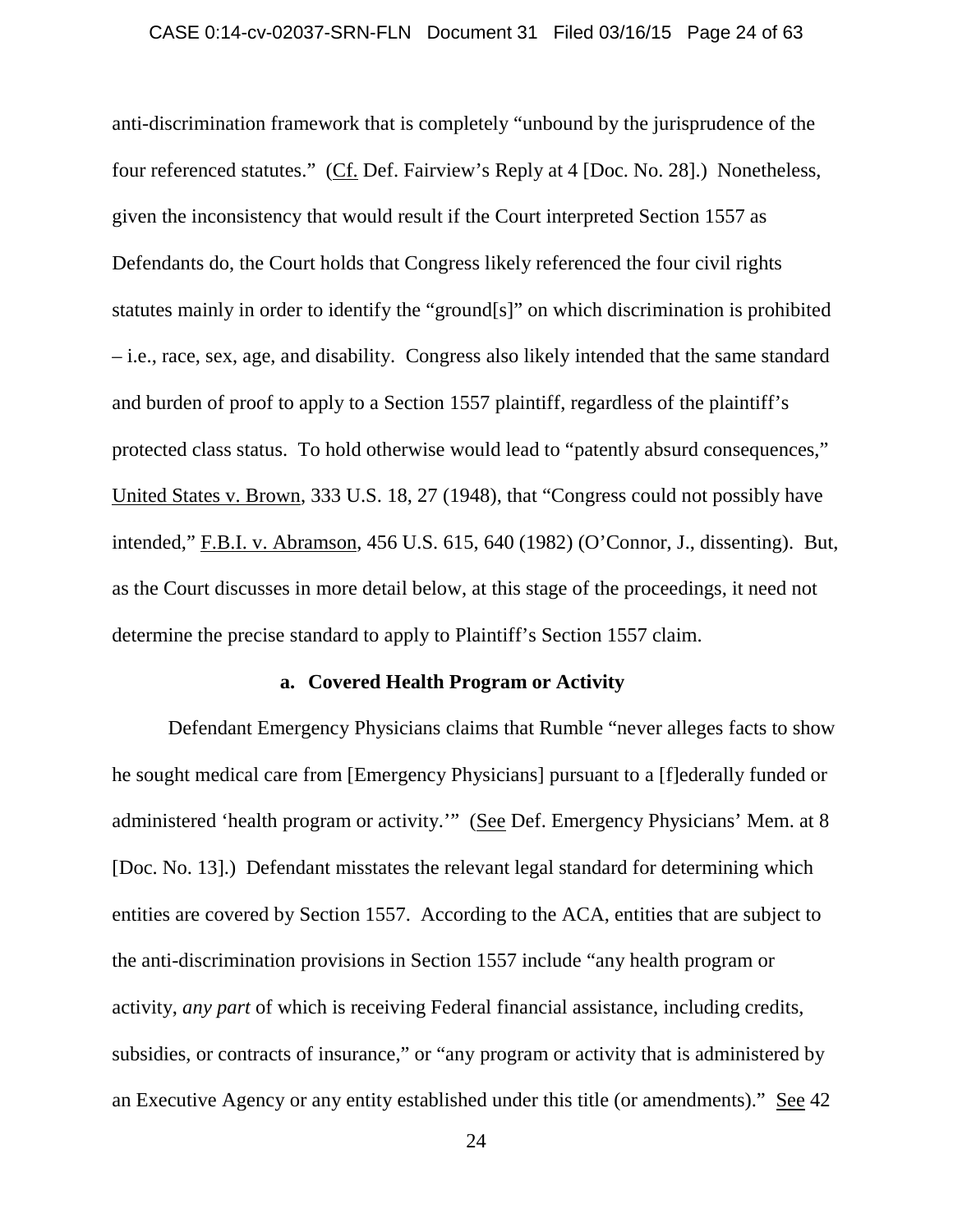### CASE 0:14-cv-02037-SRN-FLN Document 31 Filed 03/16/15 Page 25 of 63

U.S.C. § 18116 (emphasis added). Thus, as long as part of an organization or entity receives federal funding or subsidies of some sort, the entire organization is subject to the anti-discrimination requirements of Section 1557. A potential plaintiff need not seek medical care specifically from the part of the organization that receives federal funding. (Cf. Def. Emergency Physicians' Mem. at 8 [Doc. No. 13]); see Civil Rights Restoration Act, Pub. L. No. 100–259, § 382, 102 Stat. 28, 28–29 (1988) (overturning the United States Supreme Court's decision in Grove City Coll. v. Bell, 465 U.S. 555, 556 (1984), to clarify that the civil rights laws reached an institution, as a whole, even if only part of the institution received federal funding). Rather, the organization is only required to have a health program or activity that receives federal financial assistance.

Here, Plaintiff alleges that Emergency Physicians is a "Minnesota-based healthcare organization [that] receiv[es] federal and state financial assistance such as credits, subsidies, or contracts of insurance." (Compl. ¶ 10 [Doc. No. 1].) In his brief, Plaintiff argues that because Emergency Physicians allegedly receives Medicare and Medicaid funds, it is "a covered entity" for purposes of Title VI and the Rehabilitation Act, which are referenced by Section 1557. (Pl.'s Mem. at 18 [Doc. No. 25].) "The parties have not cited, and the Court has not found, any cases from the Eighth Circuit dealing with the issue of whether Medicare/Medicaid payments to a hospital are sufficient to create Title VI liability." Bissada v. Arkansas Children's Hosp., No. 4:08CV00362 (JLH), 2009 WL 1010869, at \*11 (E.D. Ark. Apr. 14, 2009) aff'd, 639 F.3d 825 (8th Cir. 2011); see also Bowen v. Am. Hosp. Ass'n, 476 U.S. 610, 624 n.9 (1986) (declining "to review the [Second Circuit] Court of Appeals' assumption that the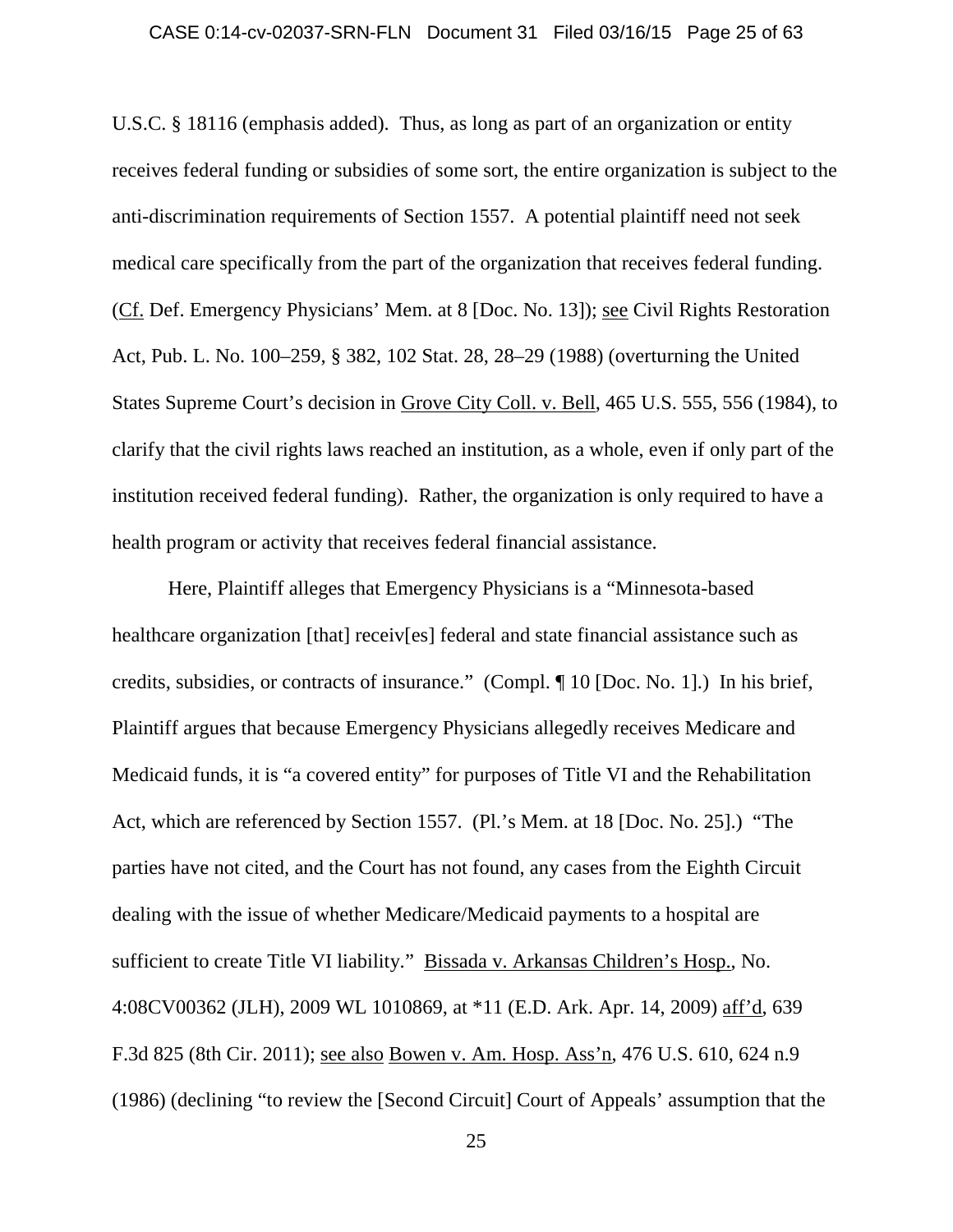### CASE 0:14-cv-02037-SRN-FLN Document 31 Filed 03/16/15 Page 26 of 63

provision of health care to infants in hospitals receiving Medicare or Medicaid payments is a part of a 'program or activity receiving Federal financial assistance.'").

Nonetheless, courts outside the Eighth Circuit have resoundingly held that Medicare and Medicaid payments constitute federal financial assistance for, at least, the purposes of section 504 and Title VI.<sup>8</sup> See, e.g., United States v. Baylor Univ. Med. Ctr., 736 F.2d 1039, 1042 (5th Cir. 1984) (holding that "Medicare and Medicaid are federal financial assistance for the purpose of Section 504 [of the Rehabilitation Act], and that the district court did not err in defining inpatient and emergency room services as the 'program or activity' that would be the appropriate target of HHS's investigation as the result of the alleged violation of Section 504."); NAACP v. Medical Center, Inc., 599 F.2d 1247, 1248 n.4 (3d Cir. 1979), aff'd in relevant part, 453 F. Supp. 280, later proceeding, 453 F. Supp. 330 (D. Del. 1978), (affirming district court's determination that hospital's receipt of Medicare, Medicaid, and unspecified "other" assistance triggered Section 504 and Title VI); United States v. University Hosp. of State Univ. of

 <sup>8</sup> Moreover, courts must generally "accord great weight to the longstanding interpretation placed on a statute by an agency charged with its administration." NLRB v. Bell Aerospace Co. Div. of Textron Inc., 416 U.S. 267, 275 (1974). "The Department of Health, Education and Welfare (the predecessor to the Department of Health and Human Services) expressly included Medicare and Medicaid as programs covered by Title VI, see 38 Fed. Reg. 17982 (1973); 40 Fed. Reg. 18173 (1975), and HHS's regulations continue to list these programs among those covered by Title VI." United States v. Baylor Univ. Med. Ctr., 736 F.2d 1039, 1047 (5th Cir. 1984) (citing 45 C.F.R. Part 80, Appendix A at Part 1, # 121 and Part 2, # 30). Additionally, "[t]he Department's regulations implementing Section 504 expressly state that service providers whose only source of federal financial assistance is Medicaid 'should be regarded as recipients under the statute and the regulation and should be held individually responsible for administering services in a non-discriminatory fashion.'" Baylor, 736 F.2d at 1047 (citing  $45$  C.F.R. Part 84, App. A, Subpart  $A(1)$ ).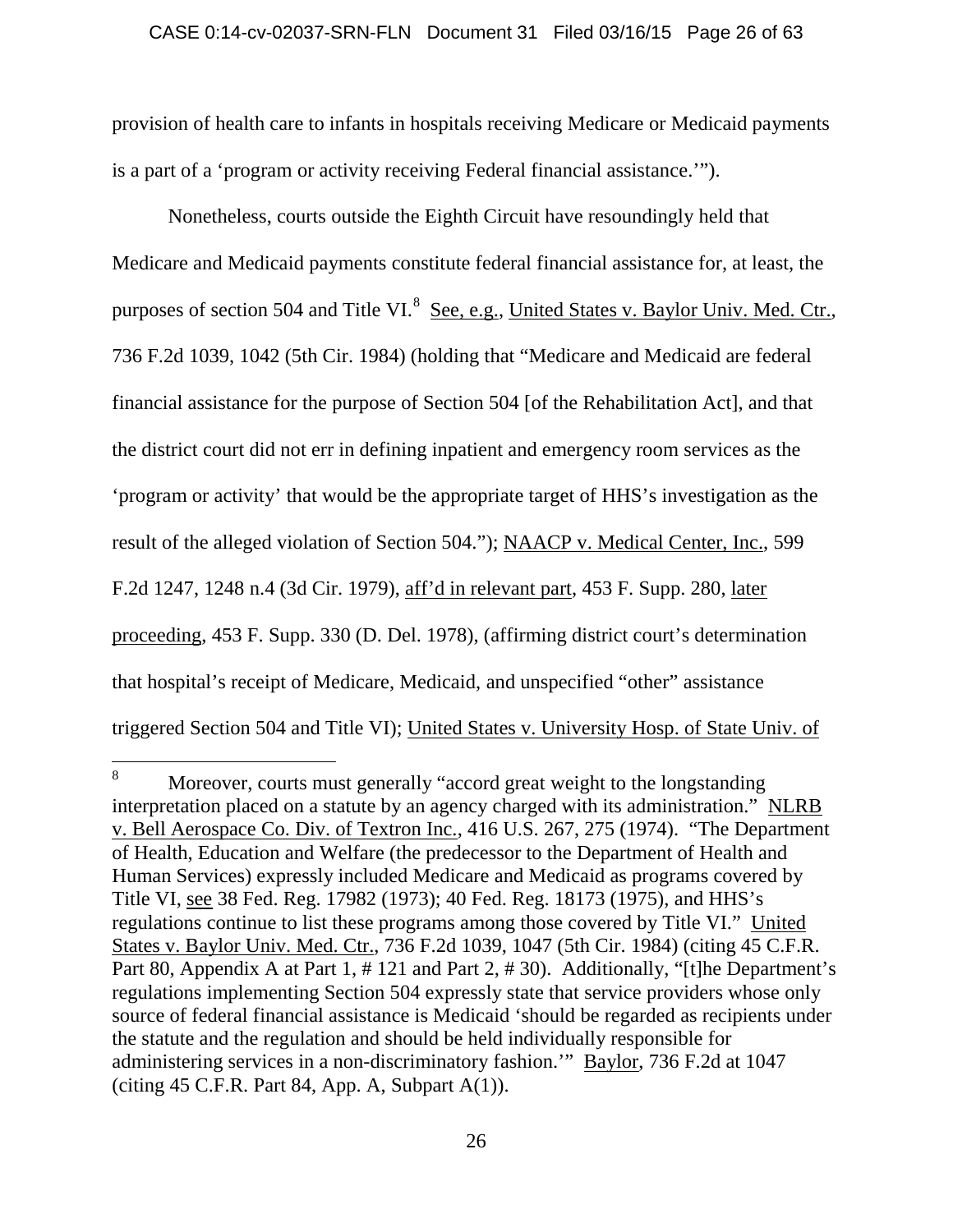N.Y. at Stony Brook, 575 F. Supp. 607, 612–13 (E.D.N.Y. 1983), aff'd on other grounds, 729 F.2d 144, 151 (2d Cir. 1984) (holding that legislative history reveals Medicare and Medicaid are "federal financial assistance" for purposes of § 504); United States v. Cabrini Medical Center, 639 F.2d 908, 910 (2d Cir. 1981) (holding that, under the Rehabilitation Act, Medicare and Medicaid payments constitute "federal financial assistance" if the payments are used for employment purposes); Bob Jones University v. Johnson, 396 F. Supp. 597, 603 n.21 (D.S.C. 1974), aff'd without opinion, 529 F.2d 514 (4th Cir. 1975) (holding that Medicare and Medicaid constitute federal financial assistance for Title VI purposes). Because Section 1557 relies on and incorporates section 504 and Title VI, the Court finds that Medicare and Medicaid payments received by Emergency Physicians constitute federal financial assistance for the purpose of Section 1557 as well.

In order for the Medicare and Medicaid funds to qualify as "federal financial assistance" relevant for section 504 and Title VI, a civil rights plaintiff is regularly required to demonstrate that the Medicare and Medicaid funds were used for a particular purpose. Specifically, "[a] number of cases have held . . . that a Title VI plaintiff must show that the received funds were used for employment." Bissada, 2009 WL 1010869, at \*11; see Valentine v. Smith, 654 F.2d 503, 512 (8th Cir. 1981) (dismissing the plaintiff's Title VI claim because she failed to show that the university defendant used its federal assistance for the purpose of providing faculty employment); see also Mass v. Martin Marietta Corp., 805 F. Supp. 1530, 1542 (D. Colo. 1992) (explaining that a Title VI plaintiff must also demonstrate that the federal government received no goods or services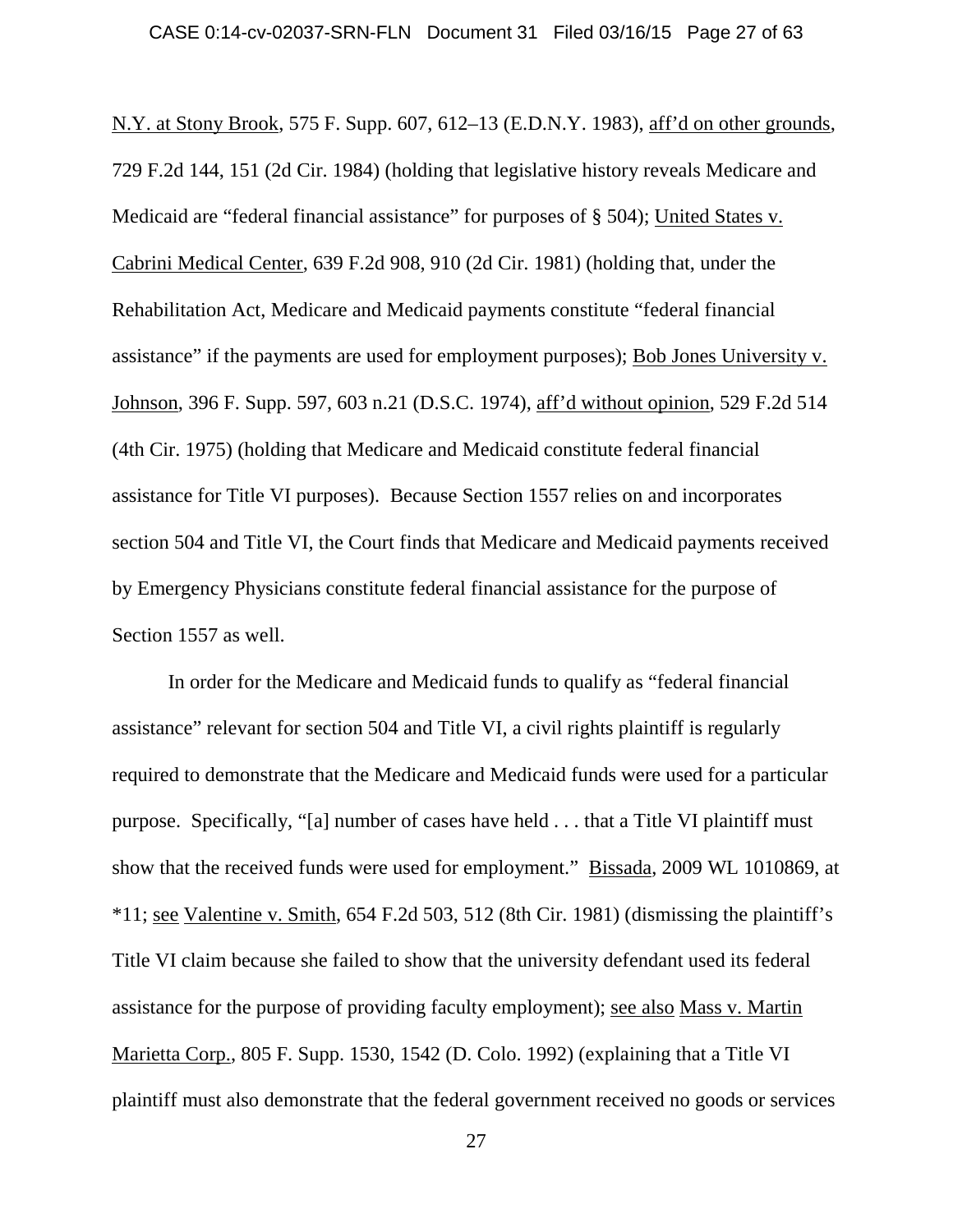### CASE 0:14-cv-02037-SRN-FLN Document 31 Filed 03/16/15 Page 28 of 63

in return for the Medicare or Medicaid payments). Similarly, a section 504 plaintiff must also demonstrate that "a primary objective for the federal funds" must be "to provide for the employment" of staff. See Simon v. St. Louis Cnty., Mo., 656 F.2d 316, 319 (8th Cir. 1981) (holding that because the record demonstrated that "a primary objective for the federal funds going to the St. Louis County Police Department is to provide for the employment of commissioned police officers," the "district court properly concluded that Simon had standing to bring a suit under section 504.").

However, a civil rights plaintiff is not required to substantively prove how the funds were used until summary judgment or trial. See Muller v. Hotsy Corp., 917 F. Supp. 1389, 1418 (N.D. Iowa 1996) (granting summary judgment for the defendant on the plaintiff's section 504 claim because the plaintiff failed to show that the government's intention was to subsidize the defendant, as opposed to compensate the defendant for its goods and services); Bissada, 2009 WL 1010869, at \*12 (granting summary judgment for the defendant on the plaintiff's Title VI claim because the plaintiff failed to show that the federal assistance received by the defendant was used directly to provide employment for its physicians); Simon, 656 F.2d at 319 (affirming the district court's ruling that the section 504 plaintiff met his burden of proof during trial that the federal funds were used for employment purposes). Rather, Rumble must only allege facts that "raise a reasonable expectation that discovery will reveal evidence" that substantiates his claim that Emergency Physicians received federal funds, which were used for employment purposes. See Twombly, 550 U.S. at 556.

In sum, Plaintiff is not required to demonstrate that he sought medical care from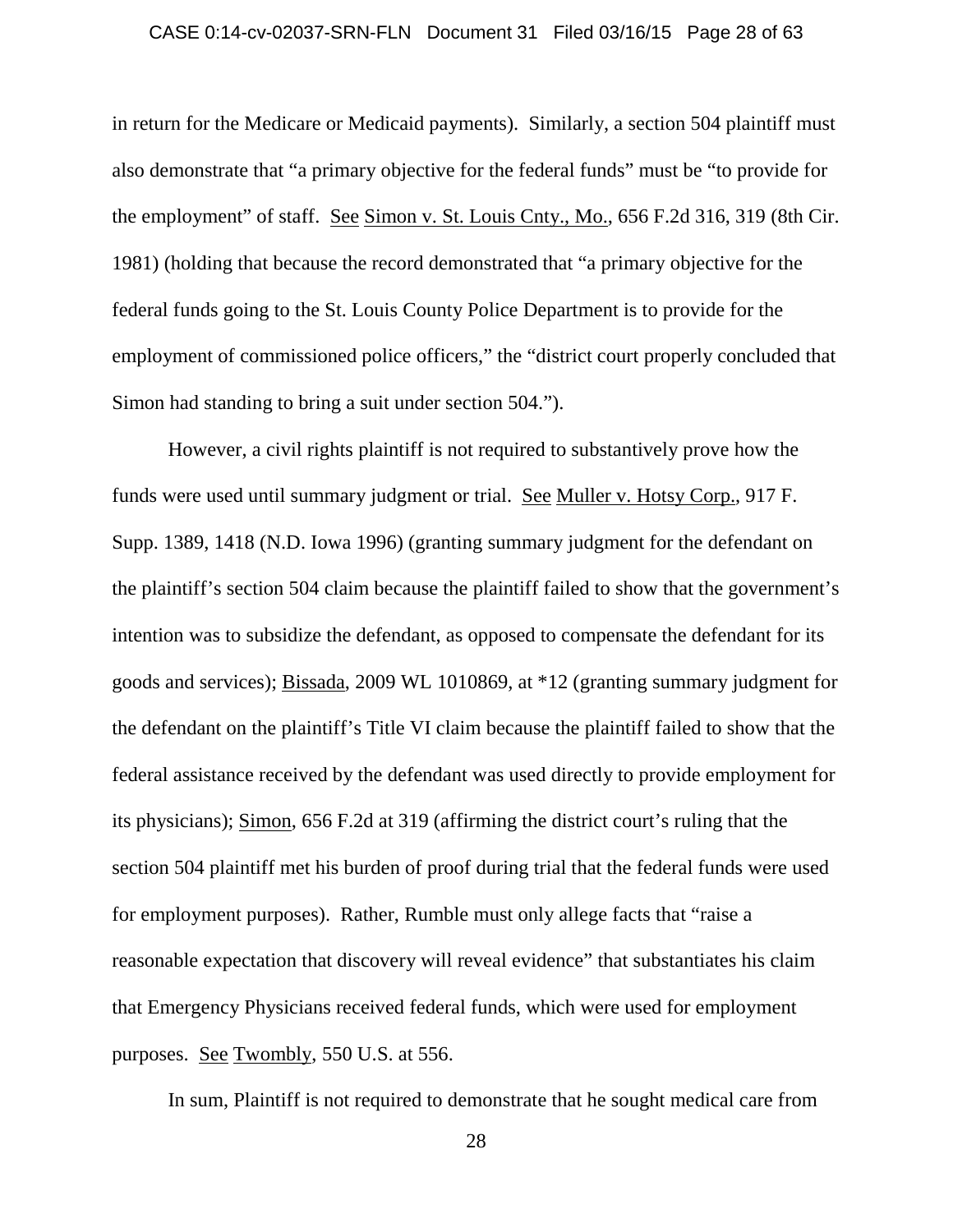#### CASE 0:14-cv-02037-SRN-FLN Document 31 Filed 03/16/15 Page 29 of 63

Emergency Physicians through one of Defendant's federally funded or administered health programs or activities. Because Plaintiff alleges that Emergency Physicians receives federal funds and is subject to Section 1557, the Court plausibly assumes that the federal funds were used for employment purposes. As explained above, Rumble could only substantiate his claim further with the benefit of discovery. Accordingly, the Court finds that Defendant Emergency Physicians is subject to the anti-discrimination provisions in Section 1557.<sup>9</sup>

### **b. Adverse Action or Differential Treatment on the Basis of Sex**

In addition to arguing that Plaintiff failed to show that he sought medical care from a federally funded health program, Defendant Emergency Physicians argues that Plaintiff's Count I should be dismissed because he failed to show that Emergency Physicians took an adverse action against him or treated him differently because of his transgender status. (See Def. Emergency Physicians' Mem. at 8–9 [Doc. No. 13].) Specifically, Defendant argues that Rumble must establish that Emergency Physicians, through its employee, Dr. Steinman, had "discriminatory intent." (See id. at 10.) Defendant's basis for their argument is an Eighth Circuit case interpreting the intent standard required for a Title IX sex discrimination claim. (See id. at 9.)

In contrast, Plaintiff argues that the Court need not determine whether the Title IX

<sup>&</sup>lt;sup>9</sup> Moreover, the Court notes that the fact that the OCR initiated an investigation of an emergency department in New Orleans, Louisiana, as part of its enforcement of Section 1557, demonstrates that at least one emergency room facility, which likely received Medicare and Medicaid payments from the federal government, qualified as an entity that was subject to the anti-discrimination mandate of Section 1557. (See Pl.'s Mem. at 10 n.3 [Doc. No. 25].)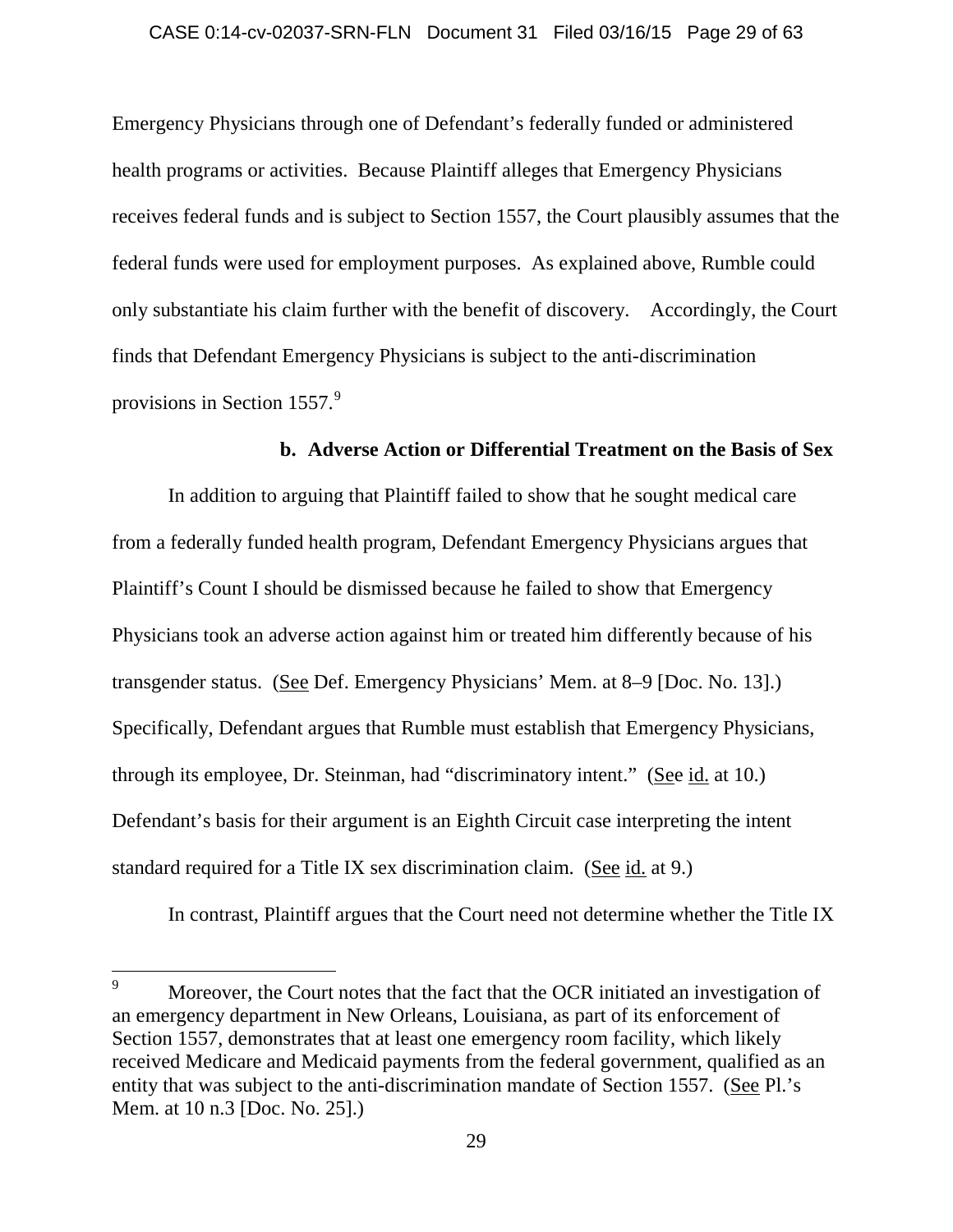## CASE 0:14-cv-02037-SRN-FLN Document 31 Filed 03/16/15 Page 30 of 63

standard should apply to Plaintiff's Section 1557 claim. (See Pl.'s Mem. at 34 [Doc. No. 25].) Alternatively, Plaintiff argues that even if the Court were to apply the Title IX standard, Rumble's Complaint meets the intent standard. (See id.) The Court agrees with Plaintiff that it need not decide whether the Title IX standard applies to Rumble's Section 1557 claim at this stage in the litigation. Rather, the Court holds that even if the Title IX standard applies, Plaintiff alleges a plausible Section 1557 claim.

# **i. Adverse Action or Differential Treatment**

Defendant Emergency Physicians contends that Rumble failed to plead that Dr. Steinman's actions amount to an "adverse action" or "differential treatment" that is prohibited by Section 1557. (See Def. Emergency Physicians' Mem. at 9 [Doc. No. 13].) The Court disagrees. According to Section 1557, a covered entity, such as Emergency Physicians, may not exclude an individual from being a patient in the hospital, deny the individual the benefits of being a patient, or subject the individual to discrimination, on the basis of sex. See 42 U.S.C. § 18116. Therefore, in order for Dr. Steinman's action to rise to an actionable level, he must have either excluded Rumble from receiving medical care at the hospital, denied Rumble the benefits of medical care at the hospital, or otherwise discriminated against him. See id. The Court finds that Plaintiff alleges facts sufficiently demonstrating that Dr. Steinman discriminated against Rumble, and denied Rumble the benefits of medical care that he was entitled to as a patient in the emergency room at Fairview Southdale Hospital.

Dr. Steinman allegedly treated Rumble with hostility and aggression while asking him pointed questions that were allegedly meant to embarrass Rumble. (See Compl.  $\P$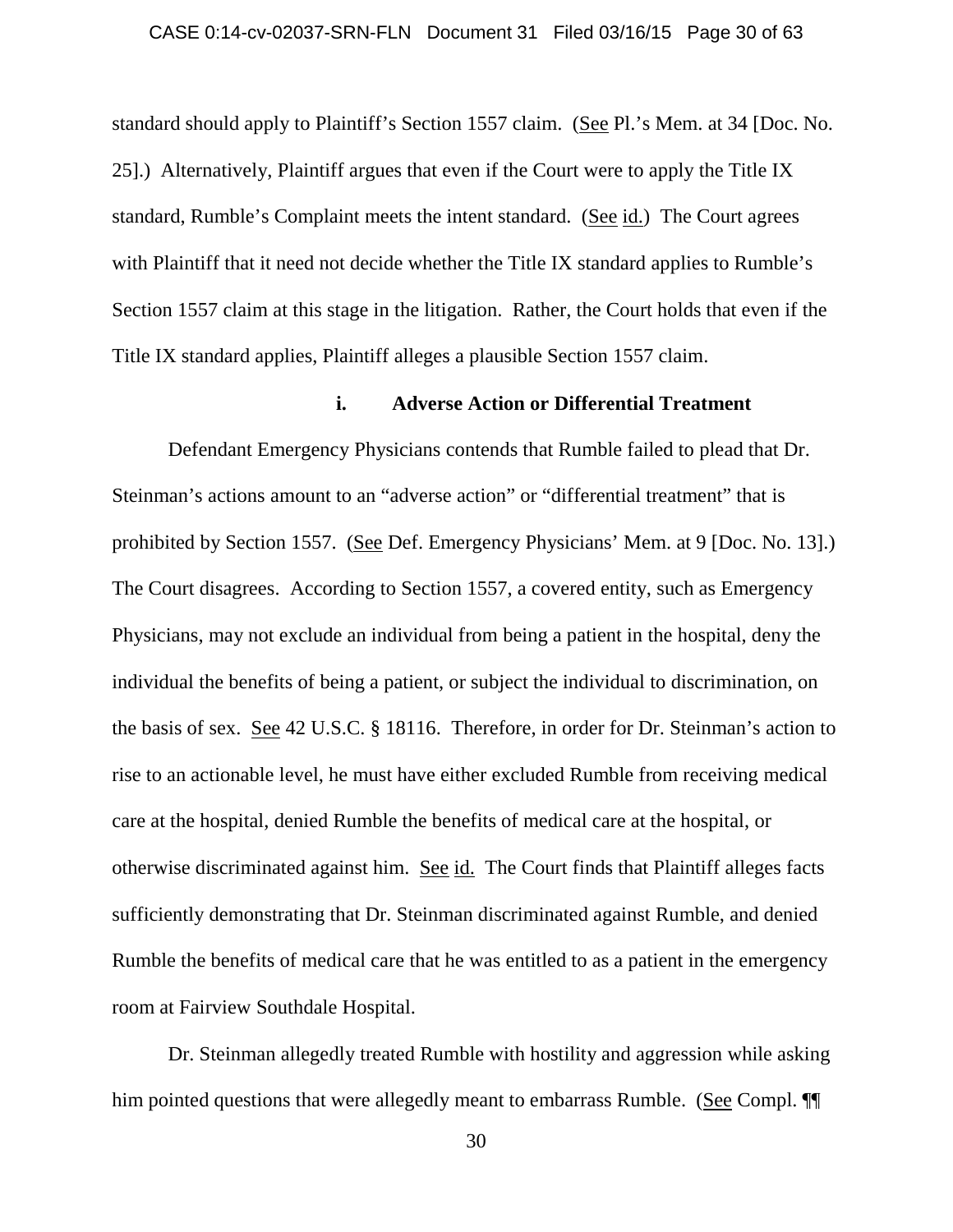### CASE 0:14-cv-02037-SRN-FLN Document 31 Filed 03/16/15 Page 31 of 63

39–40 [Doc. No. 1].) These questions included asking Plaintiff whether he was having sex with men or women, engaging in penetration, and whether he had ever had sex with objects. (See id.) Dr. Steinman also allegedly made disparaging comments about Rumble's use of hormones, and Dr. Steinman aggressively communicated that he was unsure whether Rumble's genital inflammation was caused by the hormones. (Id. ¶ 44.) Therefore, although Dr. Steinman did not expressly "mock[] or criticize[]" Rumble's transgender status (cf. Def. Emergency Physicians' Mem. at 11 [Doc. No. 13]; Def. Emergency Physicians' Reply at 3 [Doc. No. 29]), Plaintiff plausibly alleges that Dr. Steinman's comments were made as indirect, offensive references about Plaintiff's gender identity.

Plaintiff also alleges facts that demonstrate Dr. Steinman conducted an "assaultive exam." (See Pl.'s Mem. at 32 [Doc. No. 25].) Specifically, Rumble alleges that although he was crying and demanded Dr. Steinman to stop the painful exam, *twice*, Dr. Steinman continued to forcefully jab at Rumble's genitals causing Rumble to continue to cry and scream in pain. (See Compl.  $\P$  43–45 [Doc. No. 1].) In fact, it was not until Rumble's mother demanded and yelled for Dr. Steinman to stop jabbing at her son's genitals that Dr. Steinman's allegedly assaultive exam ended. (Id. ¶ 46.) At the conclusion of the physical exam, Dr. Steinman then allegedly left the room without explaining to Rumble and his mother what the next steps entailed, such as whether or not Rumble would be admitted to the hospital. (Id. ¶ 47.) Plaintiff's allegations about the exam are not "subjective impressions of Dr. Steinman's manner." (Cf. Def. Emergency Physicians' Mem. at 11 n.2 [Doc. No. 13].) Rather, these allegations describe an objective series of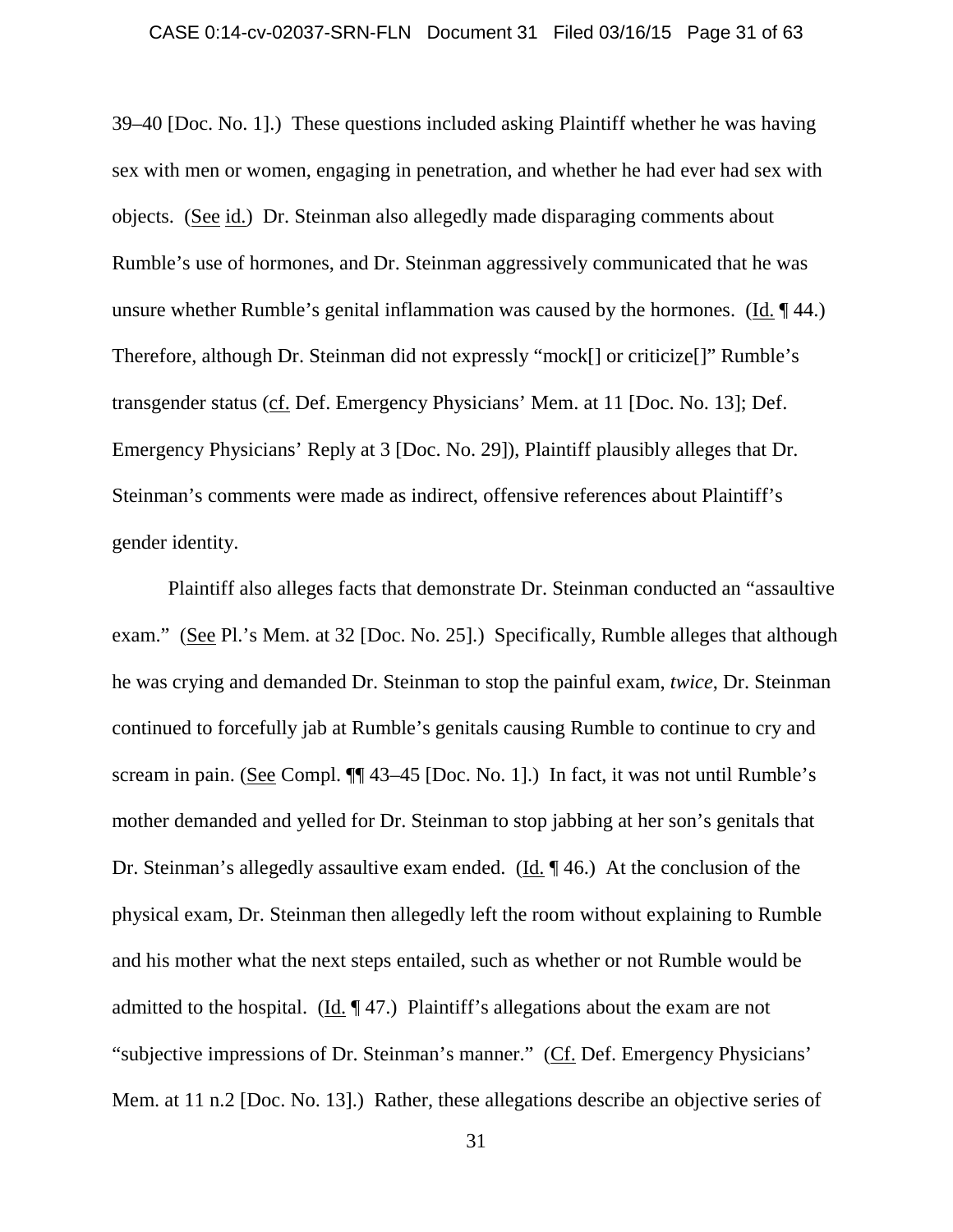events, in which Dr. Steinman ignored Plaintiff's pleas for Dr. Steinman to stop the exam.

Read as a whole, these facts demonstrate that the alleged mistreatment rises to the level of the denial of benefits of appropriate medical care. (See Pl.'s Mem. at 24 [Doc. No. 25].) "Whether gender-oriented conduct rises to the level of actionable 'harassment' . . . 'depends on a constellation of surrounding circumstances, expectations, and relationships.'" Davis Next Friend LaShonda D. v. Monroe Cnty. Bd. of Educ., 526 U.S. 629, 651 (1999) (citing Oncale v. Sundowner Offshore Services, Inc., 523 U.S. 75, 82 (1998)). Generally, the two parties in a doctor-patient relationship are not on equal footing, as a doctor normally has significantly more experience and expertise in his position of authority. The specific circumstances surrounding Rumble's interaction with Dr. Steinman also supports the Court's finding. When any individual permits a doctor to conduct a genital exam, the patient is in a physically vulnerable position, which the doctor controls. Here, Rumble had a reasonable expectation that his treating doctor at the emergency room would not physically "assault" him, or at the very least would stop an intrusive and painful genital exam when asked to stop.

 Defendant Emergency Physicians contends that because Rumble was eventually admitted to the hospital and received subsequent medical care, then Dr. Steinman must not have denied Rumble the benefits of medical care. (See Def. Emergency Physicians' Reply at 3 [Doc. No. 29].) The Court disagrees. Section 1557 does not require the plaintiff to demonstrate that he received no medical care or attention. (Cf. id.) Rather, the statute simply requires that the plaintiff demonstrate that he was denied the benefits of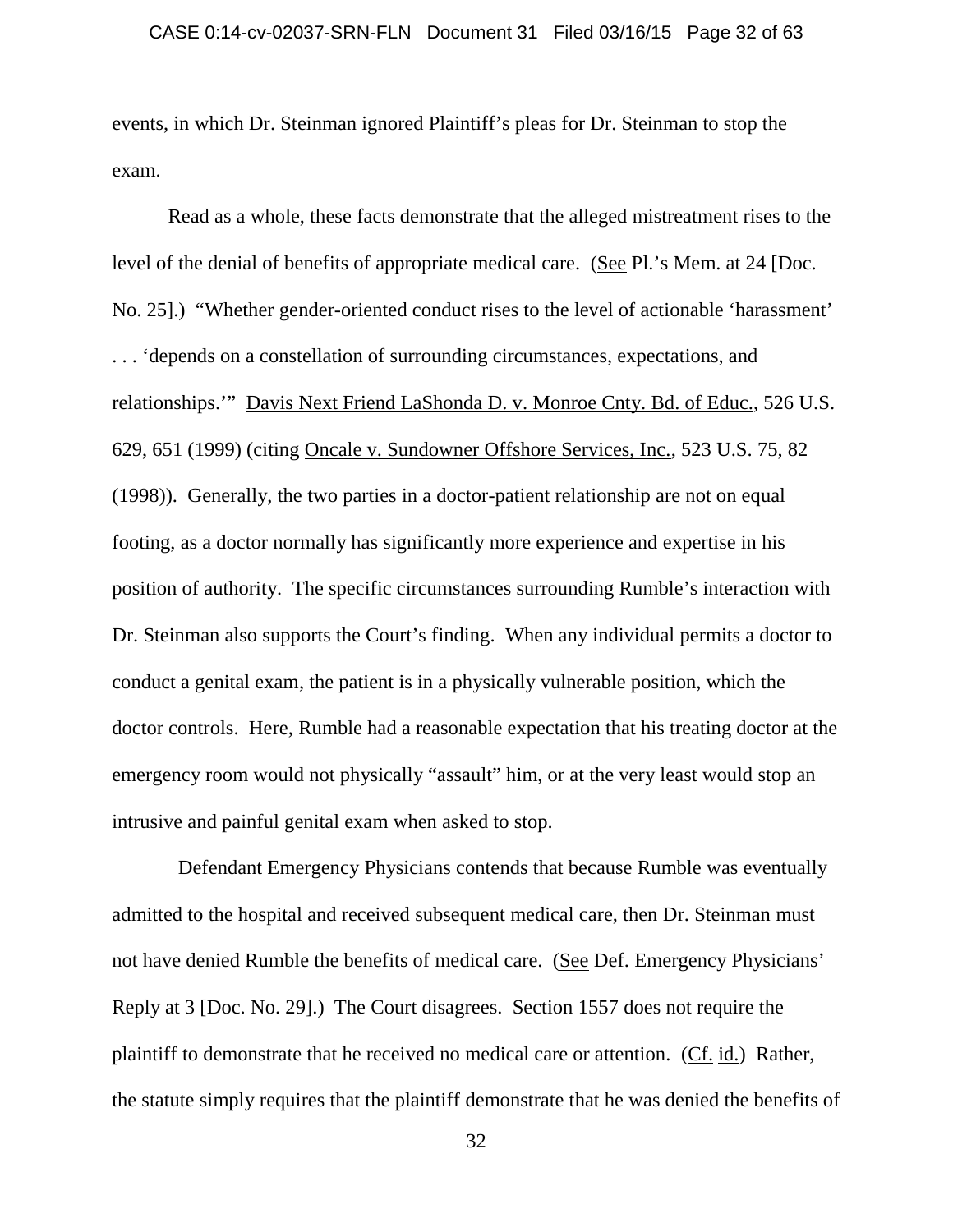a health program or activity, or discriminated against. Here, Plaintiff meets this burden.

Defendant erroneously argues that in order for Plaintiff's claim to survive dismissal, the Court must "invent facts not alleged by Plaintiff." (Cf. id. at 4–5.) In support of this proposition Defendant cites this Court's order in Pittman v. Jesson, No. 12-cv-1410 (SRN/TNL), 2014 WL 4954286, at \*11 (D. Minn. Sept. 30, 2014). In Pittman, this Court held that the patient-plaintiff's race discrimination claim failed against one of the defendants because the plaintiff did not allege that this defendant treated white and black patients differently. See id. In fact, the plaintiff did not allege that this defendant treated him adversely in any way, or treated other black patients unfavorably. See id. In contrast, here, Rumble sufficiently alleges detailed examples of Dr. Steinman's discriminatory or unfavorable conduct as evidenced by his allegedly rude remarks, and failure to heed Plaintiff's requests to stop the painful exam. Cf. Folger v. City of Minneapolis, F. Supp. 3d , No. 13-cv-3489 (SRN/JJK), 2014 WL 4187504, at \*6, 10 (D. Minn. Aug. 22, 2014) (dismissing the plaintiffs' Fair Housing Act and Equal Protection Clause discrimination claims because the plaintiffs failed to allege "*any* factual basis" for the defendant's alleged "animus").

Moreover, the Court notes that Plaintiff need not allege facts demonstrating that Dr. Steinman "treated other patients who presented with similar symptoms and medical conditions differently." (Cf. Def. Emergency Physicians' Mem. at 11 [Doc. No. 13].) At this stage in the proceeding, without the benefit of discovery, Plaintiff does not have knowledge of how Dr. Steinman treated other patients in the emergency room with similar conditions. Thus, it would be unreasonable for the Court to require Plaintiff to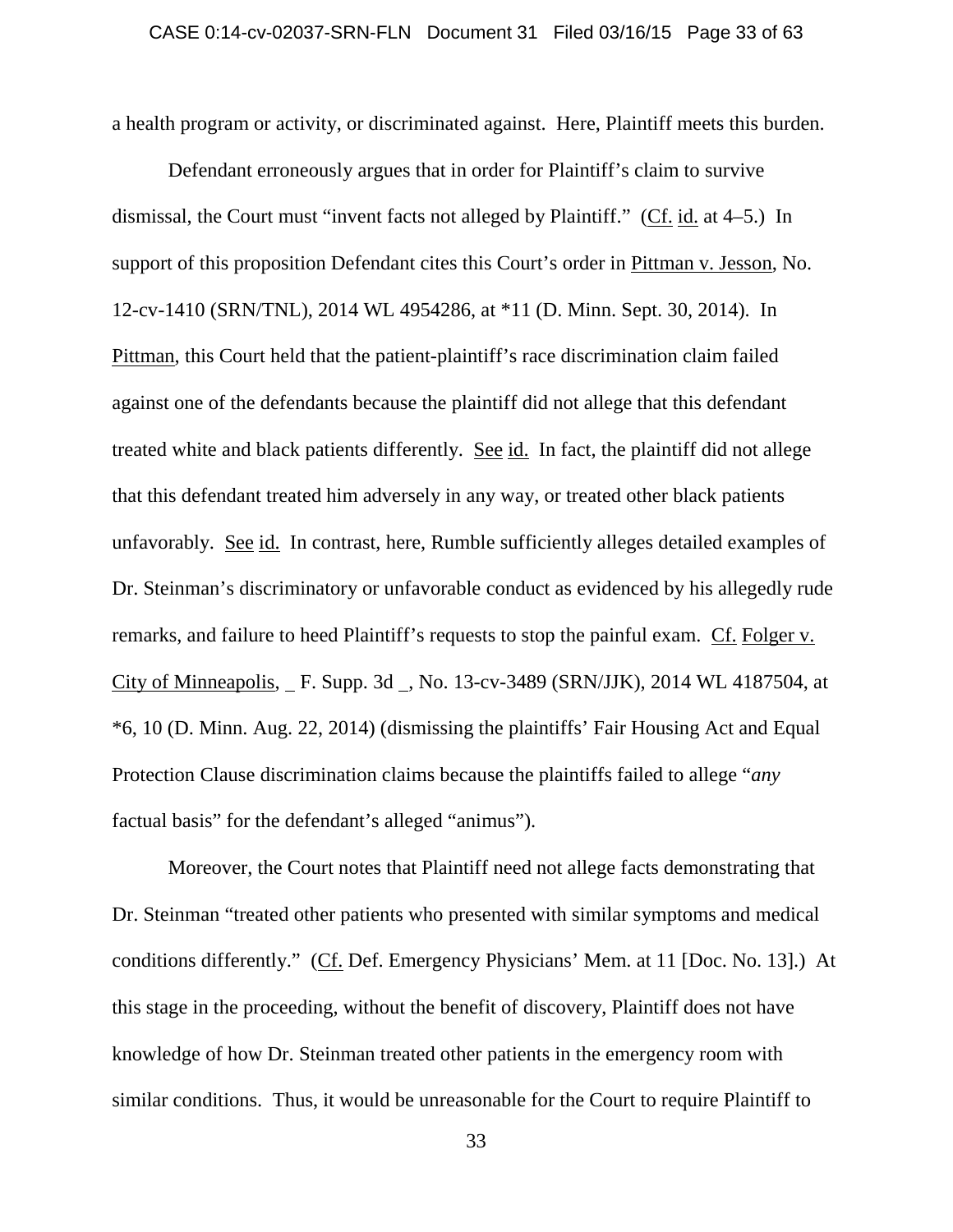plead comparative evidence in his Complaint. Accordingly, Plaintiff sufficiently alleges that Emergency Physicians, through Dr. Steinman, took an "adverse action" against him.

## **ii. Dr. Steinman Discriminated On the Basis of Sex**

Defendant Emergency Physicians also argues that Rumble failed to allege facts showing that Dr. Steinman discriminated against Rumble *on the basis* of Rumble's sex. (See Def. Emergency Physicians' Mem. at 10 [Doc. No. 13].) Defendant relies on the Eighth Circuit's holding in Wolfe v. Fayetteville, Arkansas Sch. Dist., 648 F.3d 860, 865 (8th Cir. 2011) to support its contention that Plaintiff must prove that Dr. Steinman intended to discriminate against Rumble. (See Def. Emergency Physicians' Mem. at 9 [Doc. No. 13].) Likely, Defendant relies on Wolfe because Plaintiff alleges discrimination on the basis of sex, and Wolfe involves the Eighth Circuit's analysis of Title IX, a civil rights statute that prohibits discrimination on the basis of sex. See 20 U.S.C. § 1681(a).

According to Wolfe, a Title IX plaintiff is "legally required to show" that the defendant "intended to discriminate against him 'on the basis of sex,' meaning the harassment was motivated by either [the plaintiff's] gender or failure to conform with gender stereotypes." See 648 F.3d at 867.

Even if Plaintiff was required to prove that Dr. Steinman intended to harass Rumble because of Rumble's transgender status, or Rumble's failure to conform with gender stereotypes, Plaintiff plausibly alleges facts demonstrating Dr. Steinman's requisite intent. As one district court explained, "[a] record of disparate treatment and unprofessional behavior directed at a plaintiff may constitute evidence of discriminatory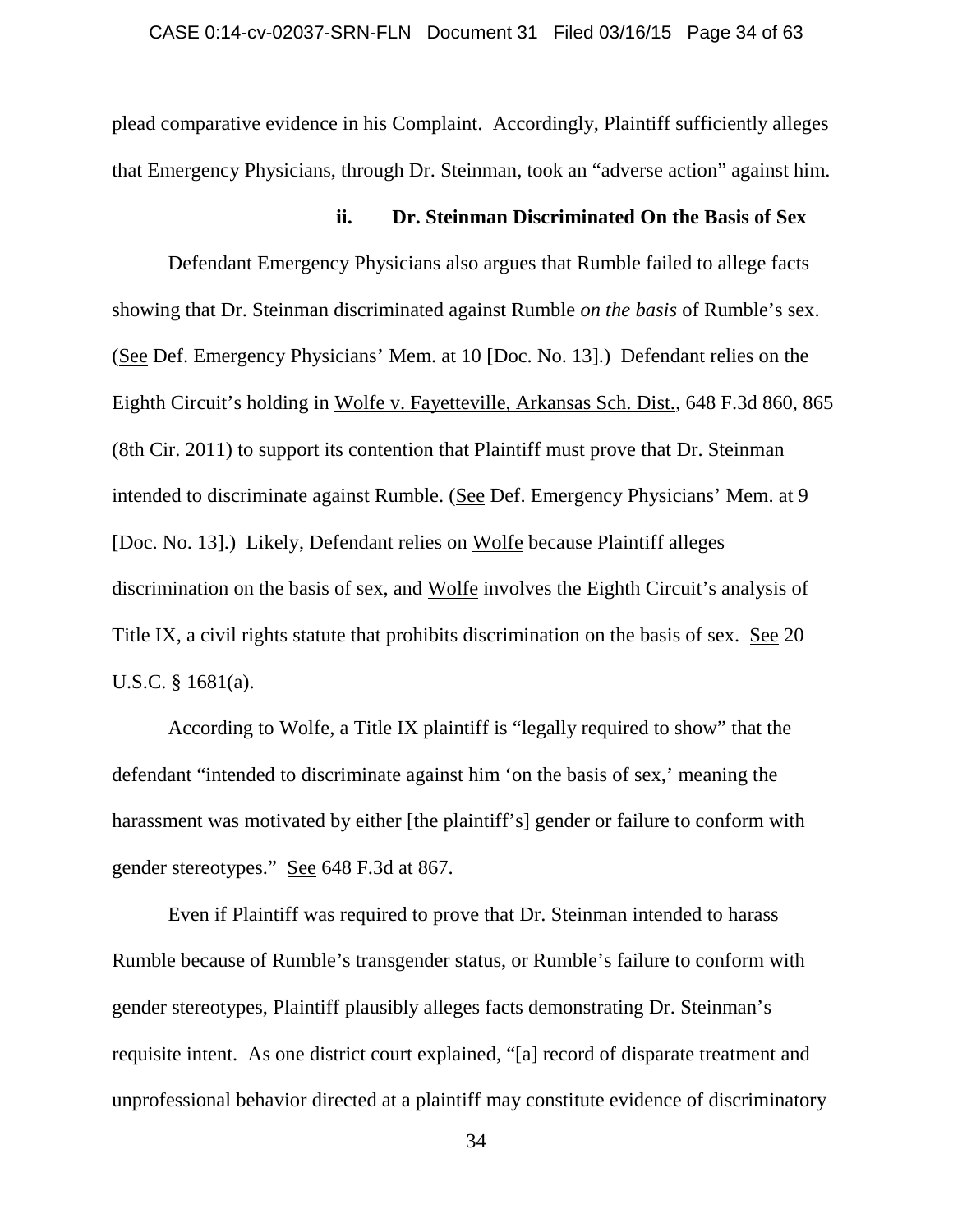intent." See Pierce v. President and Fellows of Harvard College, 994 F. Supp. 2d 157, 163 (D. Mass. 2014) (denying summary judgment because a jury could infer discriminatory intent from the defendants' unprofessional behavior and the defendants' inconsistent explanations for the treatment plaintiff received). Here, the alleged manner in which Dr. Steinman treated Plaintiff, at a minimum, constitutes "unprofessional behavior," from which a factfinder could infer discriminatory intent.

The Court finds that (1) the alleged questions that Dr. Steinman asked and the comments he made about Rumble's hormone use, (2) Dr. Steinman's alleged tone during questioning, (3) the alleged "assaultive behavior" Dr. Steinman subjected Rumble to during the physical exam, and (4) the medical bill Rumble received after his hospital visit, sufficiently "nudge[]" Rumble's Section 1557 claim "across the line from conceivable to plausible," and plausibly demonstrate Dr. Steinman's discriminatory intent. See Twombly, 550 U.S. at 547.

As the Court noted above, Plaintiff alleges that Emergency Physicians sent Rumble a medical bill after his visit to the hospital that stated, "THE DIAGNOSIS IS INCONSISTENT WITH THE PATIENT'S GENDER." (Id. ¶ 63.) Plaintiff argues that this "insulting bill" further demonstrates how Dr. Steinman's alleged maltreatment of Rumble was based on Rumble's gender. (See Pl.'s Mem. at 12 [Doc. No. 25].) Emergency Physicians contends that this bill was likely sent to Plaintiff as a result of confusion on the part of Rumble's insurer. (See Def. Emergency Physicians' Mem. at 12 [Doc. No. 13].) Defendant additionally notes that "[a]ny temporary confusion reflected in Plaintiff's allegation about [Emergency Physicians'] bill is not a material adverse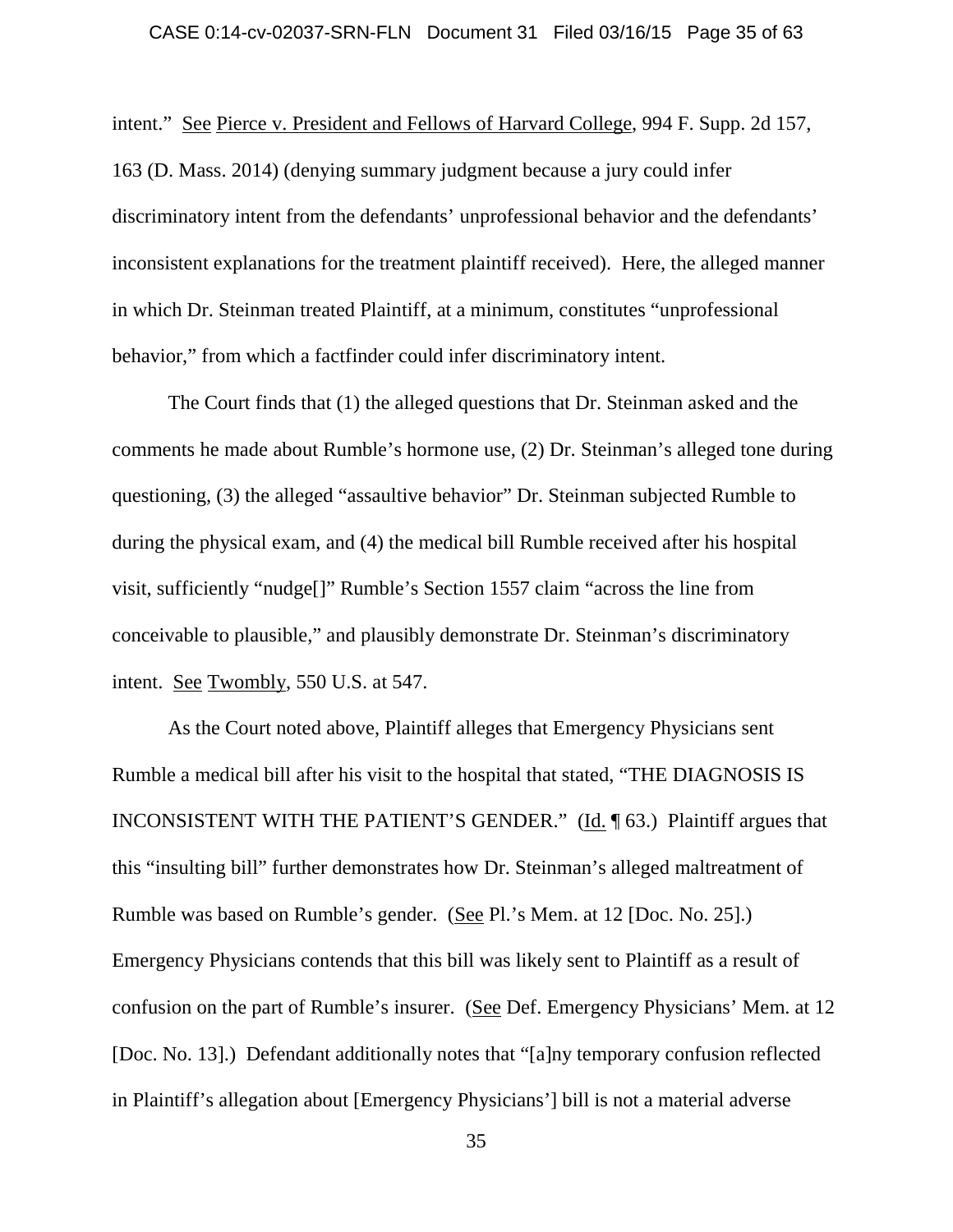#### CASE 0:14-cv-02037-SRN-FLN Document 31 Filed 03/16/15 Page 36 of 63

action upon which Plaintiff can base a valid claim of sex discrimination." (See id.) The Court agrees, but the Court does not read Plaintiff's Complaint as alleging that the bill forms a separate and distinct factual basis for Rumble's discrimination claim. Rather, the Court reads Rumble's Complaint as alleging that the bill merely bolsters Plaintiff's claim that he was treated adversely because of his gender identity.<sup>10</sup>

Reading the facts alleged in the Complaint as a whole, the Court holds that it is plausible that Dr. Steinman mistreated Plaintiff *because* of Rumble's gender identity, and the mistreatment was not "random[] poor treatment that anyone might have received." (See Pl.'s Mem. at 44 [Doc. No. 25].)

However, the Court notes that it need not determine whether the Wolfe intent standard applies to Plaintiff's Section 1557 claim at this stage in the litigation. As the Court explained in more detail above, Section 1557 references Title VI, Title IX, the Age Discrimination Act, and section 504 of the Rehabilitation Act when listing the grounds for which discrimination is prohibited (e.g., race, color, national origin, sex, age, and disability). See 42 U.S.C. § 18116. Therefore, Defendant Emergency Physicians' insistence that Wolfe's Title IX standard applies because Plaintiff's claim is "on the basis of sex" is not necessarily correct. Likely, Congress intended for the same discriminatory intent standard, and overall burden of proof, to apply to a Section 1557 plaintiff's claim,

<sup>&</sup>lt;sup>10</sup> The Court notes that neither party clearly describes the billing process, nor explains whether, nor how, Emergency Physicians selects the language to include on the bill. Nonetheless, at this stage in the proceedings the Court finds that the facts alleged about the medical bill are sufficient to bolster Plaintiff's discrimination claims, and push Plaintiff's claims "across the line from conceivable to plausible." See Twombly, 550 U.S. at 547.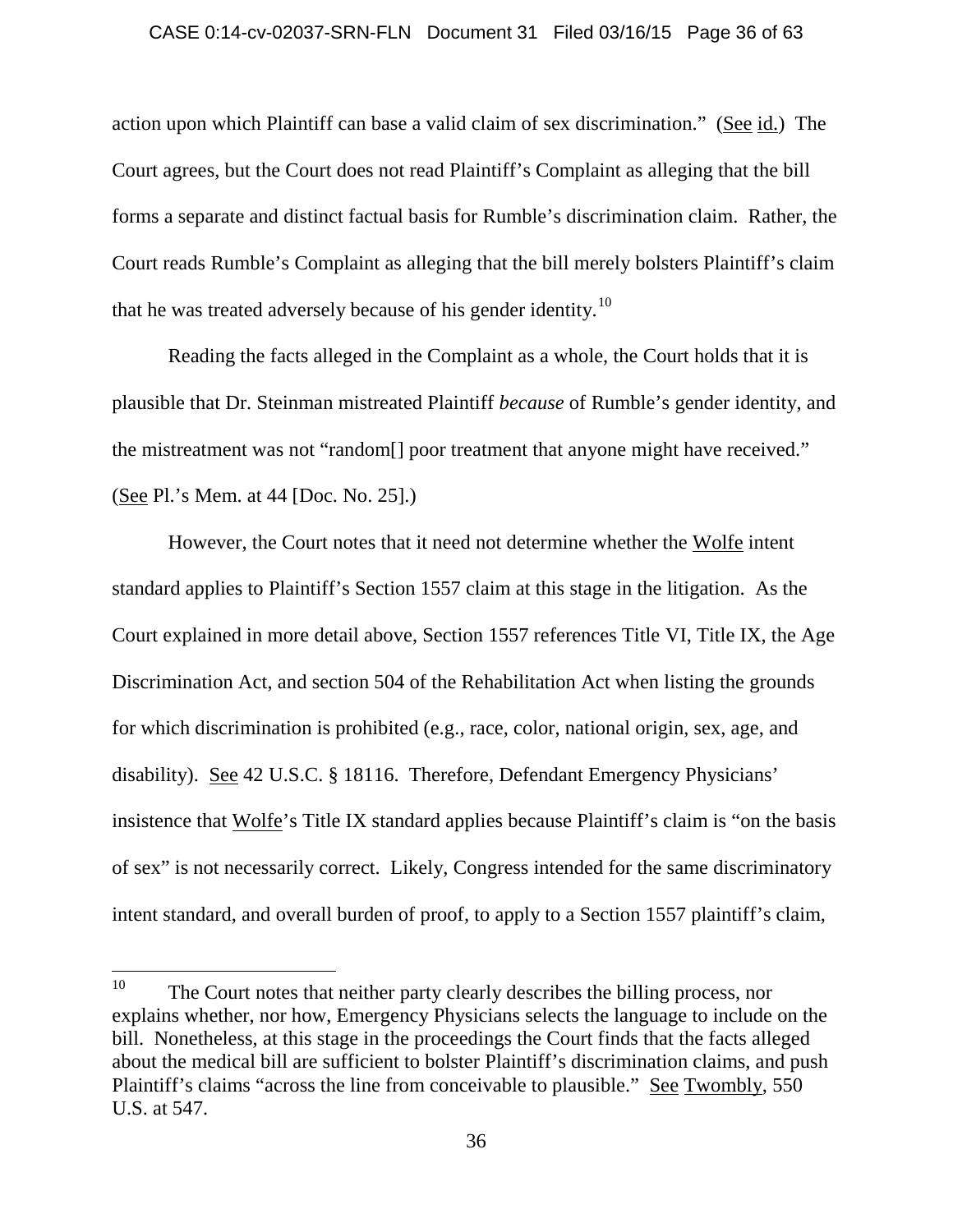regardless of the basis for the alleged discrimination.<sup>11</sup> Accordingly, the Court declines to rule on the intent standard required for a Section 1557 claim at this time, but holds that even if Plaintiff is required to show that Dr. Steinman, or Defendant Emergency Physicians, intended to discriminate against Plaintiff because of his transgender status, then Plaintiff has sufficiently alleged plausible facts satisfying this standard.

# **2. Count II: MHRA Claim**

"The MHRA requires the plaintiff to show: (1) membership in a protected class; (2) denial of services or accommodations; and (3) that the denial occurred because of the plaintiff's membership in the protected class." Childs v. Extended Stay of Am. Hotels, No. 10-cv-3781 (SRN/JJK), 2012 WL 2126845, at \*5 (D. Minn. June 12, 2012) (citing Monson v. Rochester Athletic Club v. Rochester Athletic Club, 759 N.W.2d 60, 63 (Minn. Ct. App. 2009)); see Minn. Stat. § 363A.11, subd. 1(a)(1). Emergency Physicians argues that Rumble failed to show the second and third elements required to state an actionable MHRA claim.

Specifically, Emergency Physicians contends that the Court should dismiss Plaintiff's Count II because (a) Plaintiff "does not assert facts to demonstrate that [Emergency Physicians] denied Plaintiff any service, facility, privilege, advantage, or

<sup>&</sup>lt;sup>11</sup> Different intent standards apply to Title IX and the Rehabilitation Act, for example. Although Title IX requires that the defendant intended to discriminate, a Rehabilitation Act plaintiff need only demonstrate that the defendant "fail[ed] to abide by a legally imposed duty," and need not prove what motivated the defendant's action. See Peebles v. Potter, 354 F.3d 761, 767 (8th Cir. 2004) (explaining that "it is not the employer's discriminatory intent in taking adverse employment action against a disabled individual that matters. Rather, discrimination occurs when the employer fails to abide by a legally imposed duty.").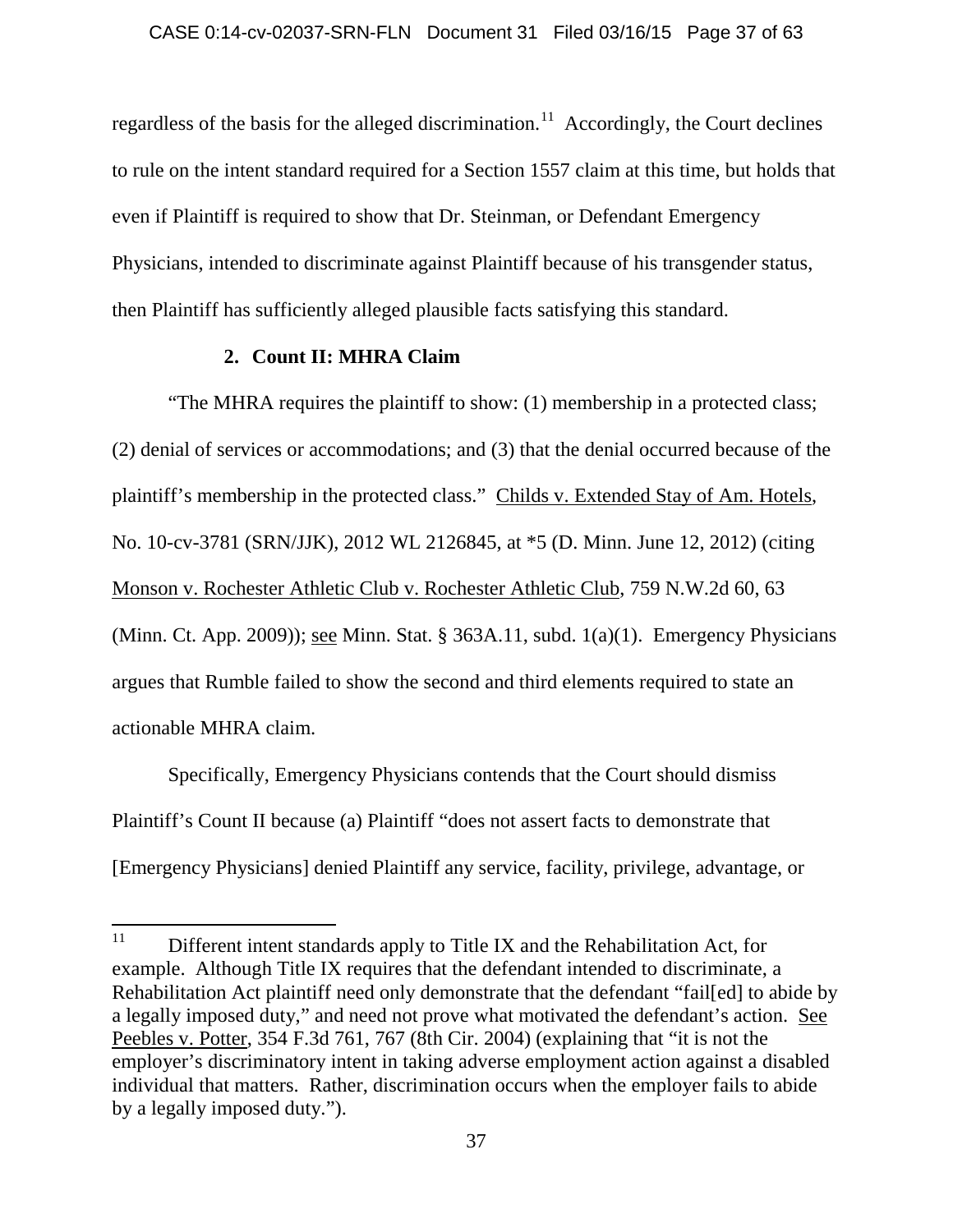accommodation of any public accommodation," and (b) Plaintiff does "not asserts facts to show that [Emergency Physicians] discriminated against Plaintiff because of Plaintiff's sexual orientation and gender identity." (See Def. Emergency Physicians' Mem. at 13– 14 [Doc. No. 13].) The Court addresses both of these arguments below.

## **a. Denied Service or Accommodation**

Defendant asserts that Plaintiff failed to allege that he was denied access to any place of public accommodation. (See Def. Emergency Physicians' Mem. at 14 [Doc. No. 13].) Emergency Physicians notes that because Dr. Steinman evaluated Plaintiff in the emergency room, Plaintiff was ultimately admitted to the hospital, and Plaintiff remained hospitalized for seven days, it is clear that Rumble was not "prevented from receiving medical care or otherwise from accessing a public hospital or other facility." (See id.) The Court disagrees.

The MHRA prohibits the "full and equal enjoyment" of a public accommodation. See Minn. Stat. § 363A.11, subd. 1(a)(1). According to the Minnesota Supreme Court, an actionable MHRA claim must include "some tangible change in . . . conditions," or some "material . . . disadvantage." See Bahr v. Capella Univ., 788 N.W.2d 76, 83 (Minn. 2010) (citing Burchett v. Target Corp., 340 F.3d 510, 518 (8th Cir. 2003); Brannum v. Mo. Dep't of Corr., 518 F.3d 542, 549 (8th Cir. 2008); and Jones v. Fitzgerald, 285 F.3d 705, 714 (8th Cir. 2002)).

Reading the facts that Rumble alleges as true, Plaintiff was denied the "full and equal enjoyment of humane and dignified care that other patients would have received." (See Pl.'s Mem. at 38 [Doc. No. 25].) Dr. Steinman allegedly treated Plaintiff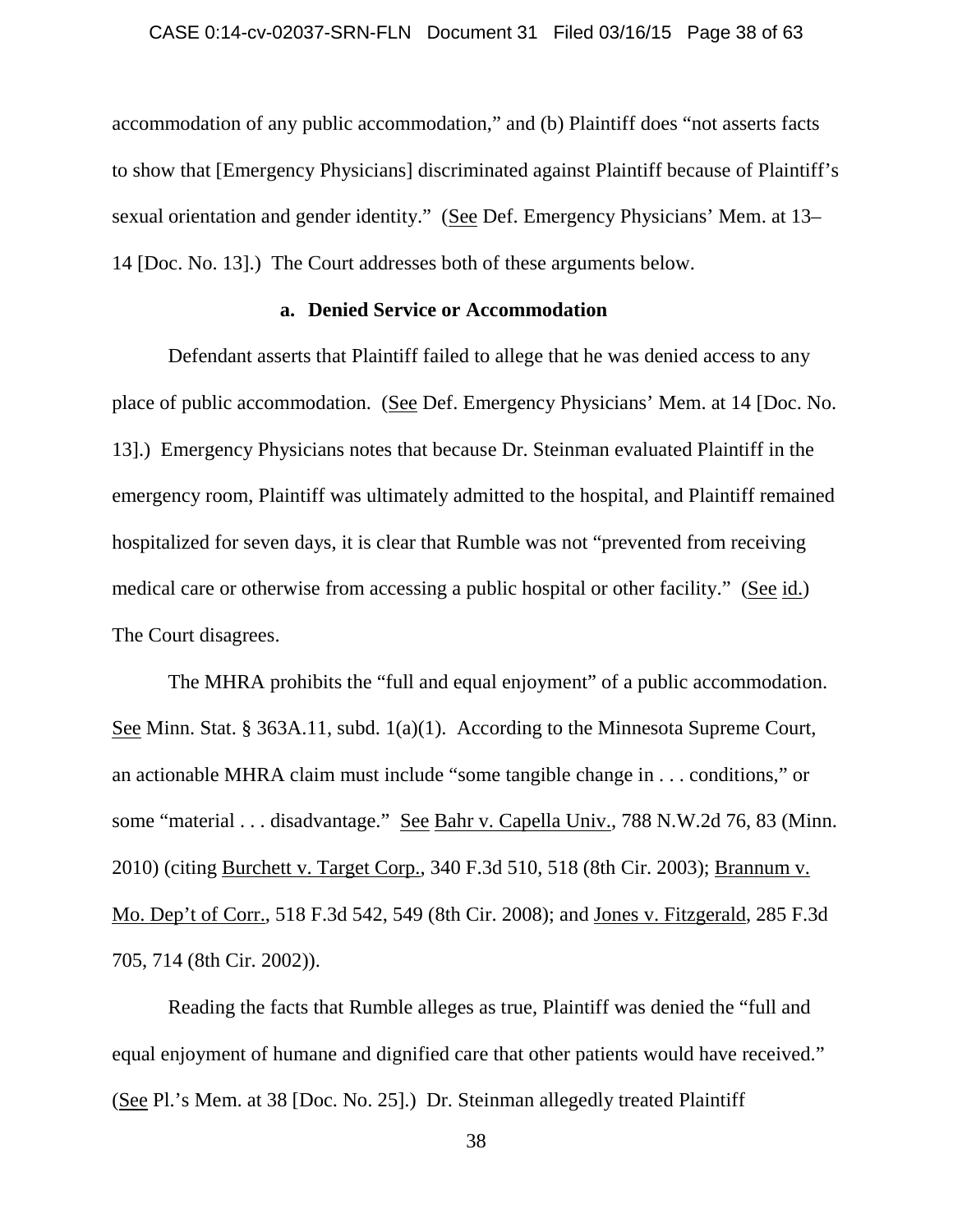#### CASE 0:14-cv-02037-SRN-FLN Document 31 Filed 03/16/15 Page 39 of 63

inhumanely, not only by allegedly asking Rumble hostile questions meant to embarrass Plaintiff, but also by allegedly continuing with a painful physical examination of Plaintiff's genitals, even after Plaintiff twice cried out for Dr. Steinman to stop the examination. (See Compl.  $\P$  39–47 [Doc. No. 1].) If true, this type of "assaultive exam" demonstrates that Plaintiff likely experienced a material disadvantage compared to others who were seen by emergency room doctors at Fairview.<sup>12</sup> Therefore, Plaintiff plausibly states a claim that, pursuant to the MHRA, he was denied the full and equal enjoyment of an individual seeking professional and humane medical care from an emergency room physician.

## **b. Dr. Steinman Discriminated** *Because of* **Rumble's Gender Identity/Sexual Orientation**

Defendant Emergency Physicians also contends that Rumble failed to allege that Dr. Steinman's denied him full and equal benefits of emergency room care *because of* Rumble's sexual orientation and gender identity. (See Def. Emergency Physicians' Mem. at 14 [Doc. No. 13].) Again, the Court disagrees.

As noted above, the MHRA prohibits discrimination "because of . . . sexual orientation." See Minn. Stat. § 363A.11, subd. 1(a)(1). Minnesota law further defines "sexual orientation" as "having or being perceived as having a self-image or identity not

<sup>&</sup>lt;sup>12</sup> Emergency Physicians claims that Plaintiff's allegations "do not rise to the level of the material adverse events necessary to establish a valid claim of discrimination under the MHRA" because Plaintiff only alleges that (1) he perceived Dr. Steinman to be angry, and (2) he received an erroneous bill for services. (See Def. Emergency Physicians' Mem. at 15 [Doc. No. 13].) The Court disagrees. Plaintiff painstakingly accounts how Dr. Steinman allegedly "jabbed" at Rumble's genitals and did not stop jabbing until Rumble's mother demanded Dr. Steinman to stop. (See Compl. ¶¶ 43–47 [Doc. No. 1].)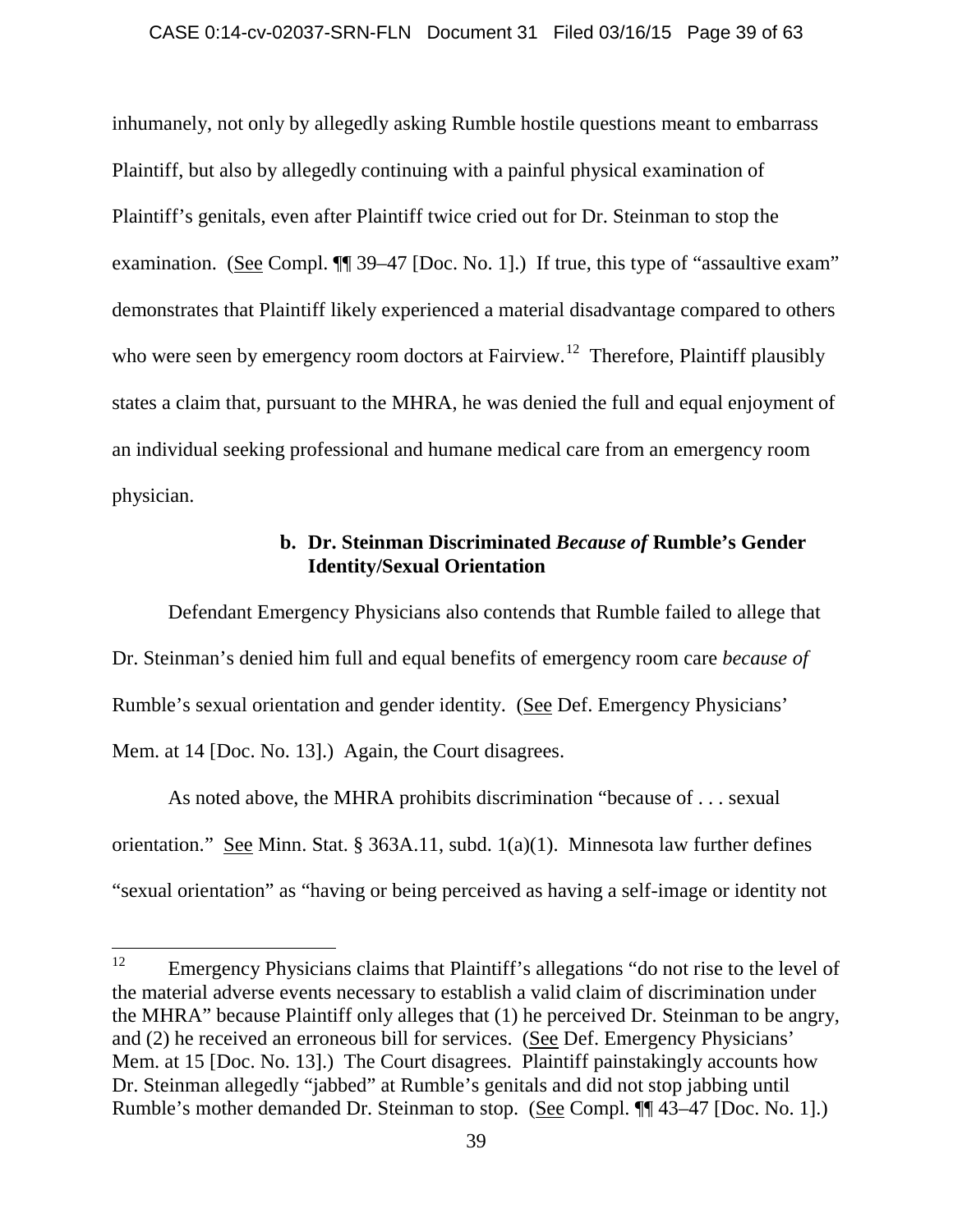### CASE 0:14-cv-02037-SRN-FLN Document 31 Filed 03/16/15 Page 40 of 63

traditionally associated with one's biological maleness or femaleness." See Minn. Stat. § 363A.03, subd. 44. Thus, solely for the purposes of Plaintiff's MHRA claim, Rumble alleges that he was discriminated against by Dr. Steinman because of Rumble's "sexual orientation."

As with Plaintiff's Section 1557 claim against Emergency Physicians, the facts alleged in Plaintiff's Complaint plausibly demonstrate that Dr. Steinman discriminated against Plaintiff because of his gender identity or transgender status. Dr. Steinman's comments and hostile questioning about Plaintiff's sexual activities, coupled with his disregard for Rumble's repeated request for Dr. Steinman to stop the painful physical examination demonstrate that the alleged mistreatment Plaintiff endured was because of Rumble's gender identity. (See Pl.'s Mem. at 44 [Doc. No. 25].)

As noted earlier, Rumble need not allege in his Complaint that Dr. Steinman "treated other patients with similar clinical presentations more favorably because of their sexual orientation and gender identity." (Cf. Def. Emergency Physicians' Mem. at 14–15 [Doc. No. 13].) Rather, Plaintiff need only allege facts that make it plausible that he was treated differently because of his gender identity. Rumble correctly states in his brief that "comparator evidence is only one of several ways that a plaintiff may prove a claim of discrimination at trial." (See Pl.'s Mem. at 45 [Doc. No. 25].) For instance, Plaintiff may attempt to prove sexual orientation discrimination through "direct evidence in the form of actions or remarks by [Defendant] that reflect discriminatory intent." See Rodgers v. U.S. Bank, N.A., 417 F.3d 845, 859 n.9 (8th Cir. 2005) (Colloton, J., concurring) abrogated on other grounds by Torgerson v. City of Rochester, 643 F.3d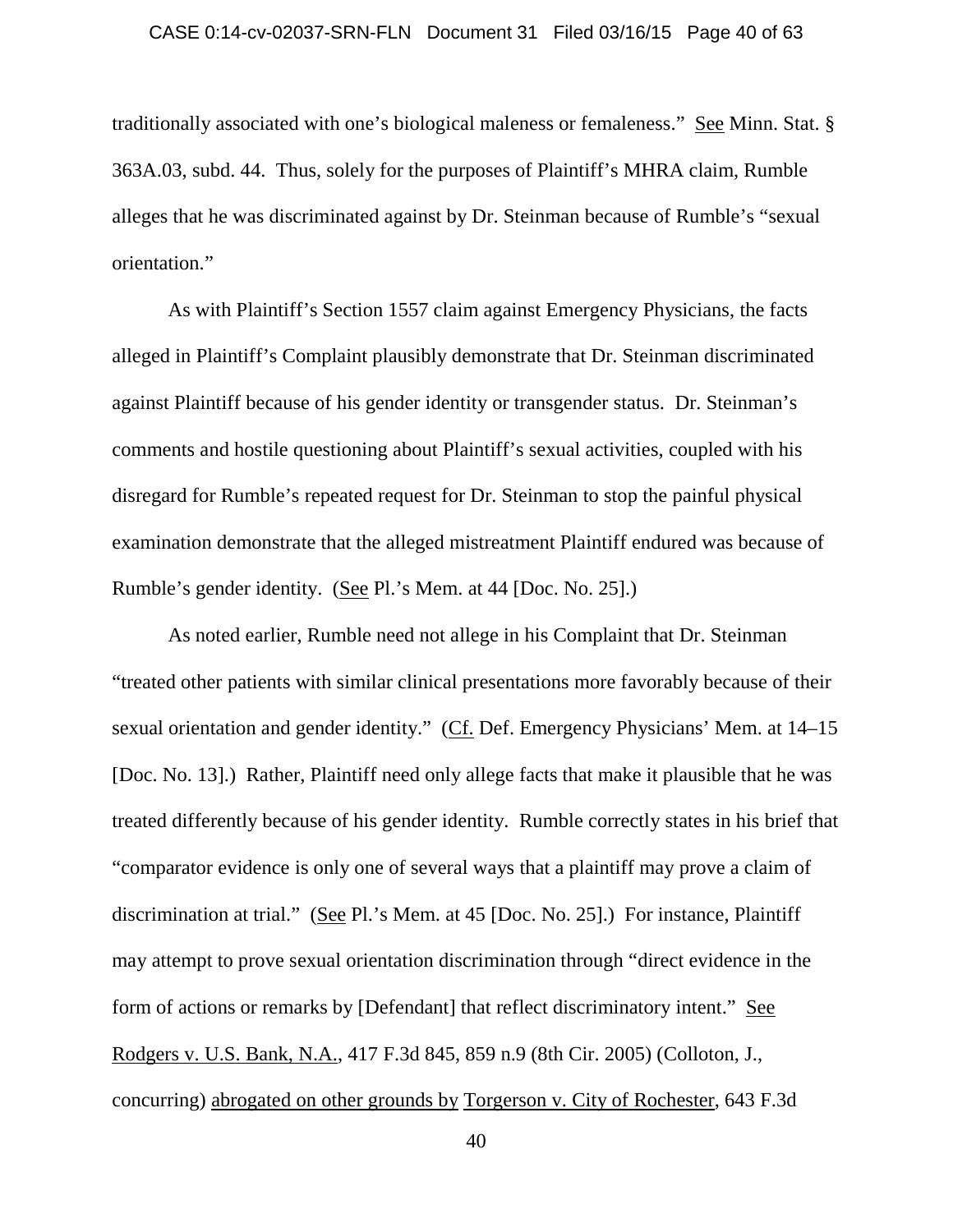1031 (8th Cir. 2011). Accordingly, Rumble sufficiently alleges "enough fact[s] to raise a reasonable expectation that discovery will reveal evidence of [his MHRA claim]." Twombly, 550 U.S. at 556.

Emergency Physicians contends that Plaintiff impermissibly "relies on reports and surveys about general adverse treatment of the transgender population" to substantiate his discrimination claim against Dr. Steinman. (See Def. Emergency Physicians' Reply at 8 [Doc. No. 29].) The Court disagrees. Plaintiff does in fact cite to two reports in his Complaint that document discrimination that transgender people experience in health care settings. (See Compl. ¶¶ 18–23 (citing Lambda Legal, When Health Care Isn't Caring, (2009), http://www.lambdalegal.org/sites/default/files/publications/downloads/whcicreport\_when-health-care-isnt-caring.pdf; and Jaime M. Grant et al., Injustice at Every Turn: A Report of the National Transgender Discrimination Survey (2011), http://transequality.org/sites/default/files/docs/resources/NTDS\_Report.pdf) [Doc. No. 1].) While the Court does not read the reference to these reports as the substantive basis or proof of Dr. Steinman's alleged discrimination in this case, these public documents do bolster the plausibility of Plaintiff's claims.

### **C. Defendant Fairview's Motion to Dismiss**

Defendant Fairview also filed a Motion to Dismiss Plaintiff's two counts. (See Def. Fairview's Mot. to Dismiss [Doc. No. 11].) Plaintiff alleges that "Defendant Fairview is vicariously and/or contractually liable for the actions of its principals, agents, employees, shareholders and/or partners." (Compl. ¶ 8 [Doc. No. 1].) Fairview claims that: (1) Fairview cannot be held vicariously liable under either federal or state law for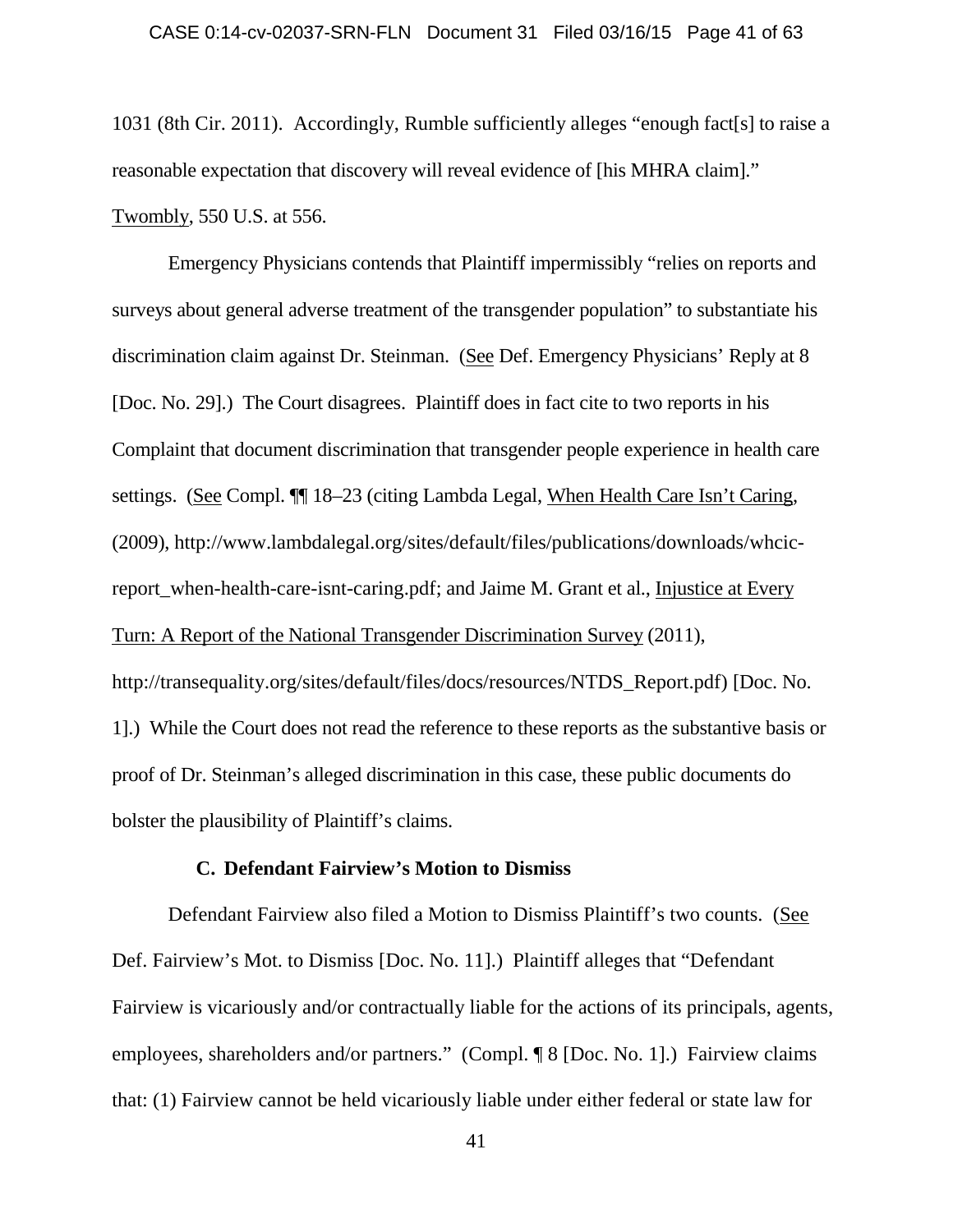the alleged acts of Dr. Steinman; and (2) Rumble failed to state a viable discrimination claim because he did not allege that any material adverse actions were taken against him. (See Def. Fairview's Mem. at 1 [Doc. No. 20].) The Court addresses both of these issues below.

### **1. Liability for Dr. Steinman's Actions**

Defendant Fairview claims that "only the facts alleged against *Fairview* are relevant to the instant [m]otion because Fairview is not vicariously liable for the acts Rumble alleges were done by Emergency Physicians [via Dr. Steinman]." (See Def. Fairview's Mem. at 7 (emphasis original) [Doc. No. 20].) Fairview suggests that the Court should not consider Dr. Steinman's actions when determining the plausibility of either Plaintiff's Section 1557 claim or his MHRA claim. The Court holds that it need not determine the vicarious liability standard to apply to Plaintiff's Section 1557 claim because Plaintiff sufficiently alleges that Defendant Fairview is directly liable for Dr. Steinman's actions. The Court additionally finds that, under the MHRA, Fairview may likely be held indirectly liable for Dr. Steinman's actions. (See Compl. ¶ 8 [Doc. No. 1].)

### **a. Liability Pursuant to Section 1557 Claim**

As it applies to Plaintiff's Section 1557 claim, Fairview contends that it is not vicariously liable for Dr. Steinman's acts because Title IX "does not recognize the concept of vicarious liability," Plaintiff's Section 1557 sex discrimination claim is based on Title IX principles, and therefore, Plaintiff's Section 1557 claim also cannot rely on the concept of vicarious liability. (See id.) In opposition, Plaintiff argues that Defendant misstates the relevant Title IX standard, and "even if the Court assumes, as Fairview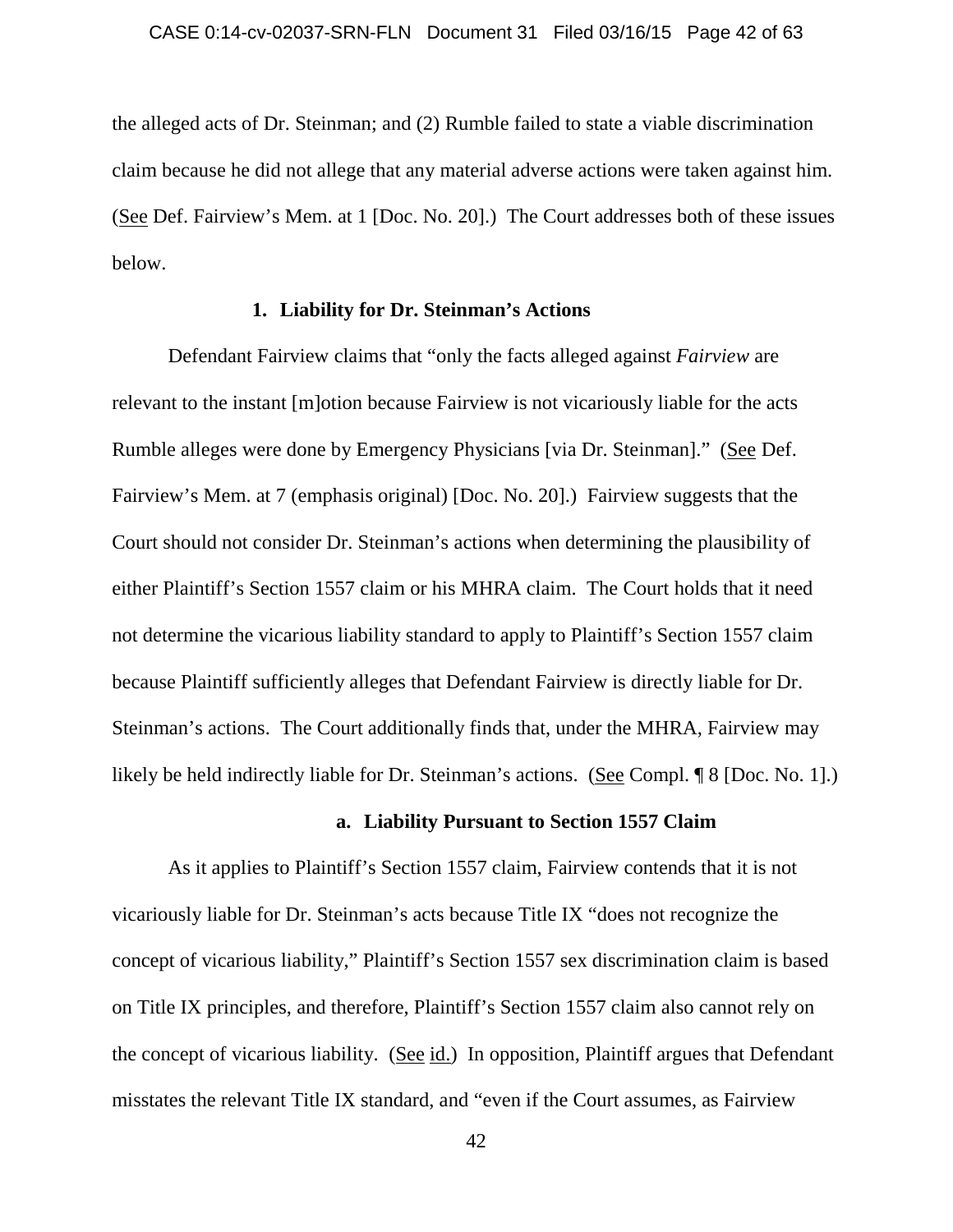### CASE 0:14-cv-02037-SRN-FLN Document 31 Filed 03/16/15 Page 43 of 63

does, that the Title IX standard controls," then Plaintiff satisfies this standard. (See Pl.'s Mem. at 21–22 [Doc. No. 25].) The Court agrees that Fairview does not cite the relevant Title IX standard that may potentially apply to this case. Moreover, the Court holds that it need not determine the appropriate vicarious liability standard to apply to Plaintiff's Section 1557 claim because Plaintiff sufficiently alleges that Defendant Fairview is directly liable for Dr. Steinman's actions.

The Supreme Court announced the standard for determining a school district's direct liability for an employee's discriminatory acts under Title IX in Gebser v. Lago Vista Independent School District, 524 U.S. 274, 285–91 (1998). Fairview asserts that the Gebser Court held that "a plaintiff may not use Title IX to hold a [school] district liable for an employee's harassment of a student based on the principles of *respondeat superior* or vicarious liability." (See Def. Fairview's Mem. at 8 [Doc. No. 20].) Fairview mischaracterizes and misapplies the relevant holding of Gebser. Rather, in Gebser, the Supreme Court held that a plaintiff *may* use Title IX to hold a district liable for an employee's harassment of a student based on principles of *direct* liability, if an "appropriate person," or "an official who at a minimum has authority to address the alleged discrimination and to institute correctives measures on the recipient's behalf[,] has actual knowledge of discrimination in the recipient's programs[,] and fails adequately to respond." Gebser, 524 U.S. at 290. The official's response must "amount to deliberate indifference to discrimination," in order for direct liability to attach. See id.

Here, Dr. Steinman is not an employee of Fairview. Rather, as Plaintiff alleges, Dr. Steinman is an employee of Emergency Physicians. (See Compl. ¶ 12 [Doc. No. 1].)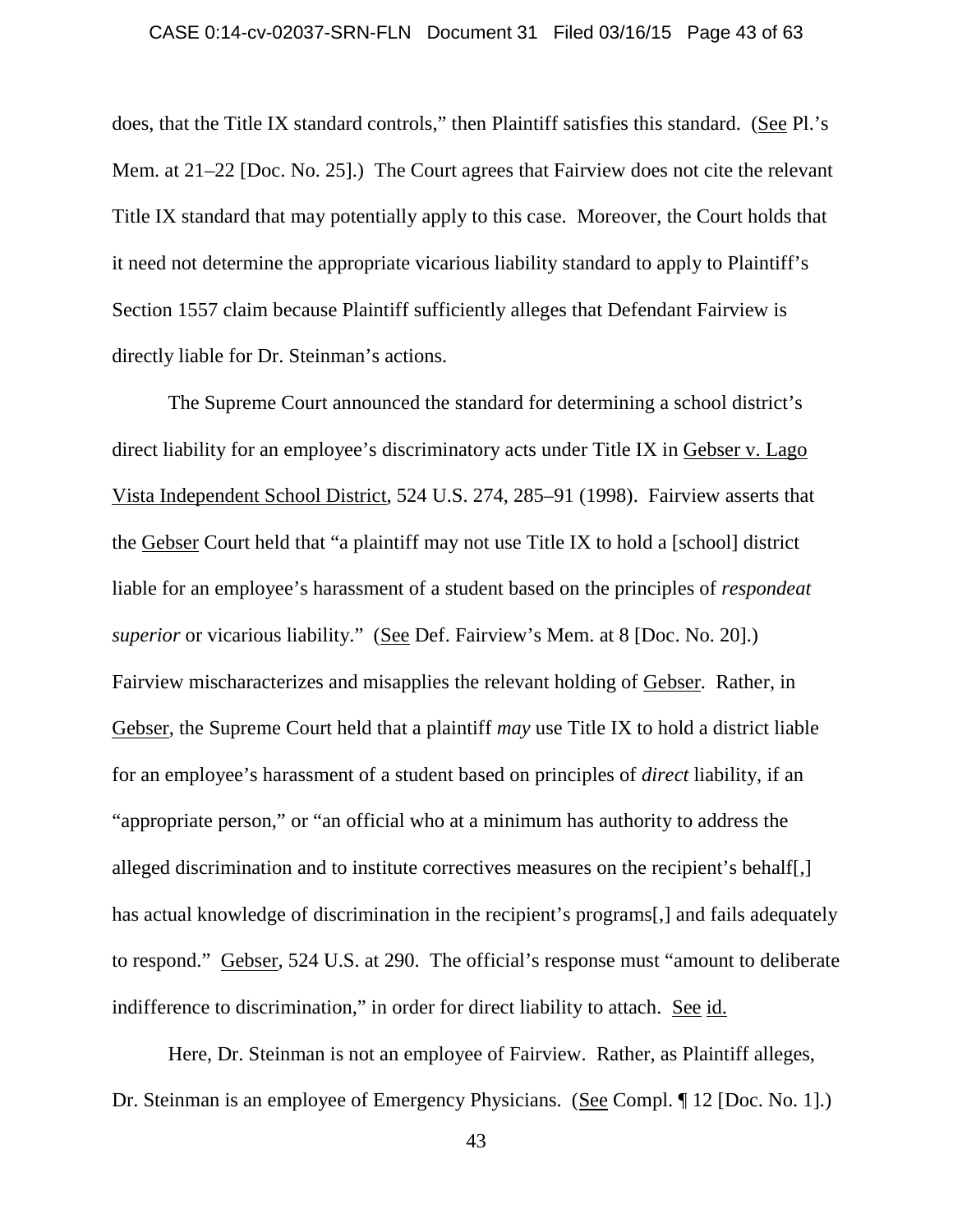### CASE 0:14-cv-02037-SRN-FLN Document 31 Filed 03/16/15 Page 44 of 63

Therefore, Gebser's direct liability standard for employees is not relevant to this case. Instead, even assuming that the Court should apply case law interpreting Title IX, the Court must analyze the relevant direct liability standard for a third party's actions, as opposed to the actions of an employee.

In Davis, the Supreme Court discussed the standard for determining a school district's direct liability for a third party's discriminatory actions. See 526 U.S. at 633. The Davis Court held that "a [Title IX] private damages action may lie against the school board in cases of student-on-student harassment . . . only where the funding recipient acts with deliberate indifference to known acts of harassment in its programs or activities ... [and] only for harassment that is so severe, pervasive, and objectively offensive that it effectively bars the victim's access to an educational opportunity or benefit." See id. The Court also held that a school district would only be liable for a third-party's actions when the school "exercises substantial control over both the harasser and the context in which the known harassment occurs." Id. at 630.

The Court finds that even if the Davis Court's Title IX standard applies to this case, Defendant Fairview may be held liable for Dr. Steinman's actions if Plaintiff sufficiently alleges the following four elements: (1) Dr. Steinman's actions effectively barred Rumble's access to reasonable, non-harassing medical care; (2) an appropriate person at Fairview knew of Dr. Steinman's discriminatory acts; (3) that Fairview official acted with deliberate indifference to the discrimination; and (4) Fairview has substantial control over Dr. Steinman and the emergency room. See id. at 630, 633.

At this stage in the litigation, the Court finds that Plaintiff plausibly alleges the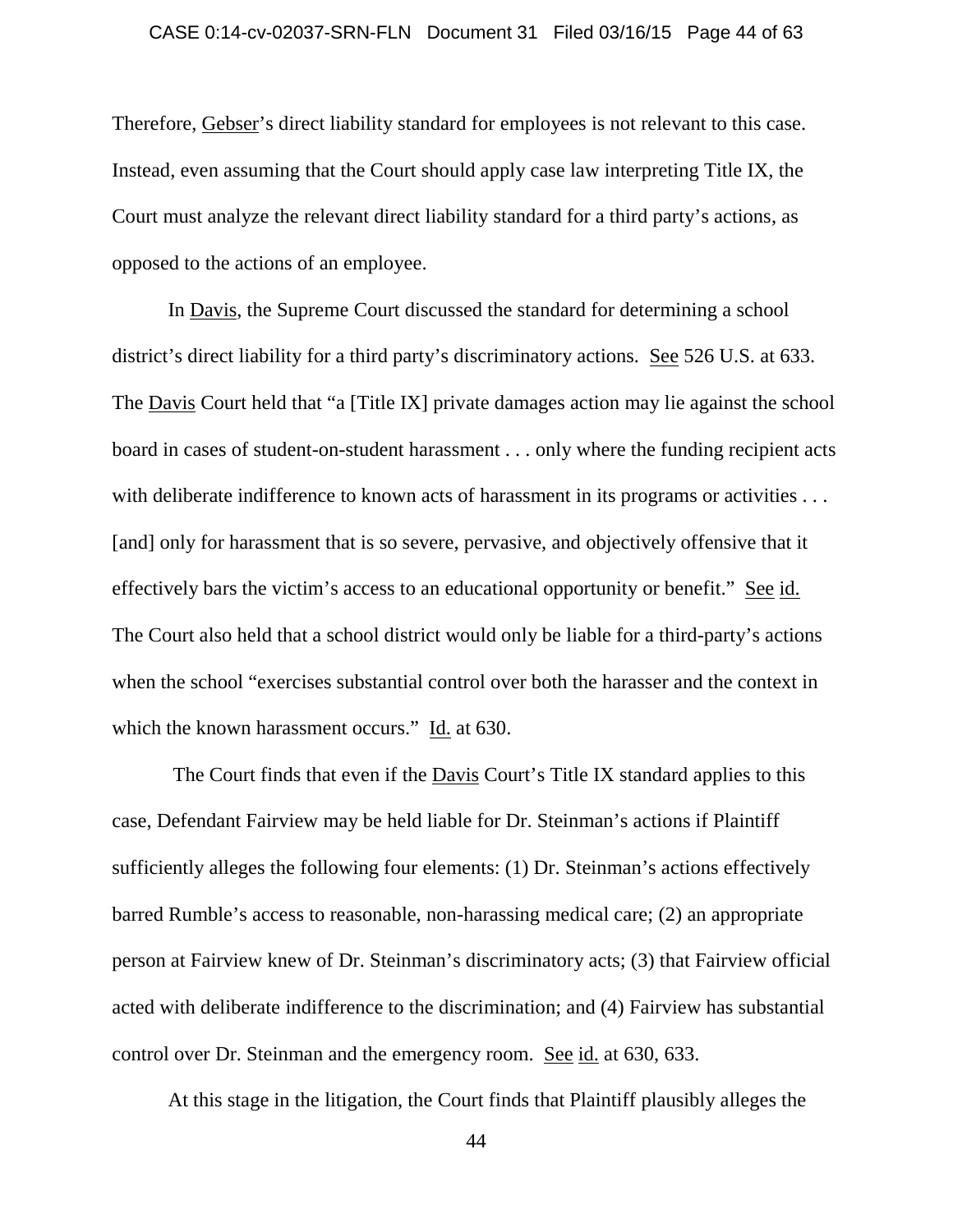### CASE 0:14-cv-02037-SRN-FLN Document 31 Filed 03/16/15 Page 45 of 63

four elements outlined above. First, as discussed in more detail in Part III(B)(1)(b), Dr. Steinman's alleged treatment of Rumble was "objectively offensive," particularly when Dr. Steinman refused to stop a painful genital exam, despite Plaintiff's repeated pleas. By allegedly ignoring Plaintiff's requests, Dr. Steinman effectively barred Plaintiff from an opportunity to have "humane and dignified [medical] care." (See Pl.'s Mem. at 34 [Doc. No. 25].) A reasonable person, seeking treatment from an emergency room doctor at a hospital, would expect that the doctor would respect the patient's wishes to stop a painful exam.

Plaintiff also sufficiently alleges that an "appropriate person" knew of Dr. Steinman's behavior and actions. Specifically, Rumble alleges that Dr. Lehrman, an OB/GYN employed by Fairview, and a female nursing assistant/emergency room technician, also presumably employed by Fairview, were in the exam room, saw Dr. Steinman complete the exam, and did not intervene or stop Dr. Steinman from proceeding with the exam. (See Compl. ¶ 48 [Doc. No. 1].) The Eighth Circuit has noted that it cannot "pretend to fashion a bright-line rule as to what job titles and positions automatically mark an individual as having sufficient authority or control for the purposes of Title IX liability." See Plamp v. Mitchell Sch. Dist. No. 17-2, 565 F.3d 450, 457 (8th Cir. 2009) (citing Murrell v. Sch. Dist. No. 1, Denver, Colo., 186 F.3d 1238, 1247 (10th Cir. 1999) (explaining that "[b]ecause officials' roles vary among school districts, deciding who exercises substantial control for the purposes of Title IX liability is necessarily a fact-based inquiry.")).

Here, although Plaintiff does not detail whether either Dr. Lehrman or the female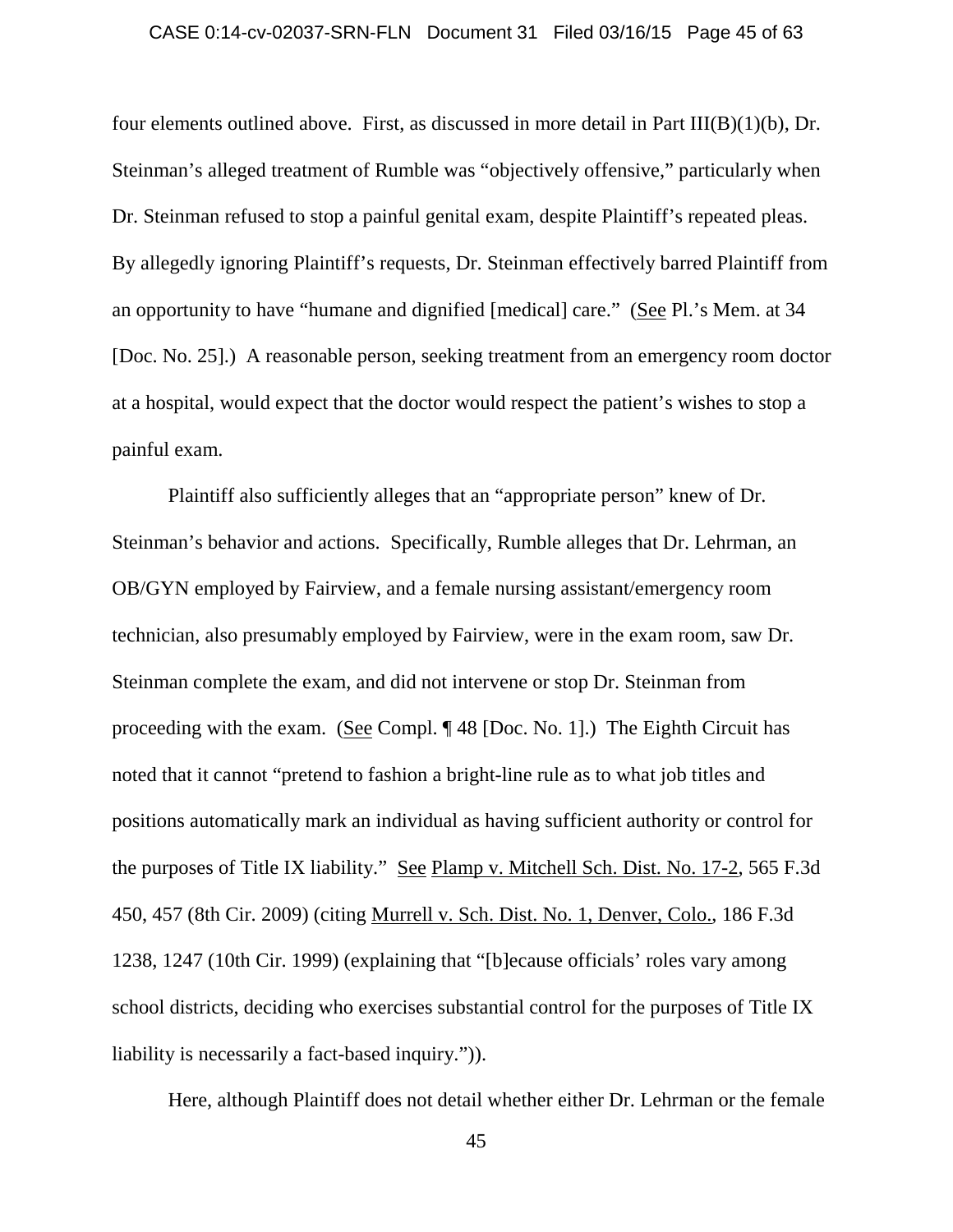### CASE 0:14-cv-02037-SRN-FLN Document 31 Filed 03/16/15 Page 46 of 63

nursing assistant have "authority to address the alleged discrimination and to institute correctives measures," Gebser, 524 U.S. at 290, the Court does not expect that Plaintiff would be able to do so without further discovery, see Plamp, 565 F.3d at 457. Therefore, for the purposes of Defendants' Motions to Dismiss, the Court finds that Plaintiff plausibly alleges that at least one "appropriate person" knew of Dr. Steinman's "assaultive" exam.

The Court also concludes that Plaintiff plausibly alleges that either Dr. Lehrman or the nursing assistant acted with deliberate indifference to Dr. Steinman's discriminatory behavior by not intervening or stopping Dr. Steinman from continuing with the genital exam. Finally, the Court finds that Rumble plausibly alleges that Fairview has substantial control over the Fairview emergency room and over Dr. Steinman, a doctor who works in Fairview's emergency room. (See Compl. ¶ 7 [Doc. No. 1].) Additional facts about the control Fairview exercises will only become evident after discovery.

Therefore, even assuming that the Title IX standard for direct liability for a thirdparty's actions applies to this case, Plaintiff satisfies his burden. Accordingly, the Court considers Dr. Steinman's alleged actions when evaluating the plausibility of Plaintiff's Section 1557 claim against Defendant Fairview. The Court emphasizes, however, that it is not entirely clear whether Plaintiff must satisfy the four elements outlined above. Because Section 1557 incorporates and references four civil rights statutes, only one of which is Title IX, the Court may conclude that Plaintiff is not required to satisfy the Title IX liability standard. Rather, Plaintiff may be subject to an entirely different burden of proof under the unique cause of action created by Section 1557.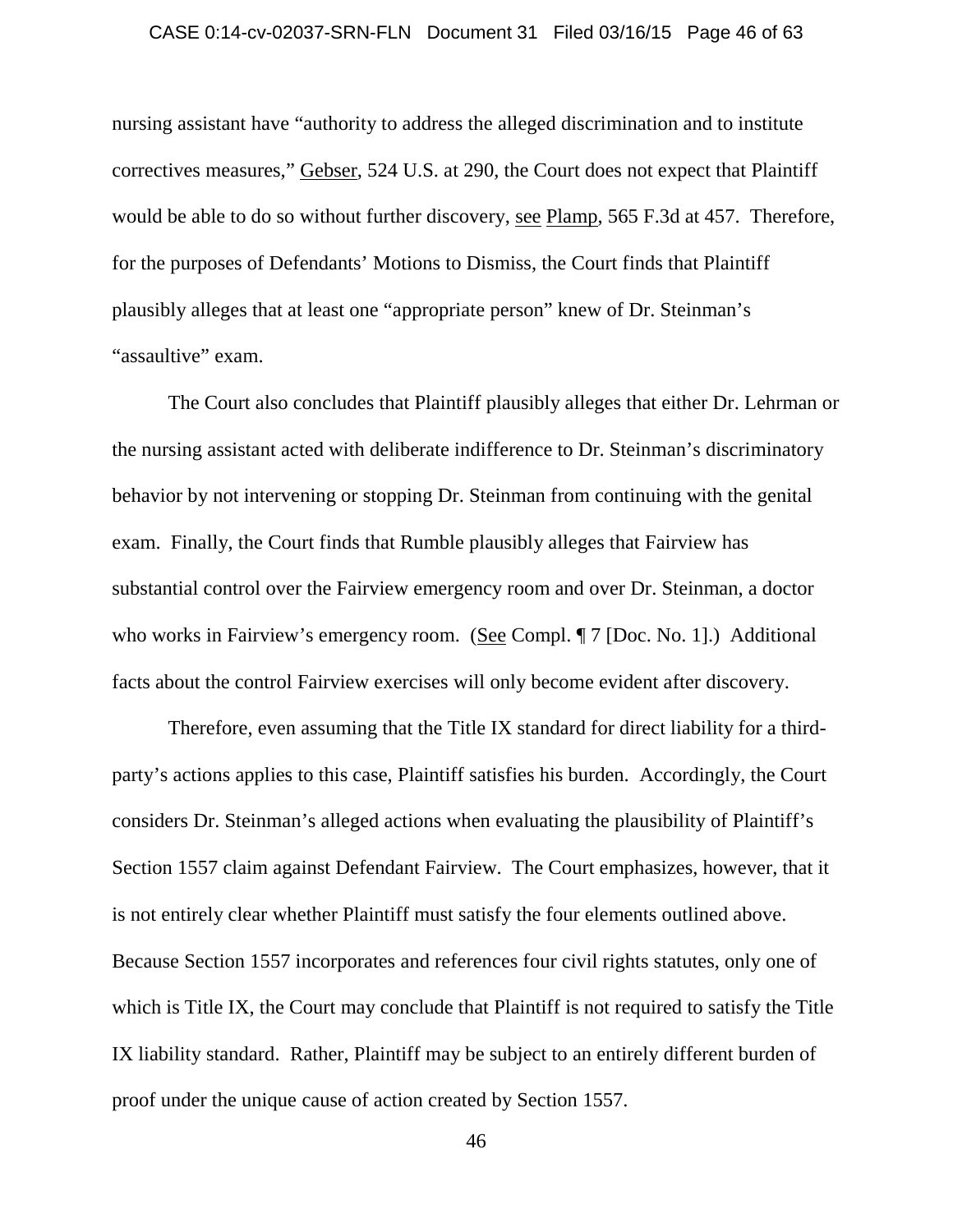## **b. Liability Pursuant to the MHRA**

In addition to arguing that Fairview is not liable for Dr. Steinman's actions for Plaintiff's Section 1557 claim, Defendant also claims that Fairview is not vicariously liable for Dr. Steinman's actions for Plaintiff's MHRA claim. (See Def. Fairview's Mem. at 8 [Doc. No. 20].) Similar to the Court's finding with respect to Plaintiff's Section 1557 claim, the Court holds that Plaintiff plausibly alleges that Fairview is liable for Dr. Steinman's actions for the MHRA claim as well.

The Court's analysis is guided by Title VII case law because Title VII and the MHRA are often interpreted similarly. See Torgerson v. City of Rochester, 643 F.3d 1031, 1043 (8th Cir. 2011) (finding that "the same analysis applies to both MHRA and Title VII claims"); see also Kasper v. Federated Mut. Ins. Co., 425 F.3d 496, 502 (8th Cir. 2005); <u>Bahr v. Capella Univ.</u>, 788 N.W.2d 76, 83 (Minn. 2010).<sup>13</sup> As this Court has done previously, it assumes, without deciding, "that standards for employer liability in federal hostile environment case law apply to [Rumble's] public-services [discrimination] claim under the MHRA." See Hudson, 2006 WL 752935, at \*11.

Title VII and the MHRA first require a plaintiff to show that the defendant was the third party's de facto employer. A plaintiff may demonstrate this de facto employee-

 $13$  The Court notes that although the statutes are often interpreted similarly, it is unclear whether a distinction exists under the MHRA between the standard for vicarious liability for sexual harassment in an employment setting and the standard for vicarious liability in the public accommodation setting. See Hudson v. City of Minneapolis, No. 04-cv-3313 (JNE/FLN), 2006 WL 752935, at \*11 (D. Minn. Mar. 23, 2006). Nonetheless, as other courts have done, see id., the Court proceeds by applying the standard that courts have used for vicarious liability for sexual harassment in an employment setting, under the MHRA.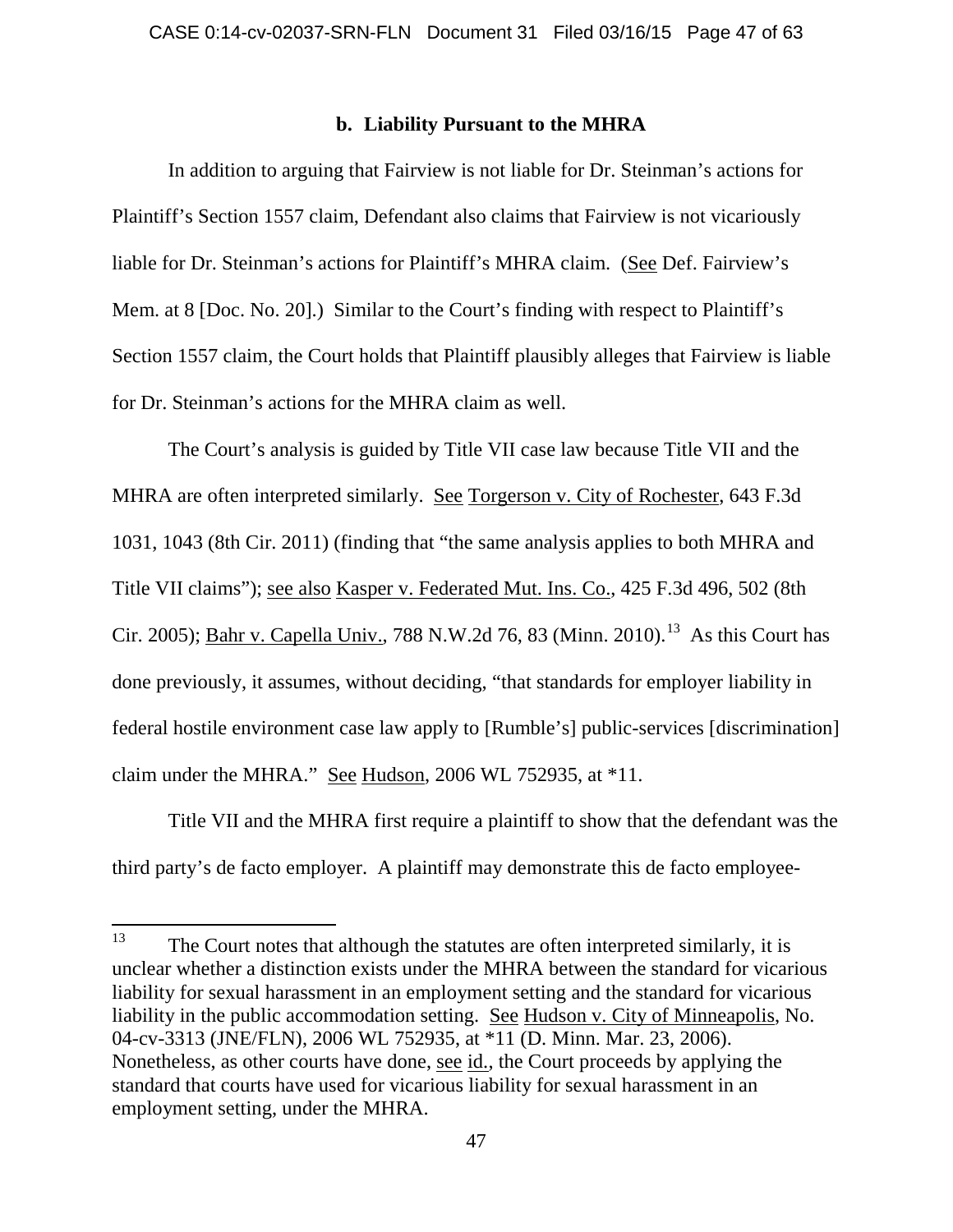employer relationship either by liberally interpreting the term "employer," see Baker v. Stuart Broad. Co., 560 F.2d 389, 391 (8th Cir. 1977) (citing Sibley Memorial Hospital v. Wilson, 488 F.2d 1338 (D.C. Cir. 1973)), or by showing how the relationship between the defendant and the third party satisfies a twelve factor test as set out in Schweiger v. Farm Bureau Ins. Co. of Neb., 207 F.3d 480, 484 (8th Cir. 2000)<sup>14</sup>. See also Stoner v. Ark. Dep't of Corr., 983 F. Supp. 2d 1074, 1087–88 (E.D. Ark. 2013) (finding that the defendant was the third party's de facto employer under Title VII, either under the twelve factor test or under a liberal construction of the term "employer," because the facts showed that the defendant's policies applied to the third party, and the defendant controlled whether the third party was banned from the defendant's complex, which would "effectively terminat[e] [the third party's] employment").

Similarly, Title VII and the MHRA also require a plaintiff to show that the defendant controlled the plaintiff's environment and could alter the conditions of the

Id. (quoting Nationwide Mut. Ins. Co. v. Darden, 503 U.S. 318, 323–24 (1992)).

<sup>&</sup>lt;sup>14</sup> The Eighth Circuit explained in Schwieger that in order to determine whether an employer-employee relationship exists "[a] primary consideration is the hiring party's right to control the manner and means by which a task is accomplished." Schwieger, 207 F.3d at 484. The Eighth Circuit also noted the following twelve factors that a court could take into account when determining whether an employer-employee relationship exists:

the skill required; the source of the instrumentalities and tools; the location of the work; the duration of the relationship between the parties; whether the hiring party has the right to assign additional projects to the hired party; the extent of the hired party's discretion over when and how long to work; the method of payment; the hired party's role in hiring and paying assistants; whether the work is part of the regular business of the hiring party; whether the hiring party is in business; the provision of employee benefits; and the tax treatment of the hired party.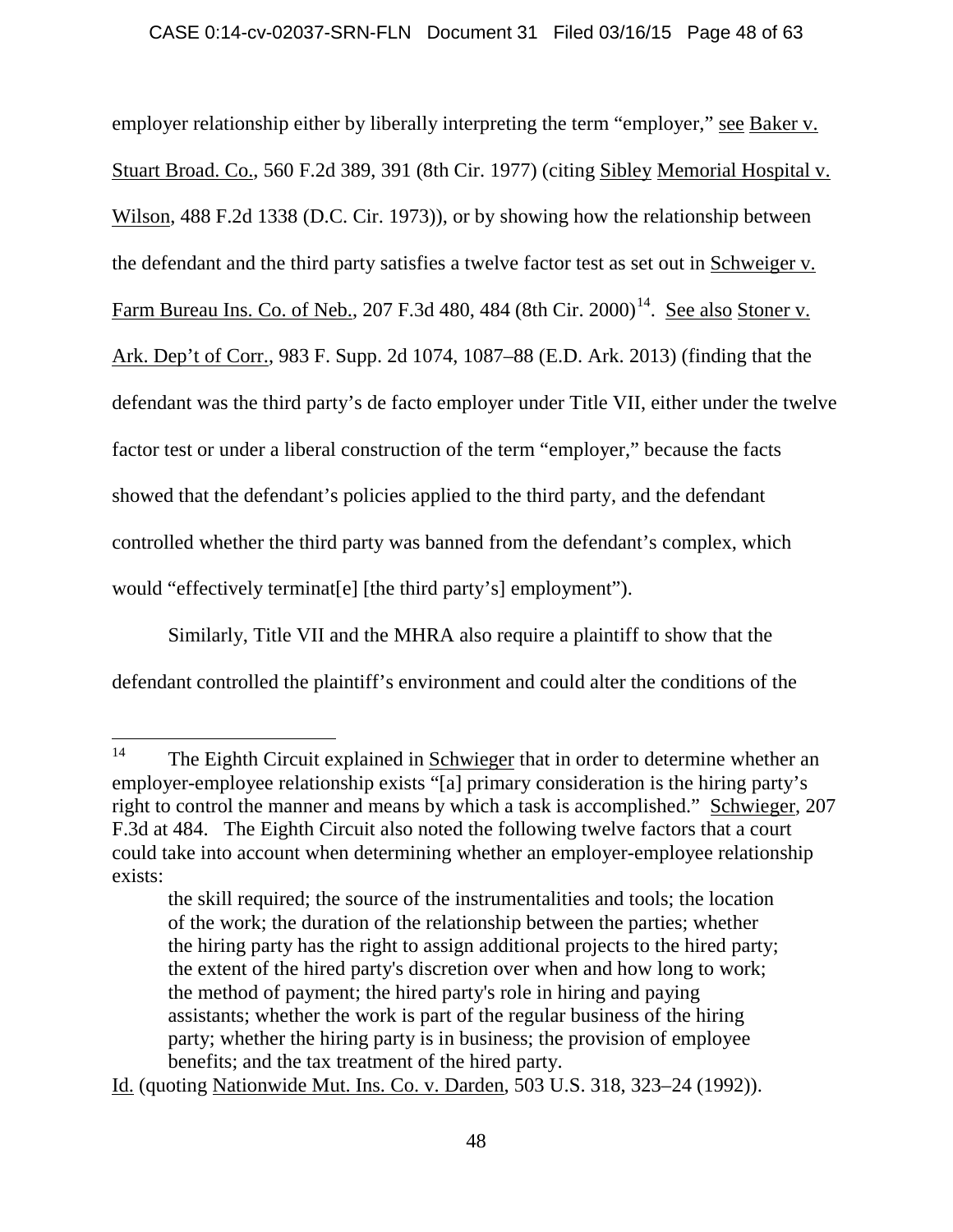### CASE 0:14-cv-02037-SRN-FLN Document 31 Filed 03/16/15 Page 49 of 63

environment, knew or should have known of the discrimination, and failed to take prompt remedial action. See Crist v. Focus Homes, Inc., 122 F.3d 1107, 1111–12 (8th Cir. 1997) (holding that defendant residential program operator could be held liable for sexual harassment under the MHRA and Title VII for the acts of its employees because the defendant "clearly controlled" the plaintiff's environment and "had the ability to alter those conditions to a substantial degree").

Here, Plaintiff alleges that Fairview was Dr. Steinman's "employer," liberally construed, because Fairview exercised control over the physicians who work in the emergency room. (See Pl.'s Mem. at 23 [Doc. No. 25].) Rumble further alleges that Fairview could have stopped or prevented Dr. Steinman from discriminating against Plaintiff; Fairview knew of the discrimination because Dr. Lehrman and the nursing assistant witnessed it; and Fairview failed to take prompt remedial action. (See Compl. ¶¶ 48, 81 [Doc. No. 1].) Defendant contends, in contrast, that it had no opportunity to control or prevent Dr. Steinman's actions. (See Def. Fairview's Mem. at 9 [Doc. No. 20].) As the Court noted above with respect to Plaintiff's Section 1557 claim, the Court cannot conclude without discovery whether Fairview, in fact, had the opportunity to control Dr. Steinman. Nonetheless, at this stage in the litigation, the Court construes all reasonable inferences in the light most favorable to Plaintiff, Morton v. Becker, 793 F.2d 185, 187 (8th Cir. 1986), and concludes that Fairview plausibly may have been able to control Dr. Steinman; and thus, may be held indirectly liable for Dr. Steinman's actions. Accordingly, the Court considers Dr. Steinman's alleged actions when evaluating the plausibility of Plaintiff's MHRA claim against Defendant Fairview.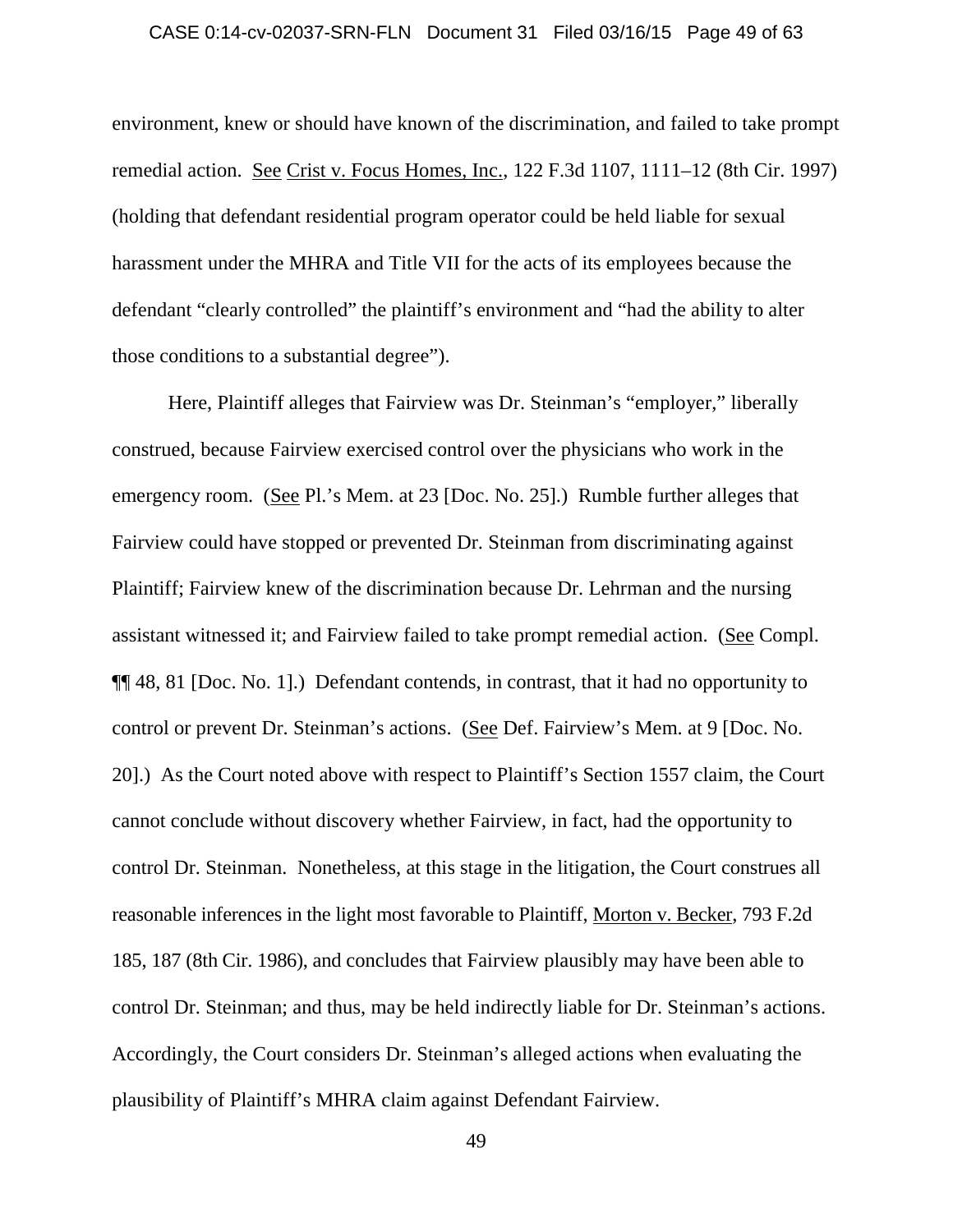### **2. Plausibility of Section 1557 Claim**

Fairview contends that Rumble failed to state a claim under Section 1557. (See Def. Fairview's Mem. at 9 [Doc. No. 20].) Specifically, Fairview argues that although the "alleged differential treatment must be *material* to be actionable," here, Rumble failed to allege facts that constitute plausible, actionable discrimination. (See Def. Fairview's Mem. at 12 (emphasis original) [Doc. No. 20].) Defendant claims that "Rumble's allegations of snubs and delays are only the proverbial 'perceived slights' that the Eighth Circuit has held are *not* sufficient to give rise to a discrimination claim." (See id. at 12– 13 (emphasis original).)

Because Fairview contends that it is not liable for Dr. Steinman's actions, Fairview does not discuss how Dr. Steinman's treatment of Plaintiff affects the plausibility of Plaintiff's Section 1557 claim. Thus, Fairview focuses solely on the alleged actions of hospital staff and asserts that the following treatment was not discriminatory: (1) Plaintiff received a hospital bracelet identifying his sex as "female;" (2) Rumble waited for several hours before he received treatment in the emergency room; (3) the "OB/GYN" notation was written on the dry erase board in Rumble's hospital room; (4) Fairview nurses examined Rumble's genitals while he was a patient at the hospital; (5) a Fairview nurse told Rumble that she does not know what was wrong with Rumble "because [she didn't] have any experience with this sort of thing;" and (6) hospital staff whispered about Plaintiff, and hospital nurses behaved unfriendly toward Rumble. (See Def. Fairview's Mem. at 13 [Doc. No. 20].)

Defendant correctly states that "mere name-calling" is not enough to arise to the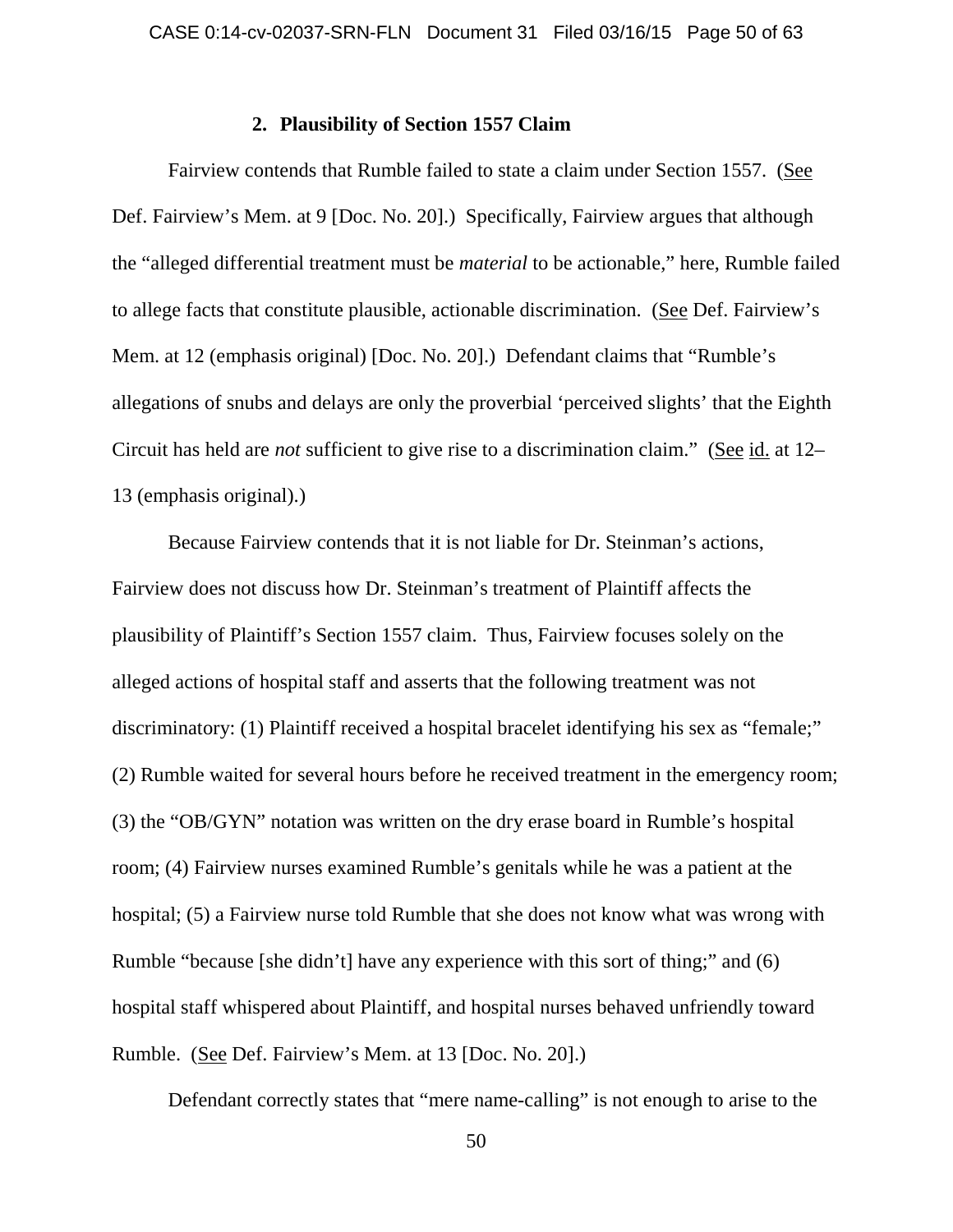### CASE 0:14-cv-02037-SRN-FLN Document 31 Filed 03/16/15 Page 51 of 63

level of an actionable discrimination claim. See Scusa v. Nestle U.S.A. Co., 181 F.3d 958, 969–70 (8th Cir. 1999) (holding that "general allegations of co-worker ostracism are not sufficient to rise to the level of an adverse employment action for purposes of Title VII."); Oncale, 523 U.S. at 80–81 (explaining that Title VII does not prohibit all verbal or physical harassment, rather, a plaintiff must prove that the conduct at issue constituted discrimination because of sex and was not just "merely tinged with offensive sexual connotations"); Davis, 526 U.S. at 651–52 (holding that for a plaintiff to have an actionable Title IX claim the harassment must amount to more than "simple acts of teasing and name-calling among school children"); see also Wolfe, 648 F.3d at 866–67 (holding that the plaintiff must prove that the harassment complained of amounted to more than mere name-calling, in order to state an actionable Title IX claim); Shaver v. Indep. Stave Co., 350 F.3d 716, 721 (8th Cir. 2003) (finding that "[c]onduct that is merely rude, abrasive, unkind, or insensitive does not come within the scope of the [Americans with Disabilities Act]").<sup>15</sup>

However, the Court disagrees with Fairview insofar as it contends that the hospital staff's alleged conduct amounts to only "perceived slights." (See Def. Fairview's Mem. at 12 [Doc. No. 20].) Much of the conduct that Plaintiff alleges amounted to more than

<sup>&</sup>lt;sup>15</sup> The Court notes that while Defendant ardently argues that only Title IX case law applies for determining whether Fairview is liable for Dr. Steinman's actions, Fairview references case law analyzing Title VII and the Americans with Disabilities Act when discussing whether Fairview's conduct amounts to an actionable Section 1557 claim. (See Def. Fairview's Mem. at 12–13 [Doc. No. 12].) The fact that even Defendant Fairview is inconsistent about which standards to apply, bolsters the Court's understanding that Section 1557 is likely not bounded by the existing interpretation of only one civil rights statute. Rather, Section 1557 creates a new cause of action that may require courts or the OCR to determine new standards.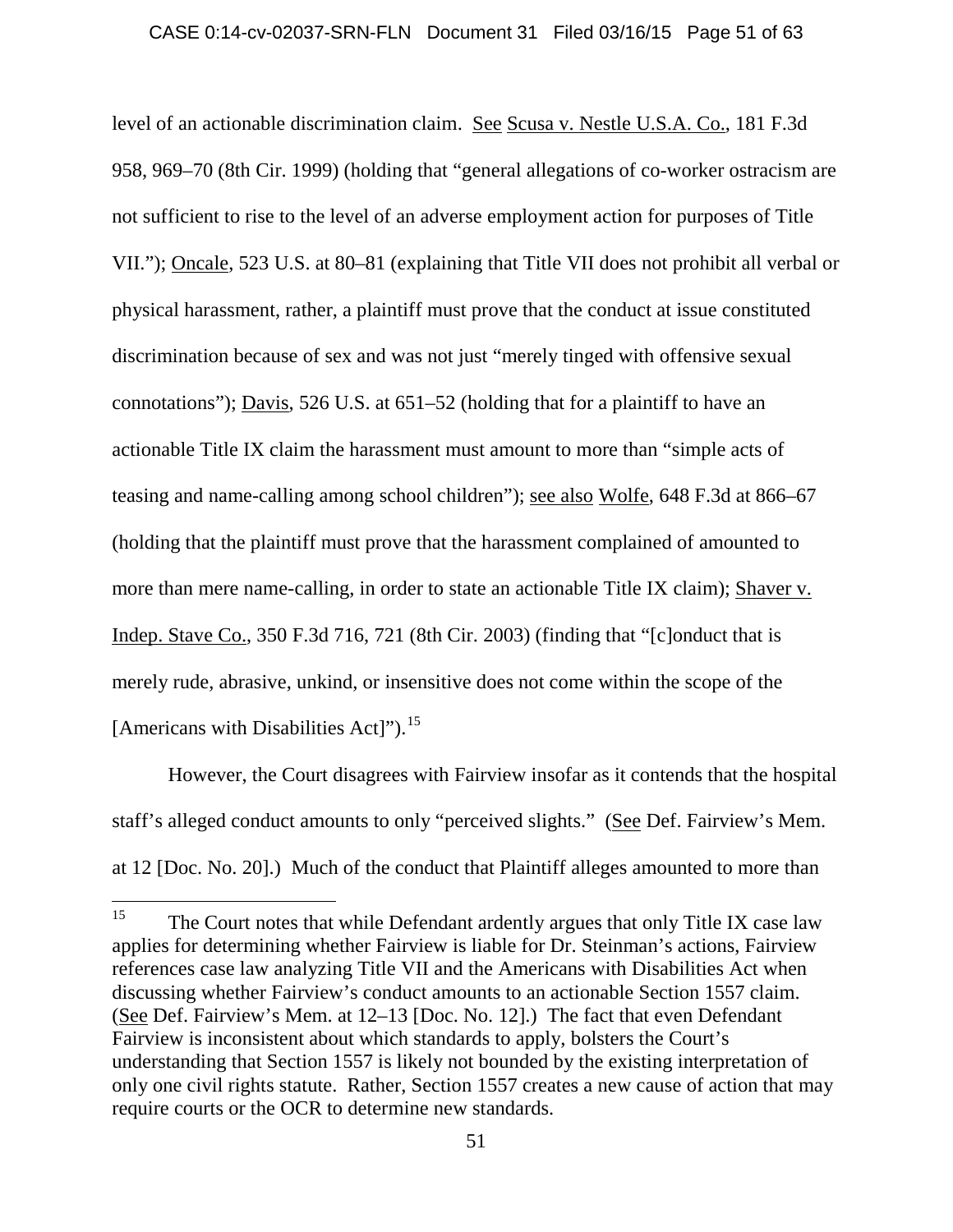"mere name-calling," and constituted objectively offensive behavior.

For instance, Plaintiff contends that Fairview purposefully "misgender[ed]" Plaintiff, by giving Rumble a hospital bracelet that identified his sex as "female." (See Pl.'s Mem. at 33–34 [Doc. No. 25].) Plaintiff explains that the "deliberate misgendering" of transgender people is a prime example of "trans-exclusion." (See id. (citing Julia Serano, Whipping Girl: A Transsexual Woman on Sexism and the Scapegoating of Femininity (2007).) Plaintiff alleges that the intake clerk purposefully and deliberately gave him a hospital bracelet that incorrectly identified his gender even after he explained that he had transitioned to identifying as male. (See Compl. ¶ 29 [Doc. No. 1].) Given Plaintiff's transgender status and the fact that the clerk was aware of Plaintiff's preferred gender, Fairview's misgendering of Rumble could be considered objectively offensive behavior.

The fact that Rumble was forced to wait for several hours in the emergency room before being provided pain medication or being seen by an emergency room doctor also amounts to more than a "perceived slight." (See id. ¶¶ 35–37.) Rumble's health and well-being was at stake while he waited in severe pain for someone at Fairview to treat him. (See id. ¶ 35–36.) Fairview's alleged delay in treating Plaintiff is even more appalling given Plaintiff's allegation that "people with less urgent medical needs were treated much more quickly than [Rumble] was treated." (Id. ¶ 37.) The urgent severity of Plaintiff's condition when he entered Fairview is evident by the fact that a Fairview doctor allegedly told Rumble's mother that her son "would have been septic within 12 to 24 hours" from being brought to the hospital. (Id. ¶ 59.)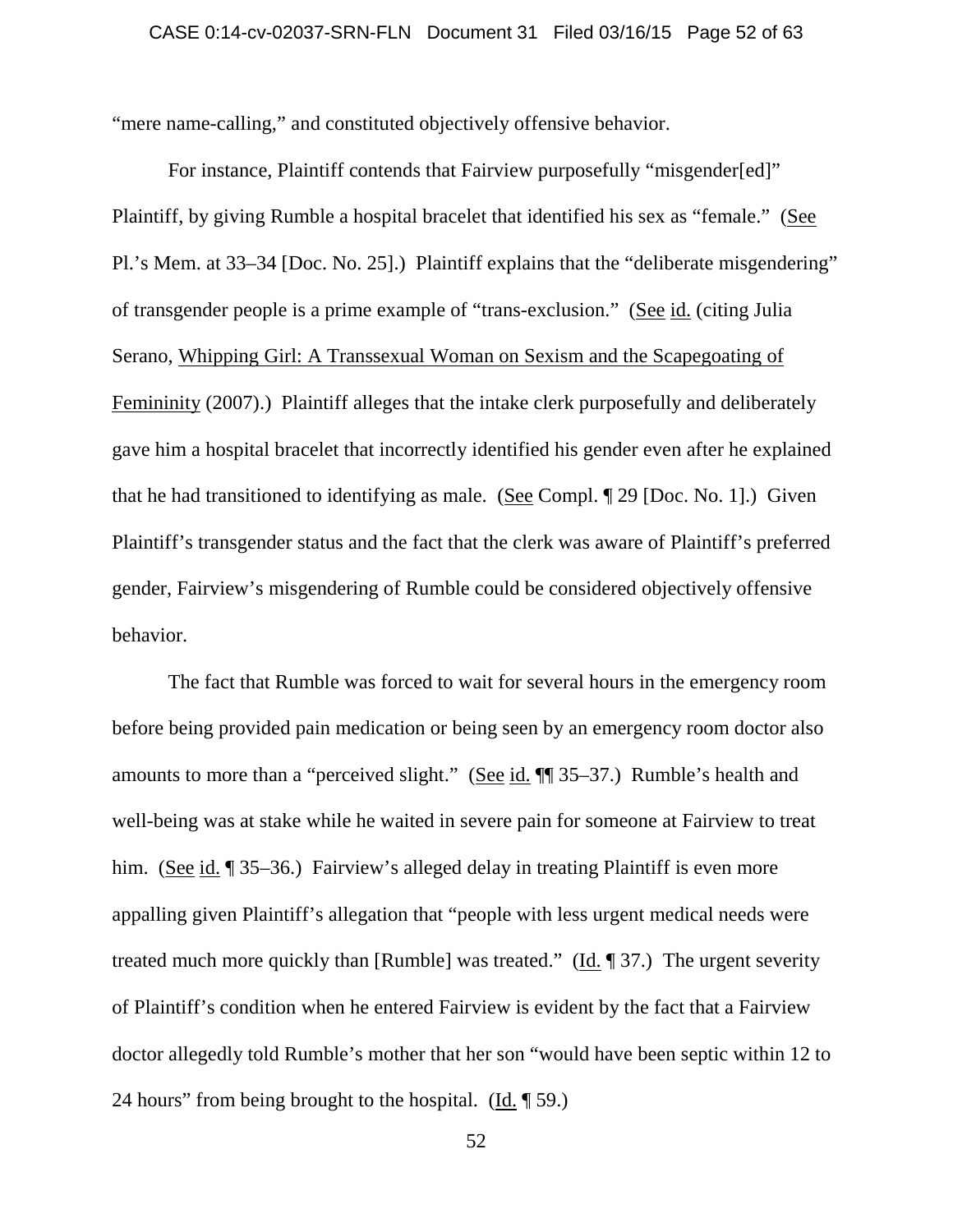### CASE 0:14-cv-02037-SRN-FLN Document 31 Filed 03/16/15 Page 53 of 63

Moreover, in addition to the fact that Plaintiff had to wait for Dr. Steinman, Plaintiff then also waited for several more hours before being admitted to the hospital and treated with any sort of antibiotic. (Id. ¶¶ 49–50.) As Plaintiff explains, "several times during his time at Fairview, Rumble was refused care, and at other times, he was refused humane and dignified care." (See Pl.'s Mem. at 34 [Doc. No. 25].) Forcing Plaintiff to wait hours on end, while he was in unbearable pain and could have entered septic shock, is clearly actionable discriminatory conduct, if Fairview staff were motivated by the fact that Plaintiff is transgender.

Additionally, the fact that Dr. Obaid conducted a genital exam of Plaintiff's inflamed genitals, wiped his gloves on Plaintiff's hospital bed, and then examined Plaintiff's eyes and mouth using the same gloves also amounts to more than a "perceived slight." (See Compl. ¶ 56 [Doc. No. 1].) If this alleged conduct was because of Plaintiff's transgender status, then this incident also serves as a basis for Plaintiff's Section 1557 claim. This behavior amounts to conduct that is more than simply insensitive. Rather, if true, it constitutes unacceptable medical care, in which a medical professional misused his authority to harass a patient. (See Pl.'s Mem. at 38 [Doc. No. 25].) As the Supreme Court noted in Davis, "[t]he relationship between the harasser and the victim necessarily affects the extent to which the misconduct can be said to breach Title IX's guarantee of equal access to educational benefits." Davis, 526 U.S. at 653. Here, the Court finds that the relationship between the harasser and the victim necessarily affects the extent to which the misconduct breaches Section 1557's guarantee of equal access to medical benefits and care. Just as "teacher-student harassment" is more likely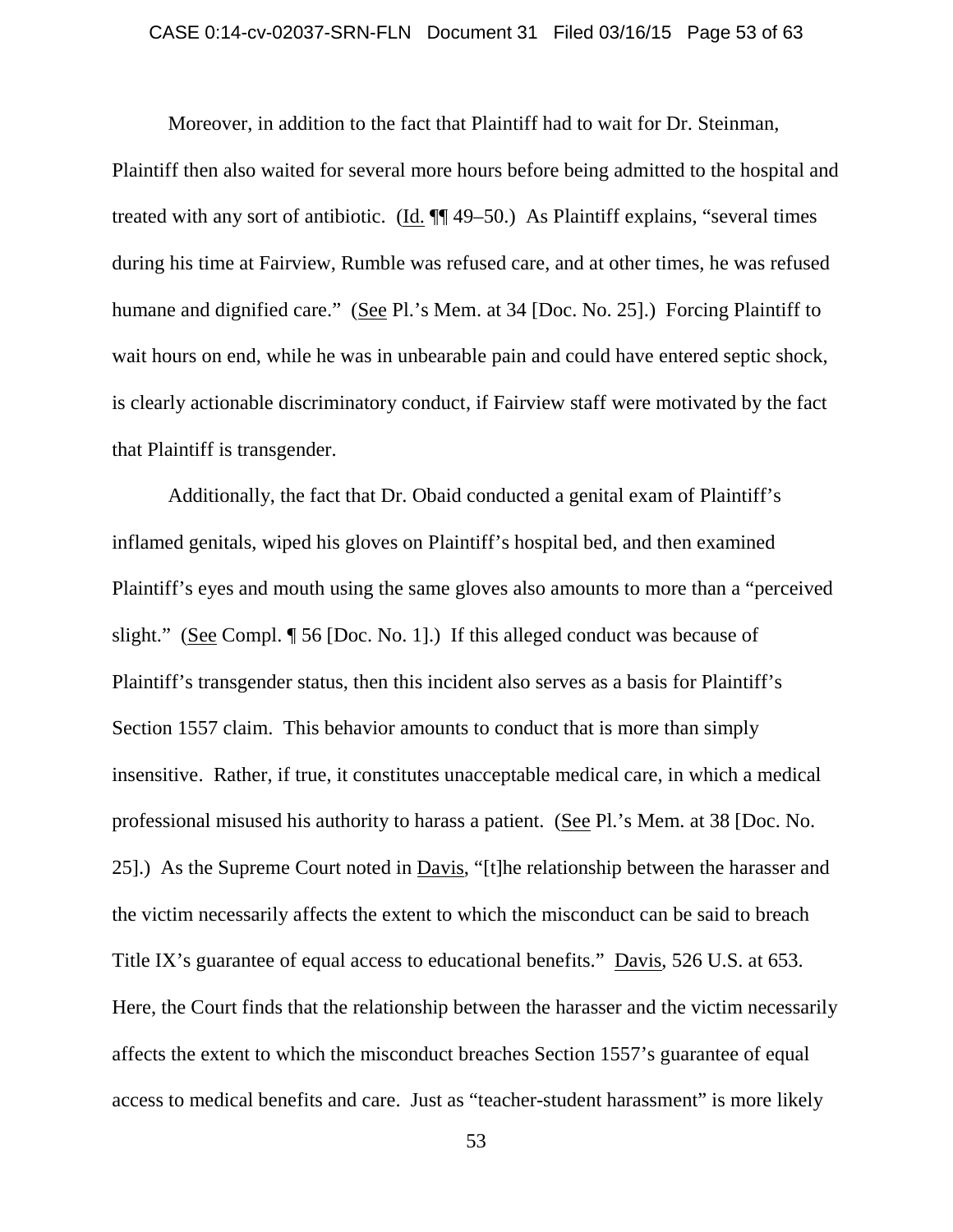# CASE 0:14-cv-02037-SRN-FLN Document 31 Filed 03/16/15 Page 54 of 63

to satisfy the requirements for a Title IX claim than "peer harassment," so too is medical professional-patient harassment more likely to satisfy the requirements for a Section 1557 claim than patient-patient harassment.

Finally, Plaintiff also alleges that it was objectively offensive that: a hospital staff person had written the "OB/GYN" notation on the dry erase board in his hospital room; and that hospital staff whispered about him; and that hospital nurses behaved unfriendly toward him. (See Compl. ¶¶ 31, 55, 57 [Doc. No. 1].) Although, on its own, this behavior may be insufficient to constitute discrimination under Section 1557, the Court reads these allegations in tandem with the other allegations in Plaintiff's Complaint and concludes that, as a whole, Plaintiff states a plausible Section 1557 claim against Fairview. See Braden v. Wal-Mart Stores, Inc., 588 F.3d 585, 594 (8th Cir. 2009) (holding that a court must read a complaint as a whole "to determine whether each allegation, in isolation, is plausible").

Consistent with the Court's findings above, it is plausible that Fairview staff treated Plaintiff in the manner that they did because of his protected class status. The emergency room clerk was plausibly aware of Plaintiff's transgender status as a result of the conversation he had with Rumble about the difference between Rumble's assigned gender at birth and his current gender. The hospital staff members who made Plaintiff wait before and after seeing Dr. Steinman were also plausibly aware that Rumble is transgender because they could have found out this information from the intake clerk or Dr. Steinman. Additionally, the nurses and physicians who treated Plaintiff during his several day stay at the hospital were also plausibly aware that Plaintiff was transgender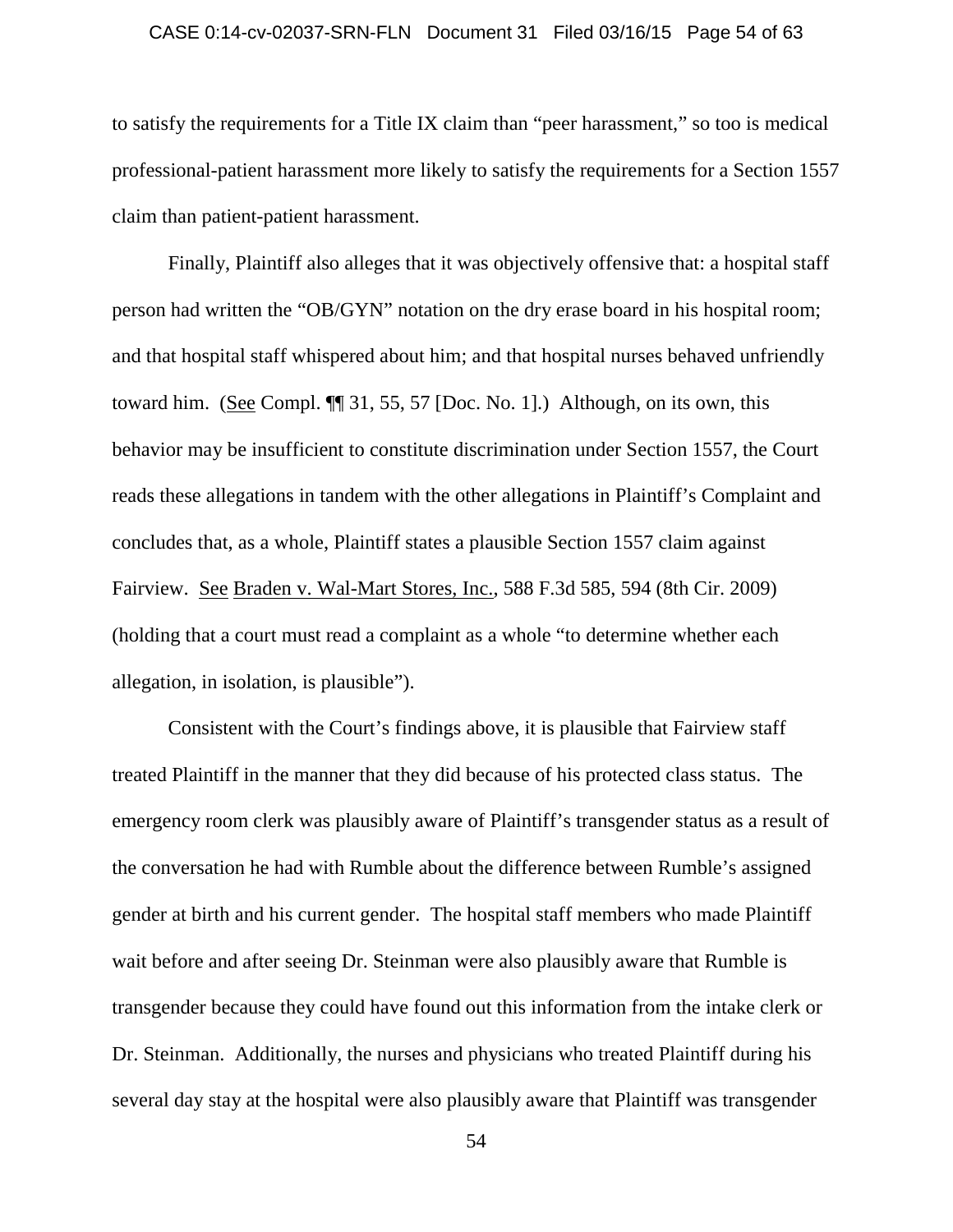because they knew from examining Rumble that Rumble identifies as male, but has female genitalia. Moreover, the Court notes that if Defendant Fairview is later determined to be liable for Dr. Steinman's actions, then additional facts pertaining to the genital exam Dr. Steinman completed further bolster the plausibility that Fairview violated Section 1557.

### **3. Plausibility of MHRA Claim**

Defendant Fairview argues that Rumble failed to state a plausible MHRA claim because Rumble did not allege that: (1) Fairview took any "tangible" or "material" adverse action against him that resulted in a denial of services (see Def. Fairview's Mem. at 14 [Doc. No. 20]); and (2) the actions that Fairview did take were driven by "discriminatory animus" (see Def. Fairview's Reply at 9 [Doc. No. 28]).<sup>16</sup> The Court addresses both of these arguments below.

### **a. Adverse Action**

Defendant claims that Plaintiff merely alleges facts substantiating "hurt feelings," and not a denial of services or accommodations or discrimination to substantiate his MHRA claim. (See Def. Fairview's Mem. at 14–15 [Doc. No. 20].) The Court disagrees. Although generally an MHRA claimant alleges an outright "denial" of services or accommodations, Childs, 2012 WL 2126845, at \*5, a plaintiff may also allege

<sup>&</sup>lt;sup>16</sup> Fairview also argues that the Court should dismiss Plaintiff's MHRA claim because the Court may decline to exercise supplemental jurisdiction over the state-law claim if the "court has dismissed all claims over which it has original jurisdiction." (See Def. Fairview's Mem. at 14 n.11 (citing 28 U.S.C. § 1367(c)(3)) [Doc. No. 20].) As the Court did not dismiss Plaintiff's Section 1557 claim against either Defendant, the Court finds that Fairview's argument is inapposite.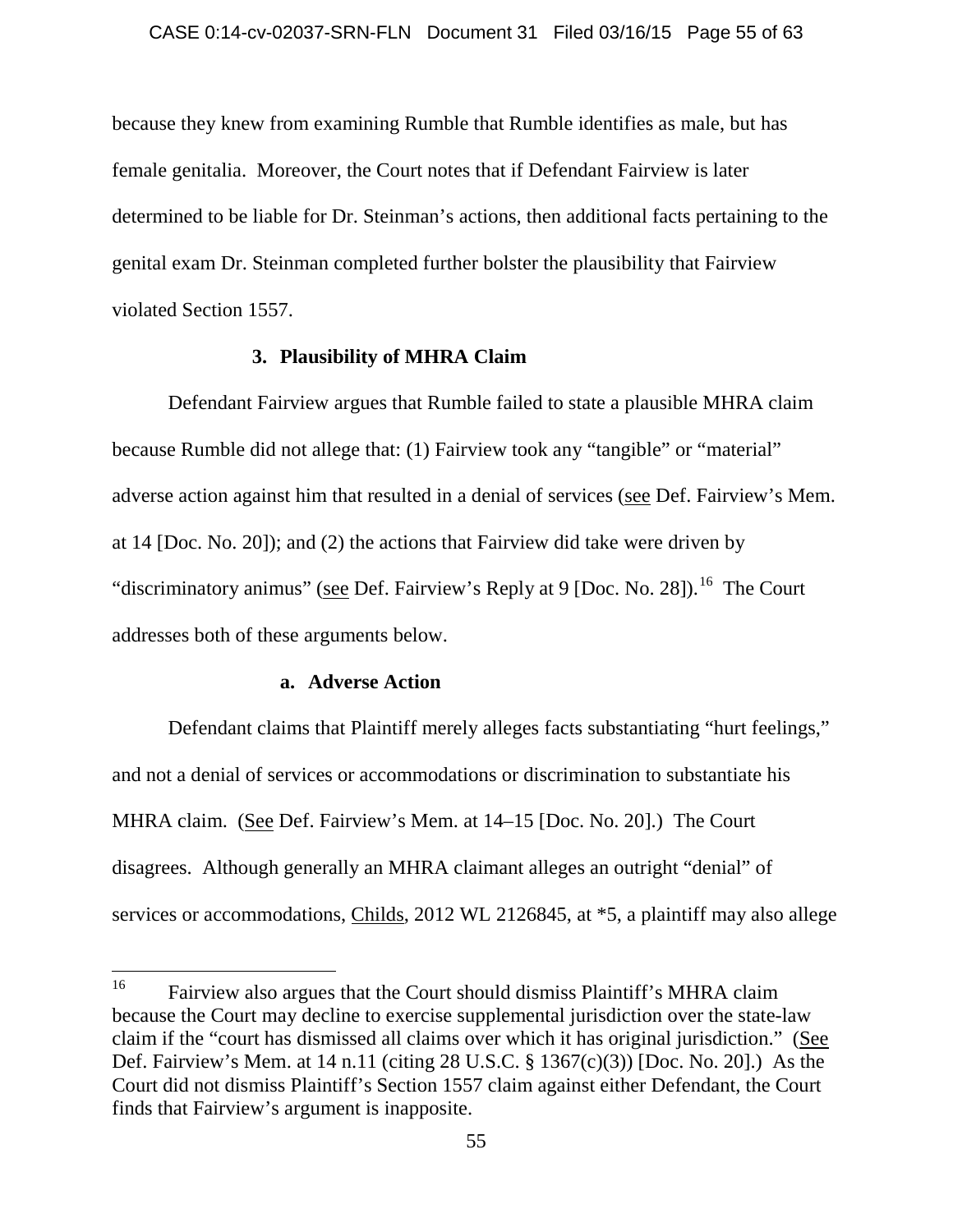### CASE 0:14-cv-02037-SRN-FLN Document 31 Filed 03/16/15 Page 56 of 63

a denial of the "full and equal enjoyment" of services, see Minn. Stat. § 363A.11. In other words, a plaintiff may allege that he received materially inferior services because of his protected class status. See id.; Bahr v. Capella Univ., 788 N.W.2d 76, 83 (Minn. 2010) (citing Burchett, 340 F.3d at 518; Brannum, 518 F.3d at 549; and Jones, 285 F.3d at 714). Therefore, the MHRA does not require Plaintiff to allege that he was denied services. Rather, pursuant to the MHRA, Rumble appropriately alleges that he received inferior medical services from Fairview. (See generally Compl. [Doc. No. 1].)

As the Court discussed in detail above, Plaintiff alleges facts about the harassment he experienced from the intake clerk, Dr. Obaid, the hospital staff, and the hospital nurses that, read as a whole, amount to an allegation that he received inferior medical care and treatment. See supra Part  $III(C)(1)(b)(2)$ . The hospital staff's conduct and behavior amounts to more than mere "perceived slights" or "hurt feelings." Additionally, if the Court ultimately determines that Fairview is liable for Dr. Steinman's actions, then Plaintiff's MHRA claim against Fairview is further bolstered by facts demonstrating that Dr. Steinman treated Rumble poorly or adversely.

Rumble's case is clearly distinguishable from Porter v. Children's Health-Care Minneapolis, No. C5-98-1342, 1999 WL 71470 (Minn. Ct. App. Feb. 16, 1999). (See Def. Fairview's Mem. at 16 [Doc. No. 20].) In Porter, the Minnesota Court of Appeals upheld the district court's grant of summary judgment for the defendant on the plaintiff's MHRA discrimination claim. See 1999 WL 71470, \*6. The Porter Court held that the plaintiff's MHRA claim failed because the plaintiff did not provide sufficient direct and circumstantial evidence that "he was treated differently from anyone else using [the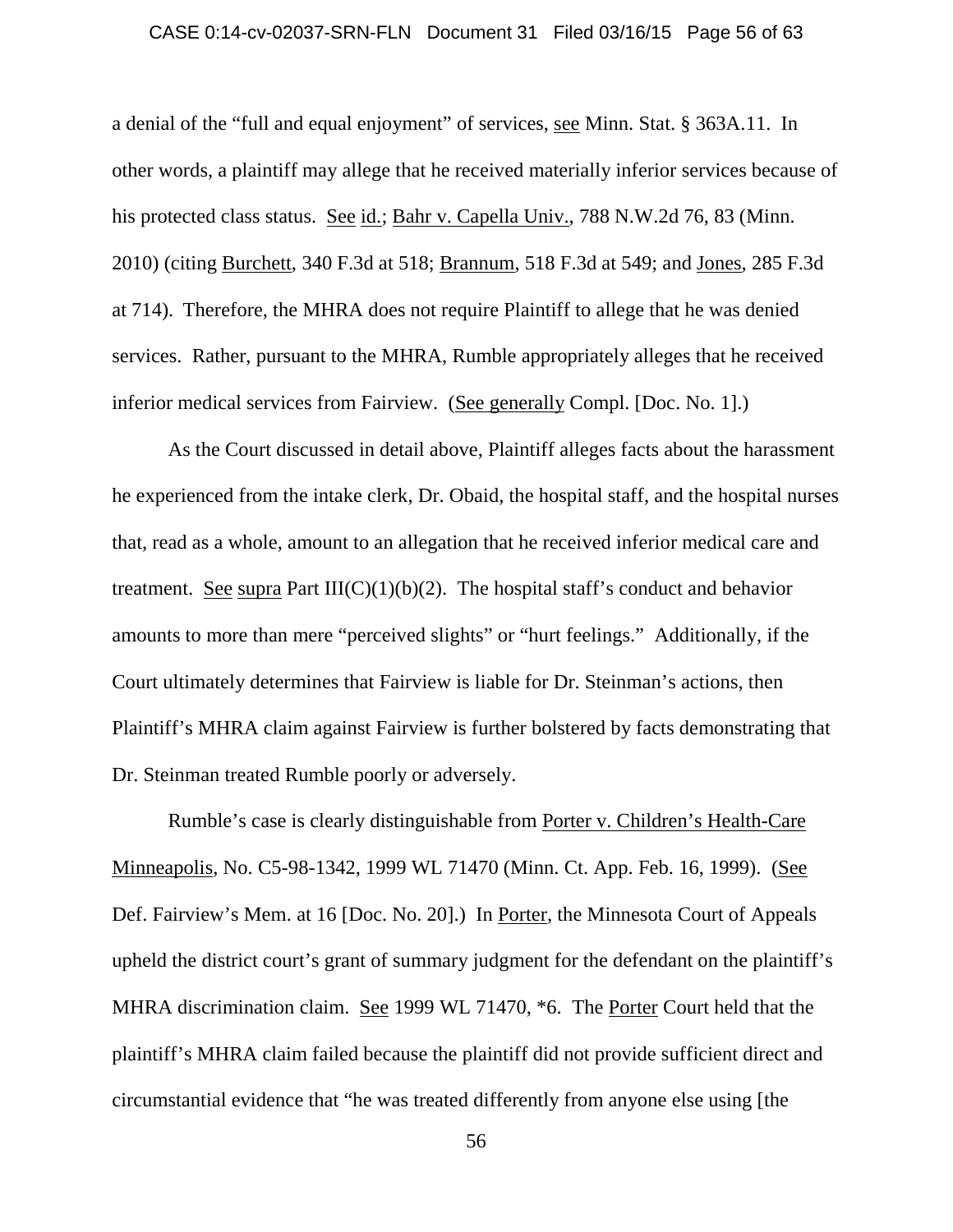defendant's] services at that time and under those circumstances." Id.

In contrast, here, Plaintiff provides the requisite direct and circumstantial evidence. Based on observing the individuals who came into the emergency room, Rumble alleges that "people with less urgent medical needs were treated much more quickly than [he was]." (See Compl. ¶ 37 [Doc. No. 1].) Therefore, Plaintiff alleges that he was treated differently from others seeking Fairview's services at the exact same time that he was seeking medical services from Fairview. Cf. Porter, 1999 WL 71470, at \*6. Moreover, Plaintiff alleges that a Fairview staff person admitted to his mother that although Rumble was forced to wait for nearly seven hours in the emergency room before being admitted to the hospital or receiving treatment, Fairview did not usually keep patients waiting for this long. (See Compl. ¶ 50 [Doc. No. 1].) If the Court accepts this allegation as true, then the facts show that even one of Defendant's employees admitted that Plaintiff received disparate treatment. Accordingly, Rumble plausibly alleges that Fairview denied him the "full and equal enjoyment" of medical services, and the disparate treatment amounts to an actionable adverse action under Minn. Stat. § 363A.11.

### **b. Discriminatory Animus**

Fairview also contends that Plaintiff's allegations do not demonstrate that he was denied medical treatment "because of" his sexual orientation or gender identity. (See Def. Fairview's Reply at 8–9 [Doc. No. 28].) Fairview claims that Plaintiff's allegations are based only on his "subjective belief" that he received disparate treatment "because of" his transgender status. (See id. at 9.) The Court disagrees.

To prove a claim of disparate treatment under the MHRA, "proof of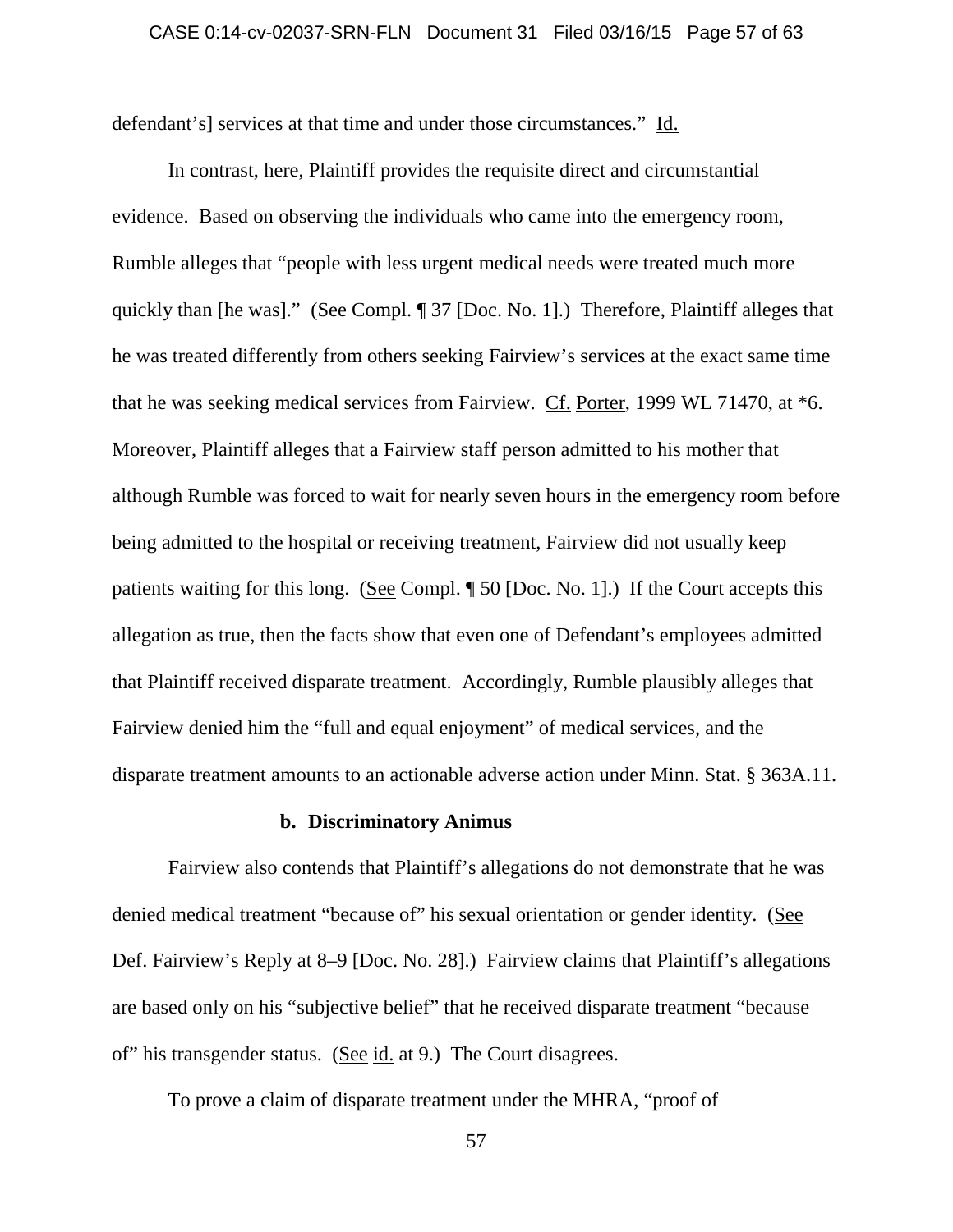### CASE 0:14-cv-02037-SRN-FLN Document 31 Filed 03/16/15 Page 58 of 63

discriminatory motive is critical, although it can in some situations be inferred from the mere fact of differences in treatment." See Hubbard v. United Press Intern., Inc., 330 N.W.2d 428, 441 n.12 (Minn. 1983) (quoting International Brotherhood of Teamsters v. United States, 431 U.S. 324, 335–36 n.15 (1977)). Rumble alleges several facts demonstrating that he was treated poorly or differently from other patients at the hospital. See supra Part  $III(C)(1)(b)(2)$ . In fact, as the Court noted above, a Fairview staff person even admitted to Plaintiff that Fairview did not usually make people wait in the emergency room for nearly seven hours. (See Compl.  $\sqrt{2}$  50 [Doc. No. 1].) And as with Plaintiff's Section 1557 claim, the Court also notes that if Defendant Fairview is determined to be liable for Dr. Steinman's actions, then additional facts pertaining to the genital exam Dr. Steinman completed may be used to show how Rumble received disparate treatment from Fairview in violation of the MHRA. Accordingly, at this stage of the proceedings, the Court finds that a discriminatory motive may be plausibly inferred from the fact that Rumble received disparate treatment.

The Court notes that, generally, merely pleading "on information and belief, without more, is insufficient to survive a motion to dismiss for failure to state a claim." Kampschroer v. Anoka Cnty., No. 13-cv-2512 (SRN/TNL), 2014 WL 5530590, at \*14 (D. Minn. Nov. 3, 2014) (citing Solis v. City of Fresno, No. 1:11–cv–00053, 2012 WL 868681, at \*8 (E.D. Cal. Mar. 13, 2012)). And Defendant correctly notes that Plaintiff alleges that he: (1) "*believed*" that the intake clerk was discussing his gender with another person (Compl. ¶ 31 (emphasis added) [Doc. No. 1]); (2) "*believed* that people with less urgent medical needs were treated much more quickly than [he] was treated" (id. ¶ 37)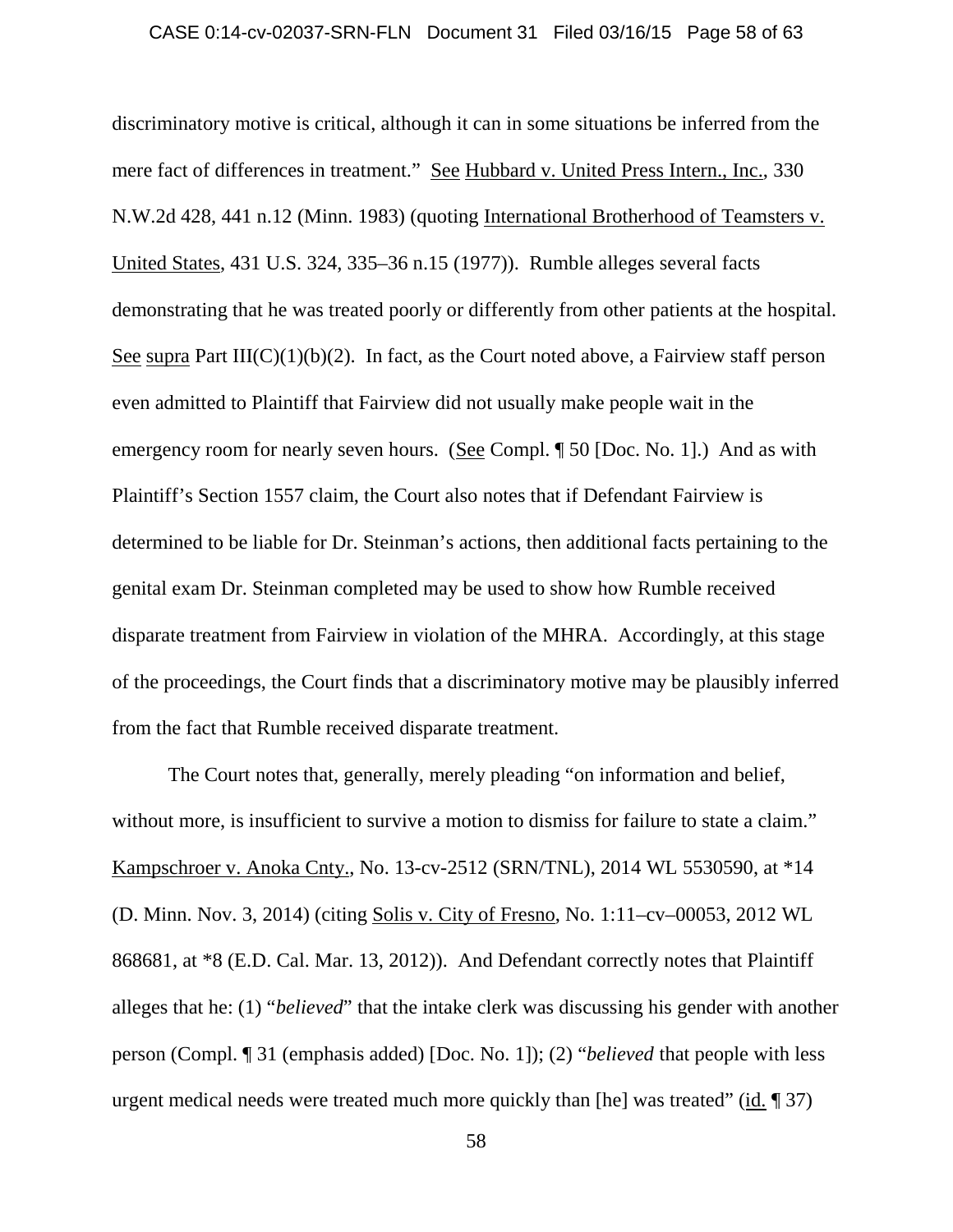(emphasis added); and (3) "had the *impression* that some of the nurses were hostile towards him" (id.  $\llbracket$  57) (emphasis added).

Here, however, Plaintiff's allegations are not based solely upon information and belief. Rather, Plaintiff's allegations of discriminatory animus are based on the totality of the circumstances surrounding each interaction he had with Fairview employees.

For instance, the Court finds it plausible that the intake clerk was in fact whispering about Plaintiff's gender with another person, based on the fact that Plaintiff alleges that the whispering took place right after the clerk had a conversation with Plaintiff about his gender on file. (See Compl. ¶¶ 29–31 [Doc. No. 1].) Therefore, Plaintiff plausibly "believed" the whispering was motivated by discriminatory animus. (See id. ¶ 31.) It is also plausible that Rumble and his mother "believed" that other patients with less urgent medical needs were treated more quickly than Rumble was, because Plaintiff and his mother may have seen patients entering and exiting the emergency room waiting room and approaching the intake desk. (See id. 1937.) In addition, Rumble may have had the "impression" that some of the nurses were hostile towards him because of his gender identity, based on a reasonable expectation that nurses would usually not avoid speaking to patients when caring for them. (See id. 57.) Thus, in sum, Plaintiff's allegations of discriminatory animus are based on more than pure speculation.

Defendant cites the following cases to bolster its claim that Plaintiff failed to plausibly allege that Fairview had discriminatory animus: (1) Bilal v. Northwest Airlines, Inc., 537 N.W.2d 614 (Minn. 1995); (2) Nash v. JBPM, Inc., No. 09-cv-1437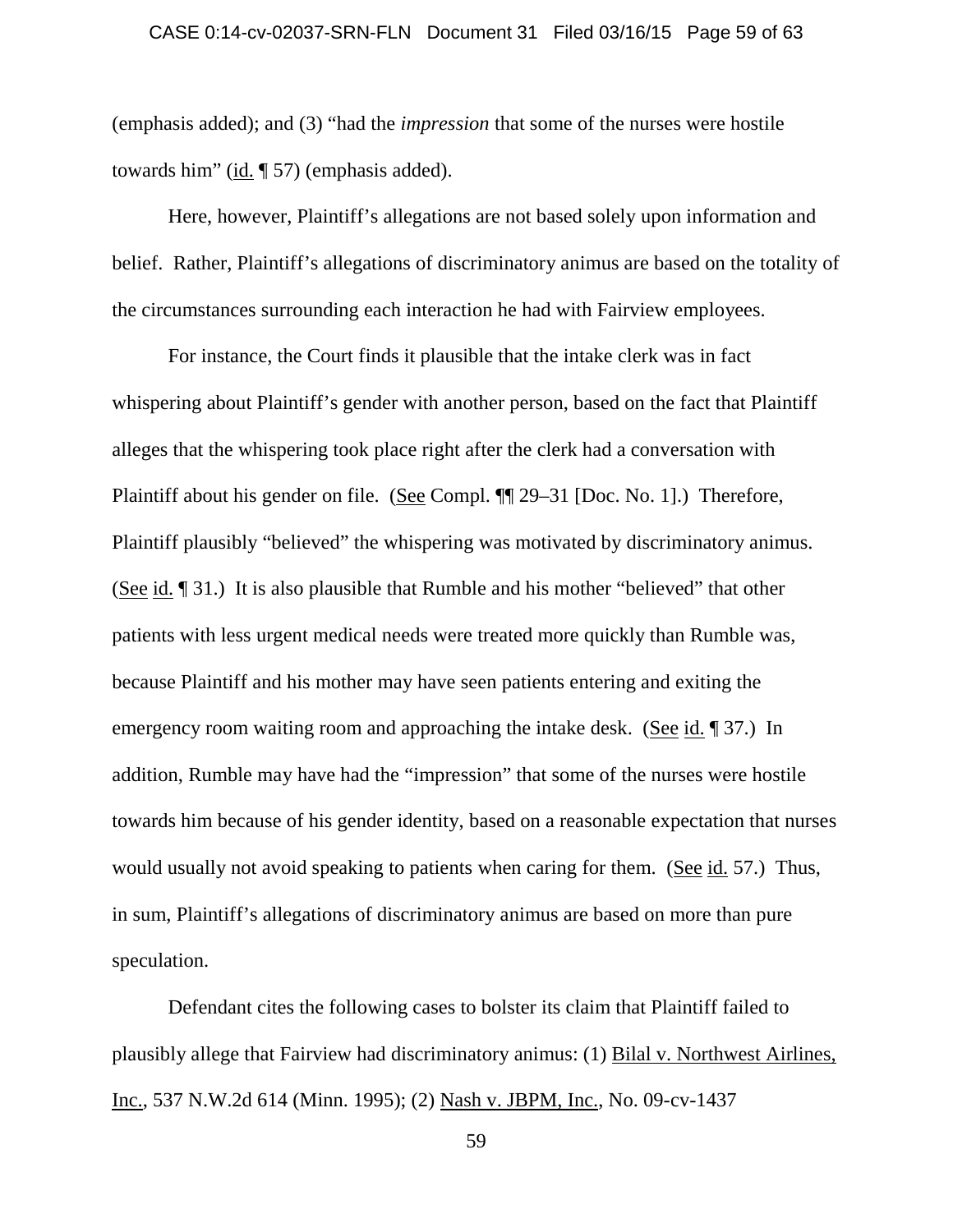### CASE 0:14-cv-02037-SRN-FLN Document 31 Filed 03/16/15 Page 60 of 63

(RHK/RLE), 2010 WL 2346605 (D. Minn. June 9, 2010); (3) Phillips v. Speedway SuperAmerica LLC, No. 09-cv-2447 (RHK/FLN), 2010 WL 4323069 (D. Minn. Oct. 22, 2010); and (4) Willenbring v. City of Breezy Point, No. 08-cv-4760 (MJD/RLE), 2010 WL 3724361 (D. Minn. Sept. 16, 2010). However, each of these cases is distinguishable. First, the Court notes that all of these cases were decided after a full evidentiary trial was held, or upon a motion for summary judgment, after discovery had taken place. Here, Plaintiff has not yet had the benefit of the discovery process and is left with only the information that was readily available to him while he was a patient at Fairview. Second, these cases are clearly distinguishable insofar as the plaintiffs in these cases failed to substantiate their claims of discriminatory animus with any circumstantial or direct evidence.

For instance, in Bilal, the Minnesota Supreme Court held that the trial court judgment was properly reversed because the plaintiff had "not established a discriminatory motive on the part of [the defendant] or its employees." See 537 N.W.2d at 619. The plaintiff alleged that one of the defendant's employees had discriminated against her, because although the plaintiff was Muslim, the employee had told the plaintiff that she should "dress as if she were going to church." Id. at 617. The Minnesota Supreme Court explained that because the employee "did not even know of which religion, if any, [the plaintiff] was a member," then the employee could not have "intentionally discriminated against [the plaintiff]." Id. at 619. Here, however, Plaintiff alleges that the Fairview employees either affirmatively knew or were likely aware that Rumble is transgender, and thus could have intentionally discriminated against him.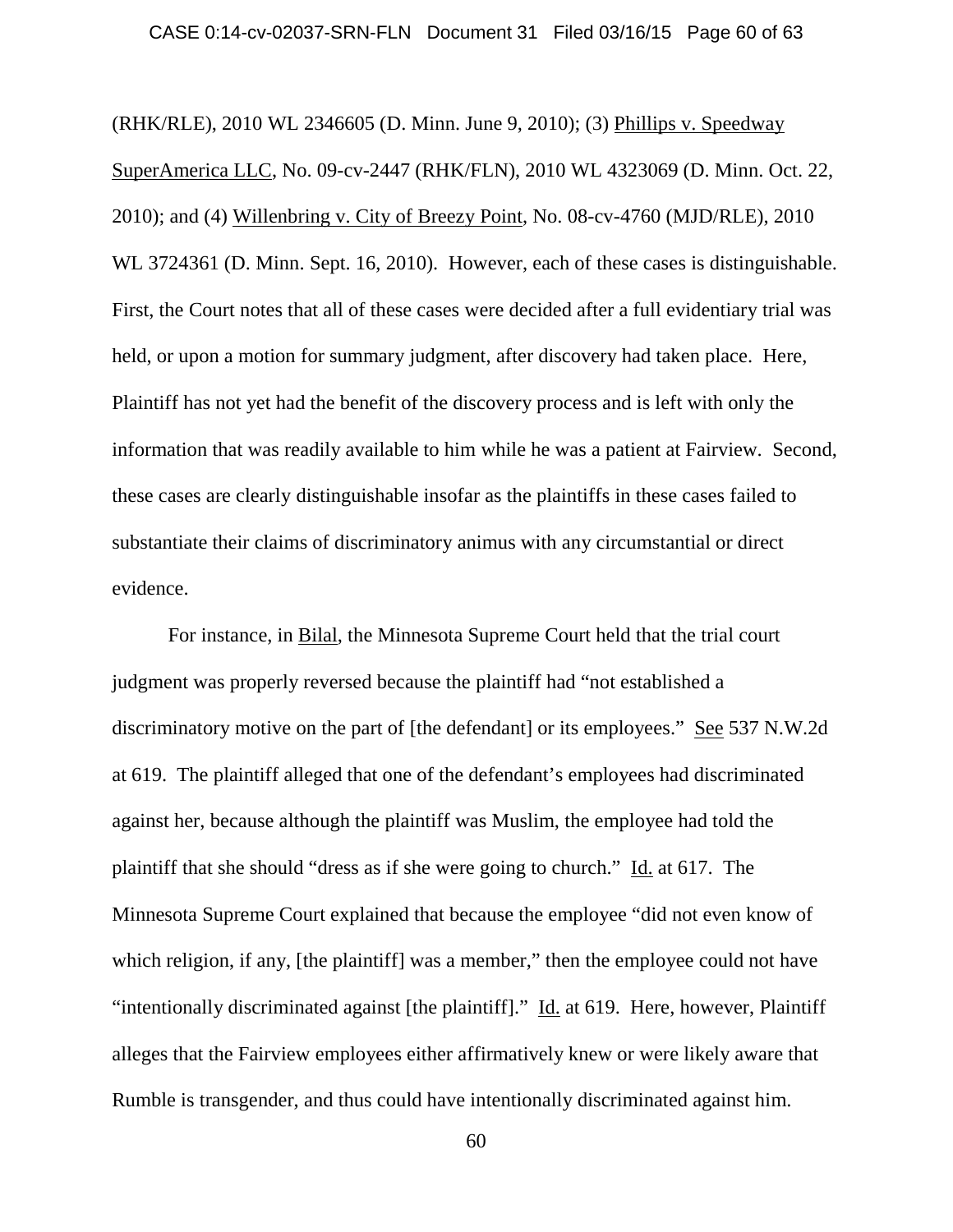### CASE 0:14-cv-02037-SRN-FLN Document 31 Filed 03/16/15 Page 61 of 63

Nash is similarly distinguishable from Rumble's case. In Nash, the pro se plaintiff had not even filed a response brief to the defendant's motion for summary judgment. See 2010 WL 2346605, at \*2. Therefore, the court held that there was no basis for a reasonable jury to conclude that the defendant's actions were taken because of the plaintiff's protected class status since the plaintiff had "proffered no evidence at all in response to [the defendant's] Motion." See id. The Nash Court explained that without any evidence to the contrary, it was forced to conclude that the defendant might act similarly to all customers, regardless of the customer's race. See id. Here, Rumble sufficiently alleges facts demonstrating that Fairview's actions were plausibly taken because of Rumble's protected class status. Moreover, Plaintiff alleges that other patients were likely treated differently and better than he was, because they were not transgender. While Rumble cannot yet proffer more specific evidence of comparative treatment at this stage in the litigation, after discovery Plaintiff will have the opportunity to present this evidence.

Phillips is also distinguishable from Rumble's case. In Phillips, the court granted the defendant's motion for summary judgment on the plaintiff's MHRA claim because the plaintiff failed to present evidence that permitted the inference that the conduct complained of was motivated by the plaintiff's race. See 2010 WL 4323069, at \*3. The court specifically noted that "[t]here is no dispute that other black customers patronized [the defendant's] store on the night in question, and they were neither detained nor accused of shoplifting," the plaintiff "proffered no evidence indicating that the store ha[d] a history of accusing blacks of theft or that [the defendant's employees] singled out black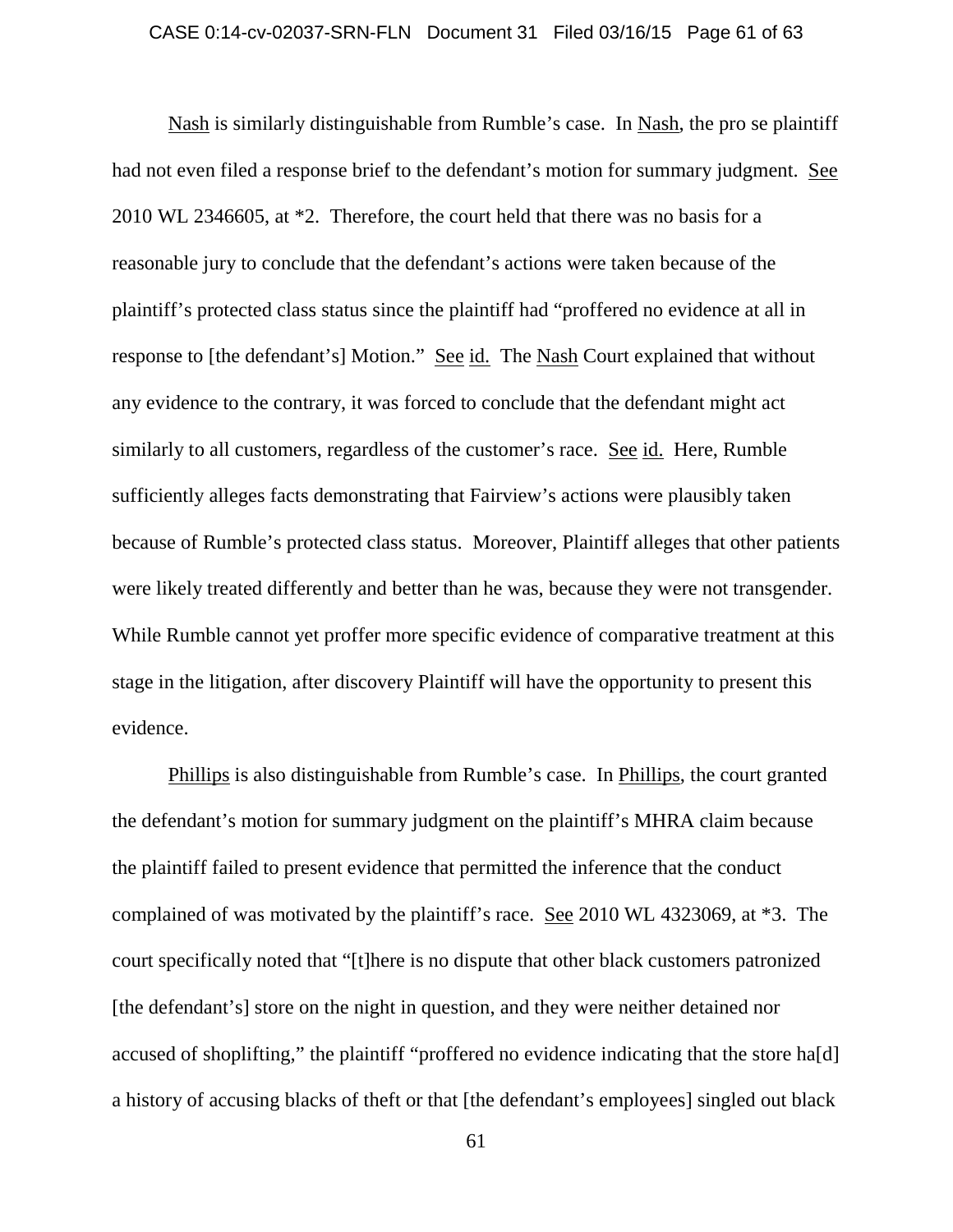### CASE 0:14-cv-02037-SRN-FLN Document 31 Filed 03/16/15 Page 62 of 63

customers for disparate treatment," and an employee's lone comment about race was "insufficient to establish that [the defendant's employees] acted out of racial animosity." See id. However, as Rumble argues, "the [Phillips Court] does not state or even imply that if the plaintiff had provided sufficient evidence that he was accused of shoplifting and physically grabbed *because of* his race, that those actions would not have constituted discrimination." (See Pl.'s Mem. at 41 (emphasis added) [Doc. No. 25].)

Here, Rumble alleges facts that permit the inference that the conduct of Fairview staff was motivated by Plaintiff's transgender status. Specifically, Plaintiff alleges that based on the totality of the circumstances Fairview staff likely knew, or were affirmatively aware, that Plaintiff was transgender. Thus, Plaintiff plausibly alleges that he received disparate treatment because of his gender identity. The Court does not expect Plaintiff to bolster his MHRA claim with more substantive evidence at this stage in the litigation. Rather, Plaintiff must only allege "enough fact[s] to raise a reasonable expectation that discovery will reveal evidence of [the claim]." Twombly, 550 U.S. at 556. Accordingly, Plaintiff meets this burden.

Finally, Plaintiff's case is also distinguishable from Willenbring. See 2010 WL 3724361. In Willenbring, the court granted the defendant's motion for summary judgment on the plaintiff's MHRA claim because the plaintiff provided no evidence suggesting that the defendant's employee's conduct was "motivated by [the plaintiff's] status as a woman." Id. at \*12. Here, as earlier described in great detail, Plaintiff sufficiently alleges facts demonstrating that Fairview's conduct was motivated by Rumble's transgender status. Since "[a] record of disparate treatment and unprofessional